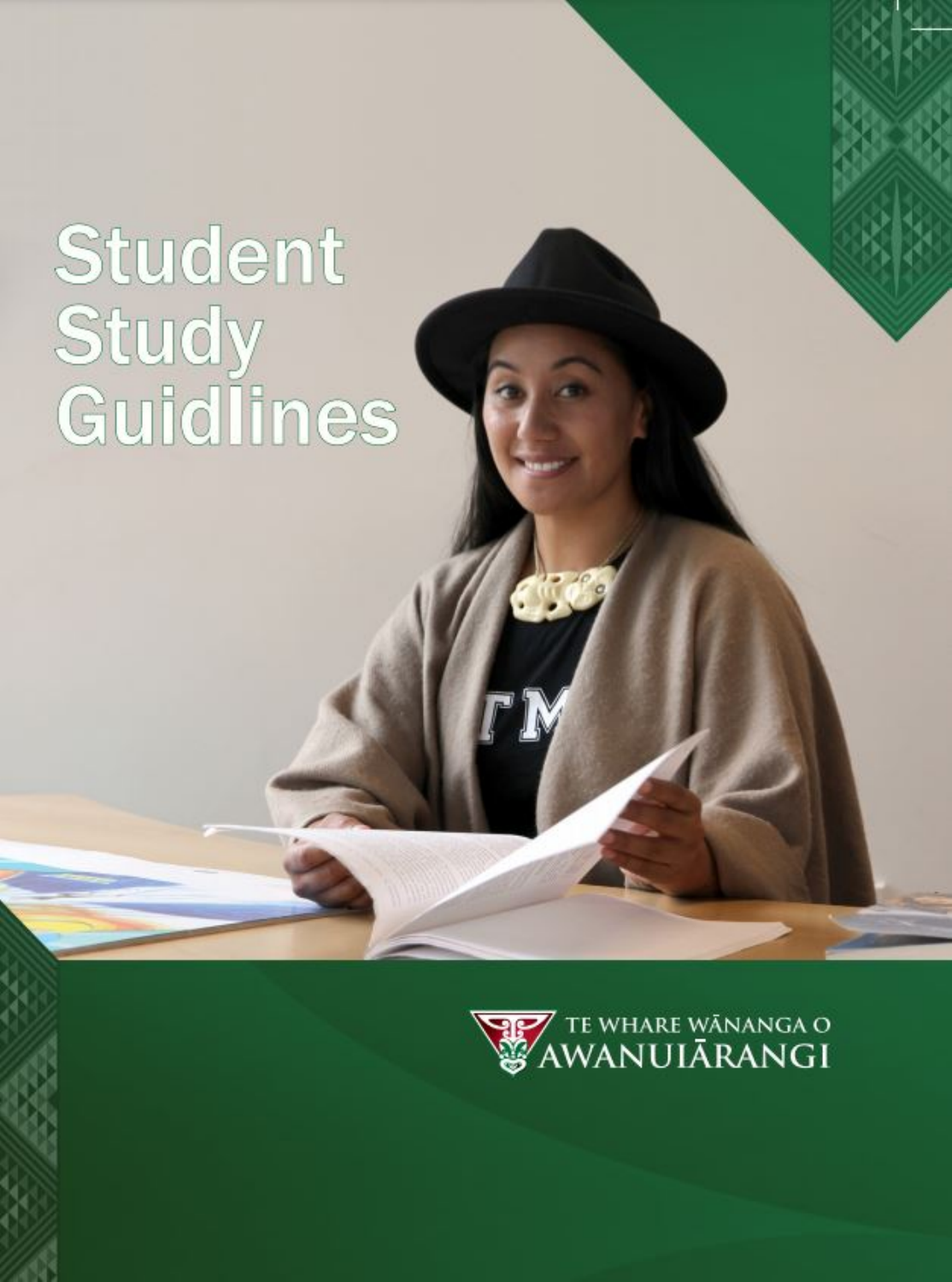

Professor Wiremu Doherty

# MESSAGE FROM THE CE

Tēnā koutou katoa,

Tēnei te mihi maioha atu ki ā koutou katoa i runga i ngā āhuatanga o te wā. Ka mihi ki ö tātau mate e heke tonu nei, e heke tonu nei. Kua tangihia, kua mihia, kua poroporoakitia rātau, nö reira e ngā mate takoto mai rā, takoto mai rā i roto i ngā ringaringa a tö tātau kaihanga. Ka hoki mai ki a tātau te hunga ora, tēnā koutou, tēnā koutou, tēnā tātau katoa.

*Rukuhia te Mātauranga ki tōna hōhonutanga me tona whānuitanga. Pursue knowledge to the greatest depths and its broadest horizons.*

It is a pleasure to welcome you to Te Whare Wānanga o Awanuiārangi. You are here because you seek relevant skills, specialised knowledge and a highly-regarded credential. You want an education that equips you for the challenges you will face, that prepares you to contribute to te ao Māori, and that makes you stand out when it comes to getting a job. In our fast-changing world, the right knowledge will be critical to how we shape our future. What, where and how you study is more important than ever.

Te Whare Wānanga o Awanuiārangi plays a distinctive and crucial role in tertiary education, providing an opportunity to learn based on the values of āhuatanga Māori according to tikanga Māori. Strong relationships with our communities of interest – in Aotearoa and internationally – drive the relevance of our academic programmes, teaching and research. Academic achievement and cultural competence are equally significant. Our graduates have discovered the advantage that an Awanuiārangi education can provide as they move into the workforce, and position themselves to make a difference within their communities.

Our organisation has defined values (Ngā Uara) which are embedded in the teaching and learning environment as well as the support functions of Te Whare Wānanga o Awanuiārangi. Ngā Uara imbue a responsibility of duty toward each other and the wider community:

- Manaakitanga To respect and care
- Kaitiakitanga To protect and support
- Whanaungatanga To value all relationships and kinship connections
- Pūmautanga To commit to excellence and continuous improvement
- Tumu Whakaara To inspire and lead through example

We are proud of our transformative approaches to educational achievement and our broad and unique programme offerings, and we continue to focus on providing an education that will encourage and support community development and growth.

Nō reira, nau mai haere mai ki Te Whare Wānanga o Awanuiārangi. We hope you will feel at home here.

**Professor Wiremu Doherty** Chief Executive PhD (Auckland) B. A. (Hons), B. SocSc, Dip Teachg Tūhoe, Ngāti Awa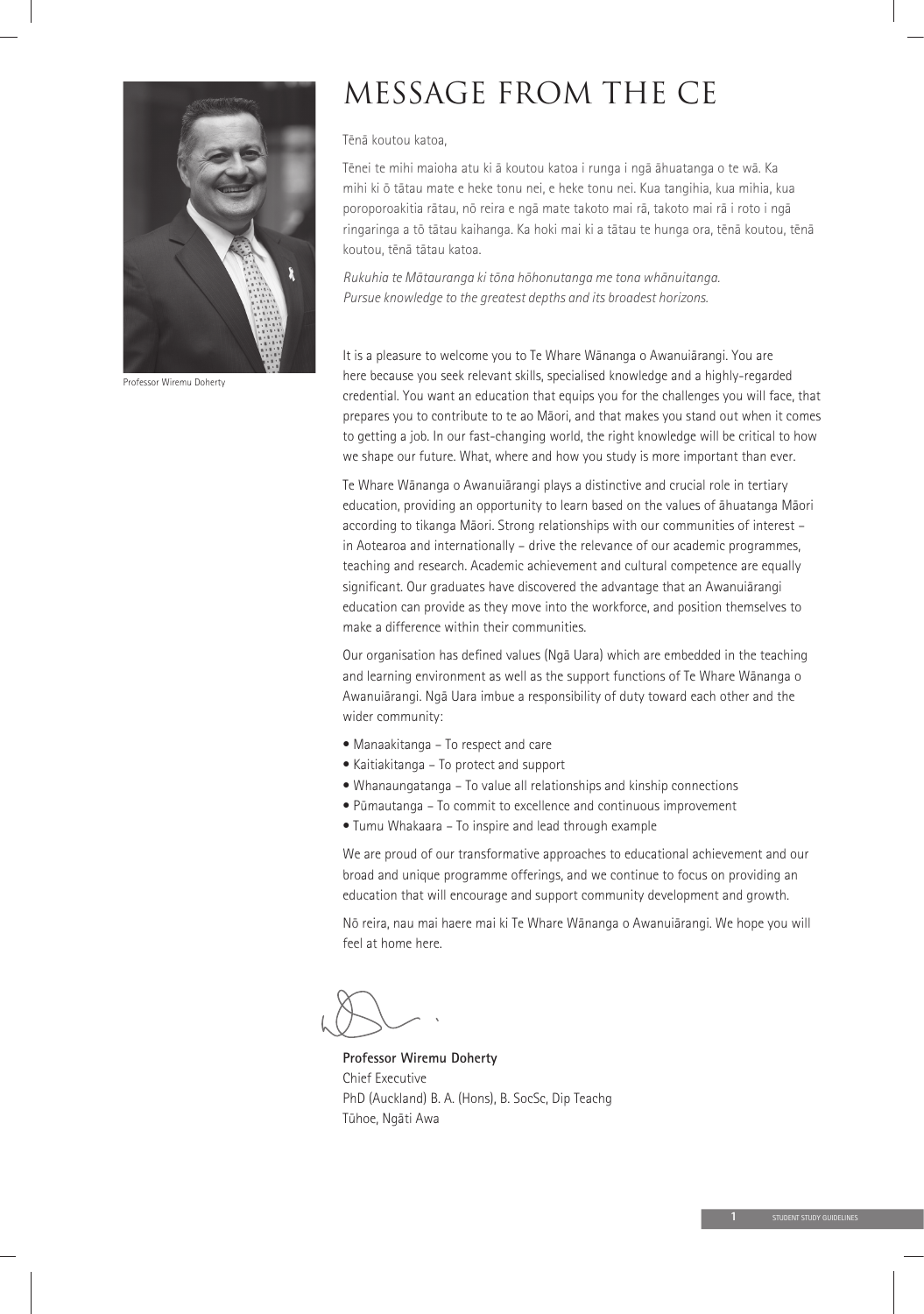# **CONTENTS**

| AWHI TAUIRA STUDENT SUPPORT        | 3              |
|------------------------------------|----------------|
| <b>RESEARCH INTRODUCTION</b>       | $\overline{4}$ |
| <b>STUDY SKILLS</b>                | 6              |
| Goals and Time Management          | 6              |
| Note Taking                        | 8              |
| <b>Effective Reading</b>           | 9              |
| Exam Preparation                   | 11             |
| Shortcut Keys                      | 12             |
| <b>ASSIGNMENTS</b>                 | 13             |
| Essay Writing                      | 13             |
| Literature Review                  | 15             |
| General Report Writing             | 16             |
| Annotated Bibliography             | 17             |
| Oral Presentations                 | 18             |
| Submitting Assignments             | 19             |
| <b>ACADEMIC WRITING</b>            | 21             |
| Planning your Assignment           | 21             |
| Writing                            | 26             |
| Editing                            | 32             |
| Formatting                         | 35             |
| <b>REFERENCING</b>                 | 37             |
| In-Text Referencing                | 37             |
| Reference Lists and Bibliographies | 39             |
| Examples of Referencing            | 39             |
| <b>Notes</b>                       | 45             |
|                                    |                |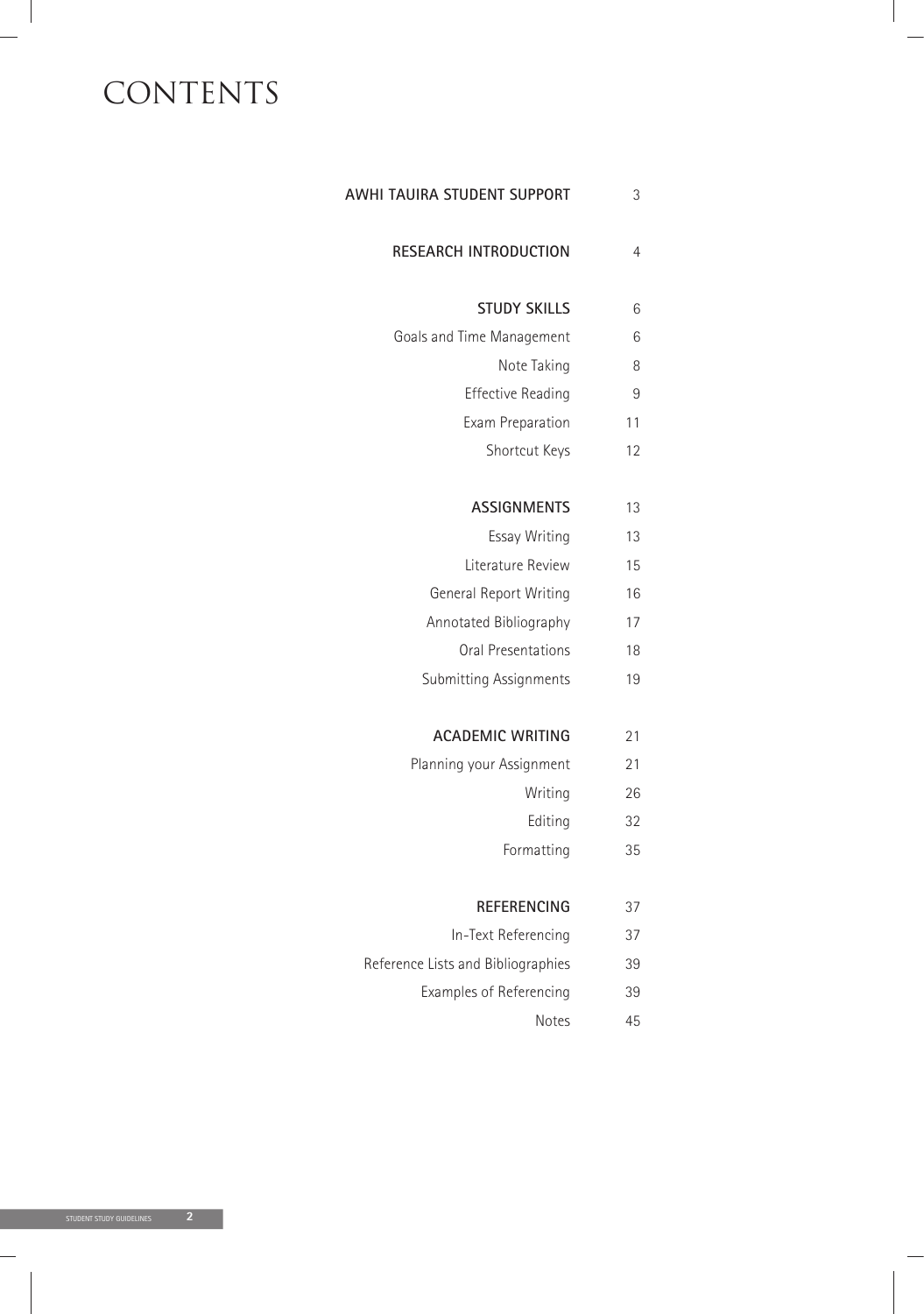# AWHI TAUIRA STUDENT SUPPORT

Tēnei te mihi atu ki ā koutou i raro i te maru o ngā manaakitanga me te aroha.

Ko mātou te rōpū e kawe nei i ngā mahi hei hāpai i ā koutou i ngā tauira i raro i te āhuatanga o ā koutou mahi.

Awhi Tauira Student Support provides targeted support and input into all programmes at Te Whare Wānanga o Awanuiārangi. Kanohi-kite-kanohi (face-to-face) and eWānanga (online) support programmes are available to suit all needs.

One of the immediate benefits to students is the whānaungatanga (sense of belonging) that is always present at Awhi Tauira. Support includes academic support as well as support for personal issues which may impact a student's ability to learn and complete their study.

#### **AWHI TAUIRA STAFF OFFER -**

- Individual support
- Online and face-to-face tutorials
- Group workshops and seminars
- Essays and assignments writing
- Noho Marae support
- **Formatting**
- APA 7th Edition referencing
- Individual study plan
- Time management strategies
- Writing conventions English and Te Reo Māori
- Presentation skills

### CONTACT AWHI TAUIRA STUDENT SUPPORT

**Website**: www.wānanga.ac.nz

**Phone**: Awhi Tauira **DDI**: 07 306 3325 **ext** 7325

**Email**: awhitauira@wānanga.ac.nz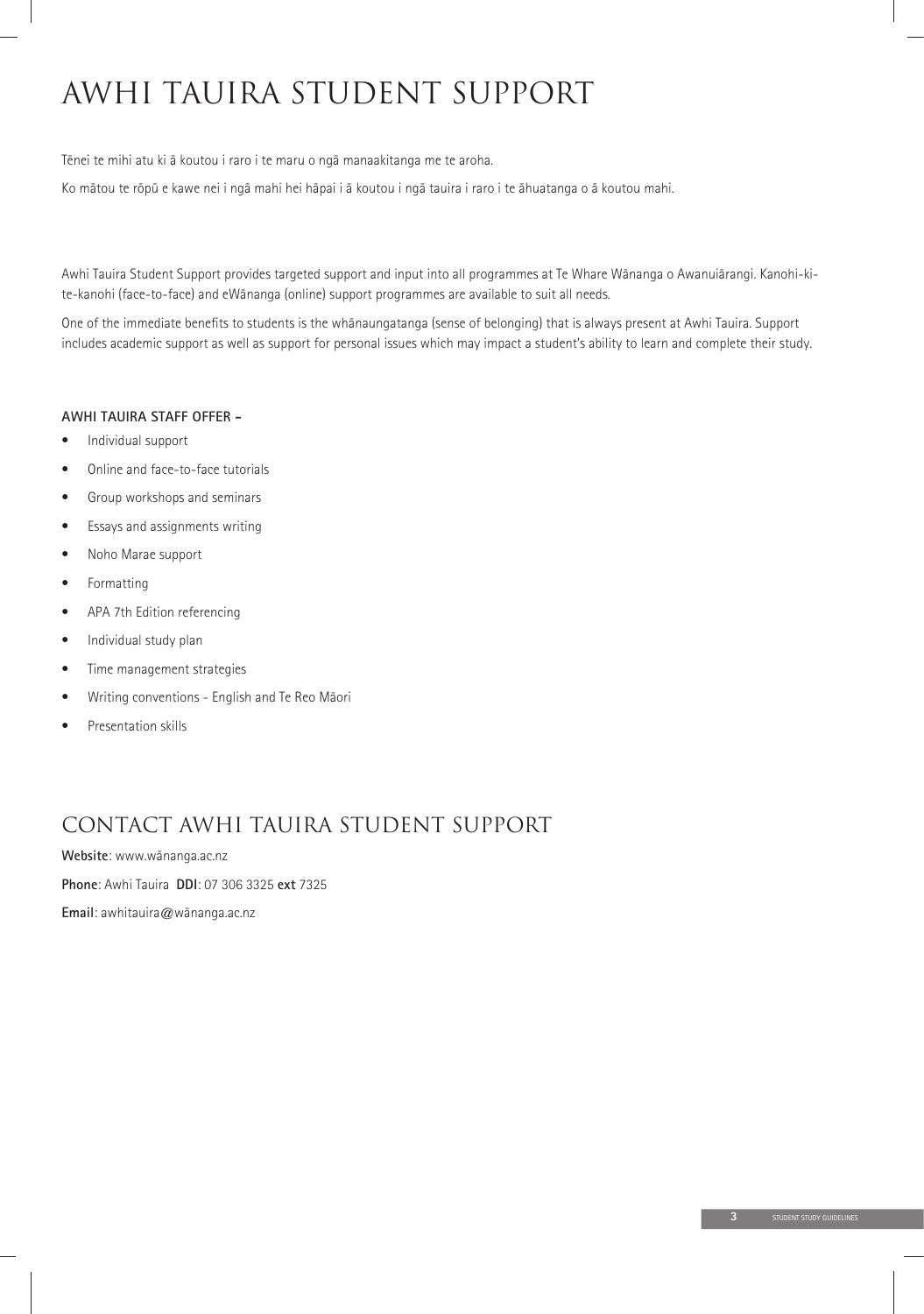# RESEARCH INTRODUCTION

#### Tēna koutou tauira mā,

The Awhi Tauira team are here to help you achieve your academic goals this year. The Student Study Guideline is designed to help you navigate your academic journey. This guide will help you work through the different academic conventions and rules you need to understand when writing and presenting your findings and ideas through assignments and assessments. You will be asked to read, research, plan, present and write during your time here to show that you can convey important knowledge and ideas in your chosen field.

A good point to start with is understanding what research is. Your lecturers will have important readings for you to engage with. You will also be expected to look for your own relevant resources and references to help grow your understanding of a subject as well as the skills to develop a position or argument through your writing.

### WHAT IS RESEARCH?

- Research is a systemic investigation to establish collated facts, theories and positions on given subjects.
- It is a key component of academic writing which requires you to formulate an argument in response to a given question, utilizing appropriate resources. In order to do so, you must conduct research to seek data or information to support your argument, based on your findings.
- For a researcher, this means setting aside time over and above your lectures, in order to collect, organise and record information about a subject or topic.

### HOW TO CONDUCT RESEARCH

There are many different ways to carry out research. The basic approach is to read and collect information, which involves the following steps:

- 1. Develop a method of collecting relevant information.
- 2. Use a book or a notebook to record the information that you are researching.
- 3. Use the resources available to conduct research (library, books, journals, articles, internet).
- 4. Use notes to record the information that you have collected.
- 5. Plan what, where, when and why you are researching something.
- 6. Actively follow your plan of action.
- 7. Organise your notes into a logical order.
- 8. File your notes so that you will be able to use them to write an essay and prepare for a presentation or an exam.

### RESEARCH RESOURCES

**Notes** – Your lecture notes will give you a starting point as to what you should be looking for during your research.

**Library** – The Library should contain most of the information that your lecturers will direct you towards.

**Books** – Published works by an author or group of authors, based around a central theme.

**Journals** – Publications usually put out on a regular basis by a society or institution that is involved in exploring a topic academically.

**Internet** – Take care when utilising Internet resources because there is no guarantee of the validity of the information being presented.

**Databases** – Databases are stores of information that are able to be accessed electronically.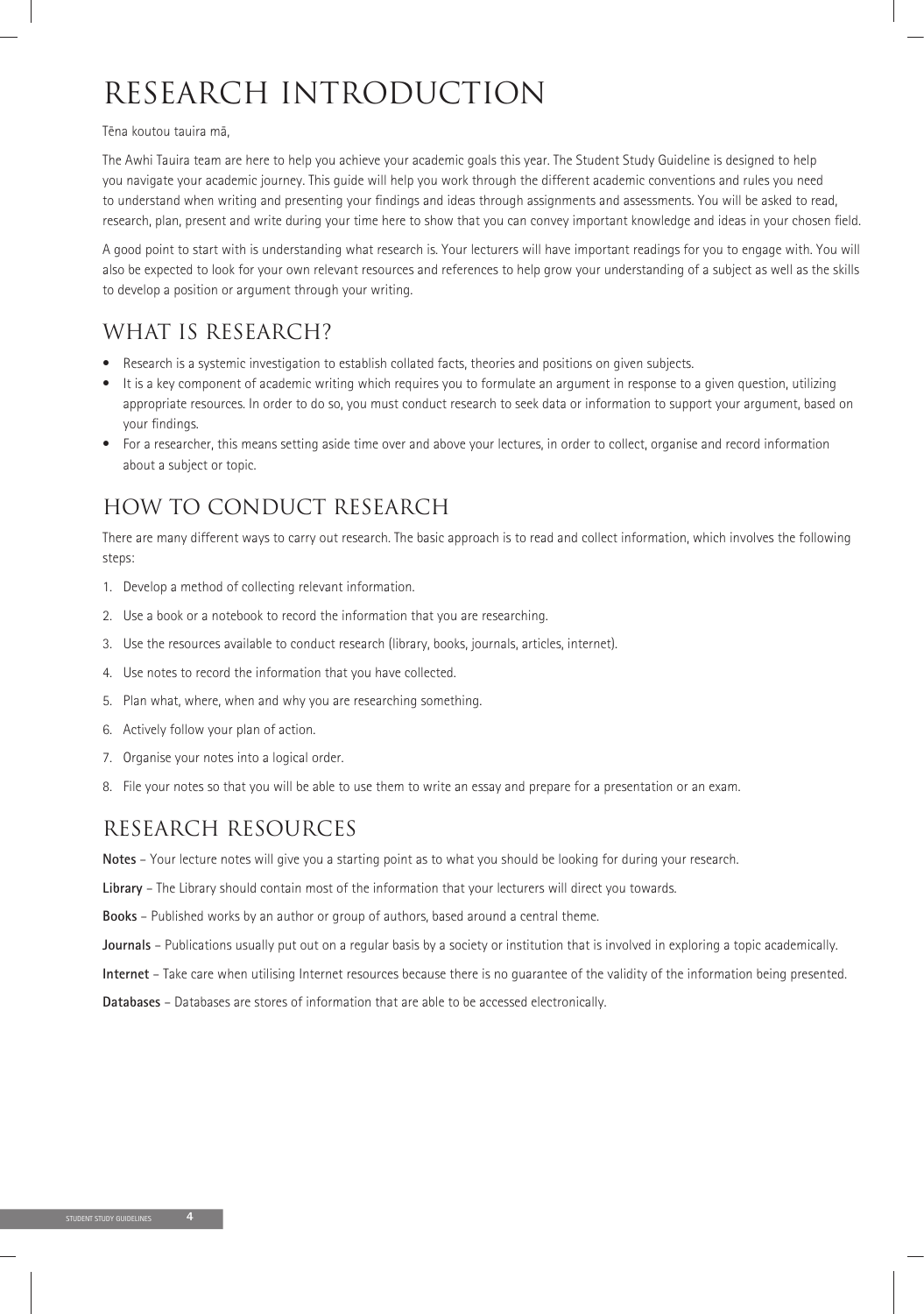#### **QUALITATIVE**

Qualitative *research* examines the 'why' and the 'how' of any particular research, without using mathematical models. This type of research is utilised to understand reasons, opinions and motivations of a study group.

Qualitative *data* involves collecting data, either through structured or semi-structured techniques, usually through group discussion and interviewing. Data obtained will generally be opinions using 'words'. The study group size is generally small.

#### **QUANTITATIVE**

Quantitative *research* examines measurements. This type of research uses mathematics, numerical theories and hypotheses to understand a study group.

Quantitative *data* involves collecting data usually through surveys and polls. Data obtained will generally be 'numbers'. The study group size is generally large.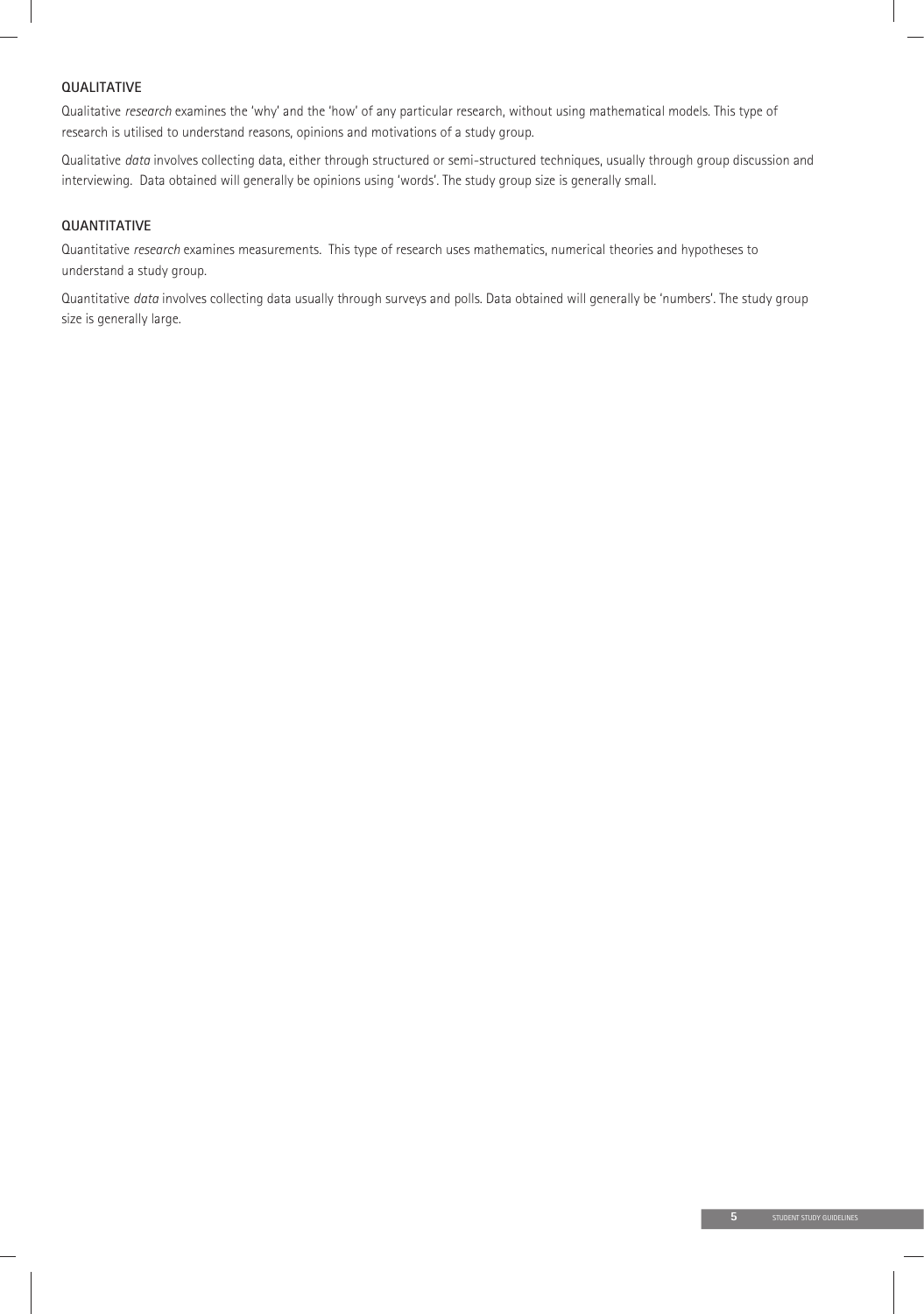# STUDY SKILLS

### GOALS AND TIME MANAGEMENT

#### **WHAT ARE GOALS?**

Goals are a specific intention or focus that you may have – like achieving a degree, learning about an interest, or learning te reo. They put you in control, give you a sense of purpose and usually express your values and principles.

Goals such as learning te reo are long-term goals. When they are broken down into steps, they then become short-term goals, which are more flexible and can be changed and, more important, can be measured over a time frame where you have to be precise about what you want to accomplish and by when. Writing your goals down gives them meaning so do not be afraid to put your dreams and aspirations in writing.

#### **WHY IS TIME MANAGEMENT IMPORTANT?**

There are many challenges you will face as a new student and, to be successful, time needs to be managed properly. Time Management is about you, as an individual, using your time productively. It is a skill which will take a lot of effort for some to develop. Remember, it takes time to acquire new practices and information. The first step is knowing how you spend your time now. This can help identify what type of person you are, what priorities you have, where you can best recover time and where you should direct your efforts to get the best return. Ask yourself "If I stop doing this what will happen?" If the answer is nothing, then stop doing it. Focusing on your goals and objectives should give you enough motivation and reason to change how you spend your time, if this is needed.

#### **TIME MANAGEMENT PLAN**

There are three planning tools to consider:

- Semester Plan (or Yearly Planner)
- Weekly Schedule
- Daily Organiser

#### **SEMESTER PLAN**

To develop a Semester Plan (or Yearly Planner) you need to ask the following questions:

- What are my long-term goals?
- What do I want to accomplish this semester?
- How much time do I need to spend on my studies?
- How much time do I have for other things?

You will also need to do some prioritising which involves considering the following:

**Amount of Time** – Do not spend all your time on one or two subjects while ignoring others. Designate regular study times and plan other commitments around these.

**Level of Urgency** – Begin with the assignments that have the earliest deadlines, not those that are easiest or most interesting!

**Level of Importance** – You should also consider how much time you might spend studying for a 20% exam compared with a 80% exam, as well as how much internal assessment you have to do and how much it is worth in comparison to your exam.

#### **WEEKLY SCHEDULE**

A Weekly Schedule allows close monitoring of your time so you know how many hours you have for each week for study. When you are creating your plan:

- Schedule your study at the time of day that is most productive for you
- Make sure that the time you allocate for study is quality time
- Study the subject(s) you find most difficult before the ones you find interesting
- Review your goals
- Plan your study environment
- Create ways to reward yourself

STUDENT STUDY GUIDELINES **6**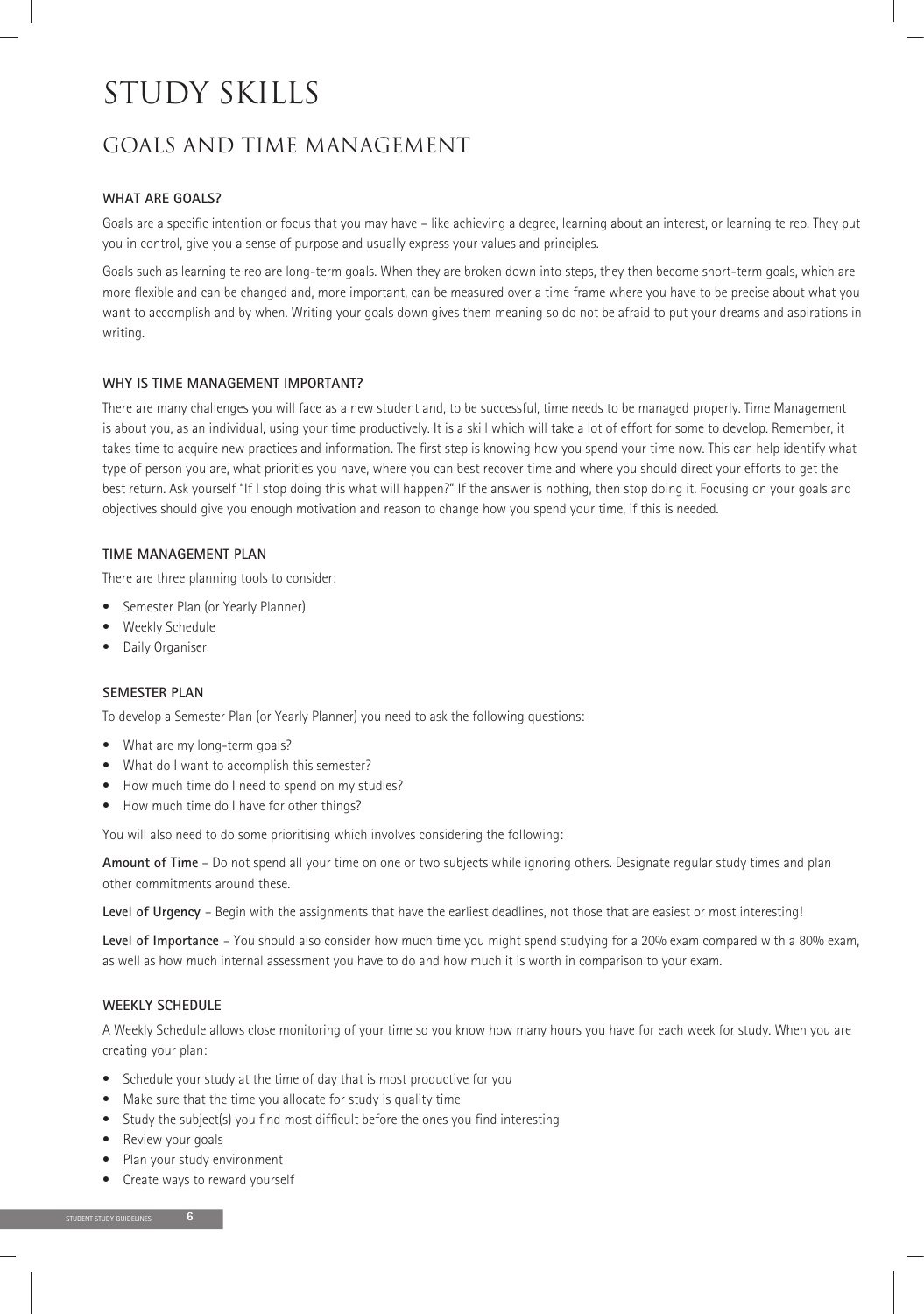#### **DAILY ORGANISER**

Planning your day helps maintain an immediate focus on the task you need to complete. Each evening, before a school day, prepare a Daily Organiser for the next day. Place a ∕ next to each thing to do as you accomplish it.

Here is how you prepare a Daily Organiser:

- Enter the things to do for the coming day from your Weekly Schedule
- Enter the things that still need to be accomplished from your Daily Organiser from the previous day
- Review your class notes for the day to see if you need to add any study activities
- Add any out-of-school activities in which you will be involved with the next day

Your Weekly Schedule should have more detail than your Semester Plan while your Daily Organiser should have more detail than your Weekly Schedule.

Using a Semester Plan, a Weekly Schedule, and a Daily Organiser will help you make the best use of your time.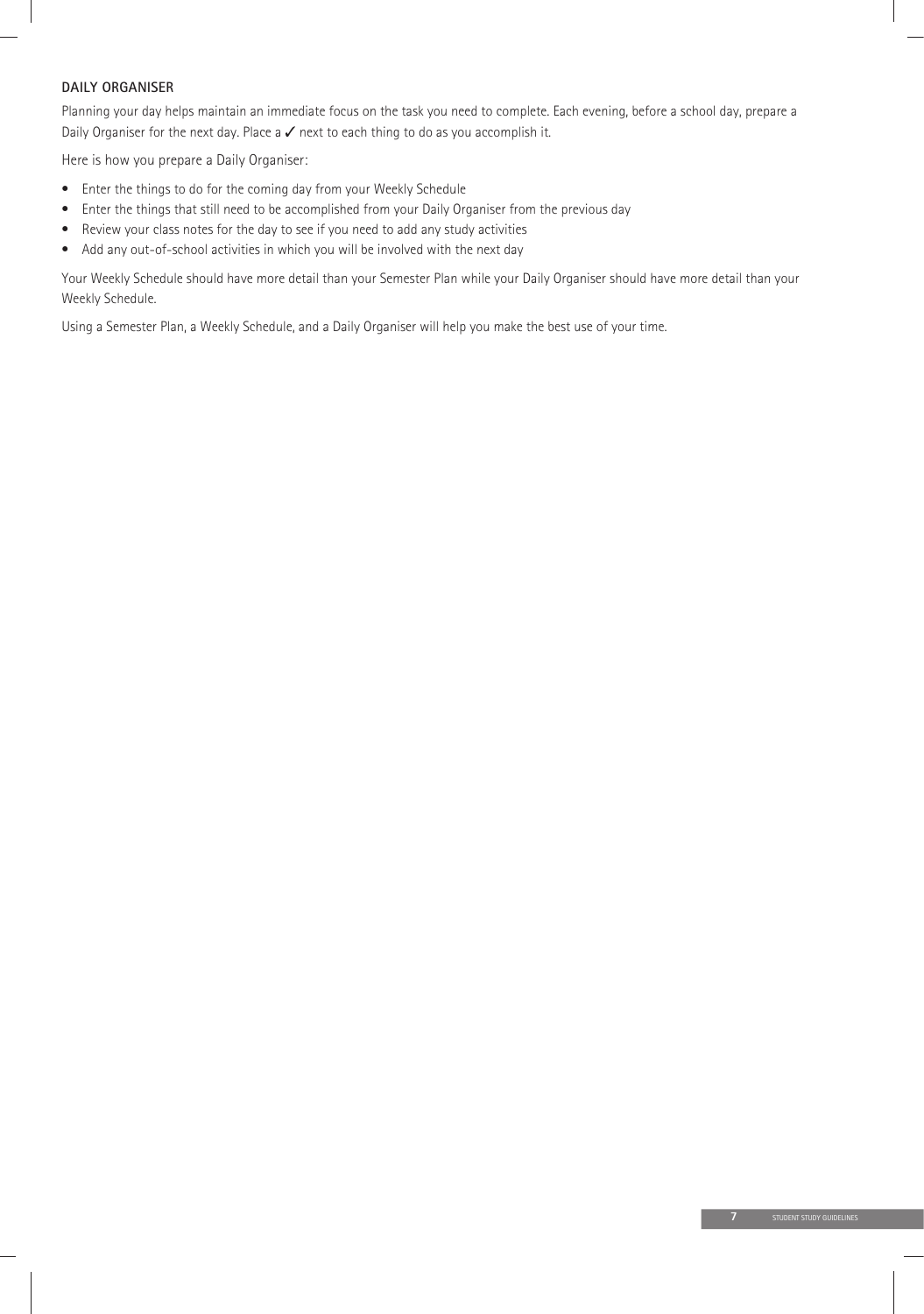# NOTE TAKING

### WHY TAKE NOTES?

Note taking is essential for recalling and retaining information.

### HOW TO TAKE NOTES

- 1. Go into class knowing that you have read all the recommended readings.
- 2. Position yourself where distractions are minimal.
- 3. Focus on the lecturer and motivate yourself to be a good listener.
- 4. Number and date the pages and then write the number of the class, lecturer and topic on all papers.
- 5. Formulate a system of abbreviations and symbols in place of whole words.
- 6. Formulas and facts should be noted accurately.
- 7. Leave a wide margin to the left so that new information, main ideas or questions can be placed. Highlighting of main points can be useful.
- 8. After class, rewrite the notes and revert abbreviations and symbols into longhand and summarise.
- 9. For retention purposes, review notes on a regular basis.
- 10. Compare your notes with other students and formulate a discussion on what their main ideas were. This will help you all to expand on your personal notes. You may also like to expand notes by accessing other literature that is closely linked to the topic.

### WHAT TO WATCH OR LISTEN FOR

- 1. The review that the lecturer makes on the topic.
- 2. Repetitive use of words and points and the amount of time spent on points.
- 3. Any written communication on the board.
- 4. The examples used to illustrate facts or opinions.
- 5. The summary of the topic.

### NOTE TAKING STRATEGIES **NOTE TAKING FOR LECTURES**

| Page number         | <b>Торіс</b>           |
|---------------------|------------------------|
| Date                | Note taking column     |
| Number of the class |                        |
| Lecturer            |                        |
| Main ideas          |                        |
| Questions           |                        |
| New information     |                        |
|                     | Summary of the lecture |

#### **NOTE TAKING FOR READING**

Place the appropriate reference list of any written communication after each of the notes. This will include the author, year of publication and page number. At the bottom of the summary box do another for full reference lists. This will make it easier to cut and paste the references to the back of the assignment. (See the reference section of the Student Study Guidelines for further information on reference formatting.)

| $- - -$ |  |
|---------|--|
|         |  |

STUDENT STUDY GUIDELINES **8**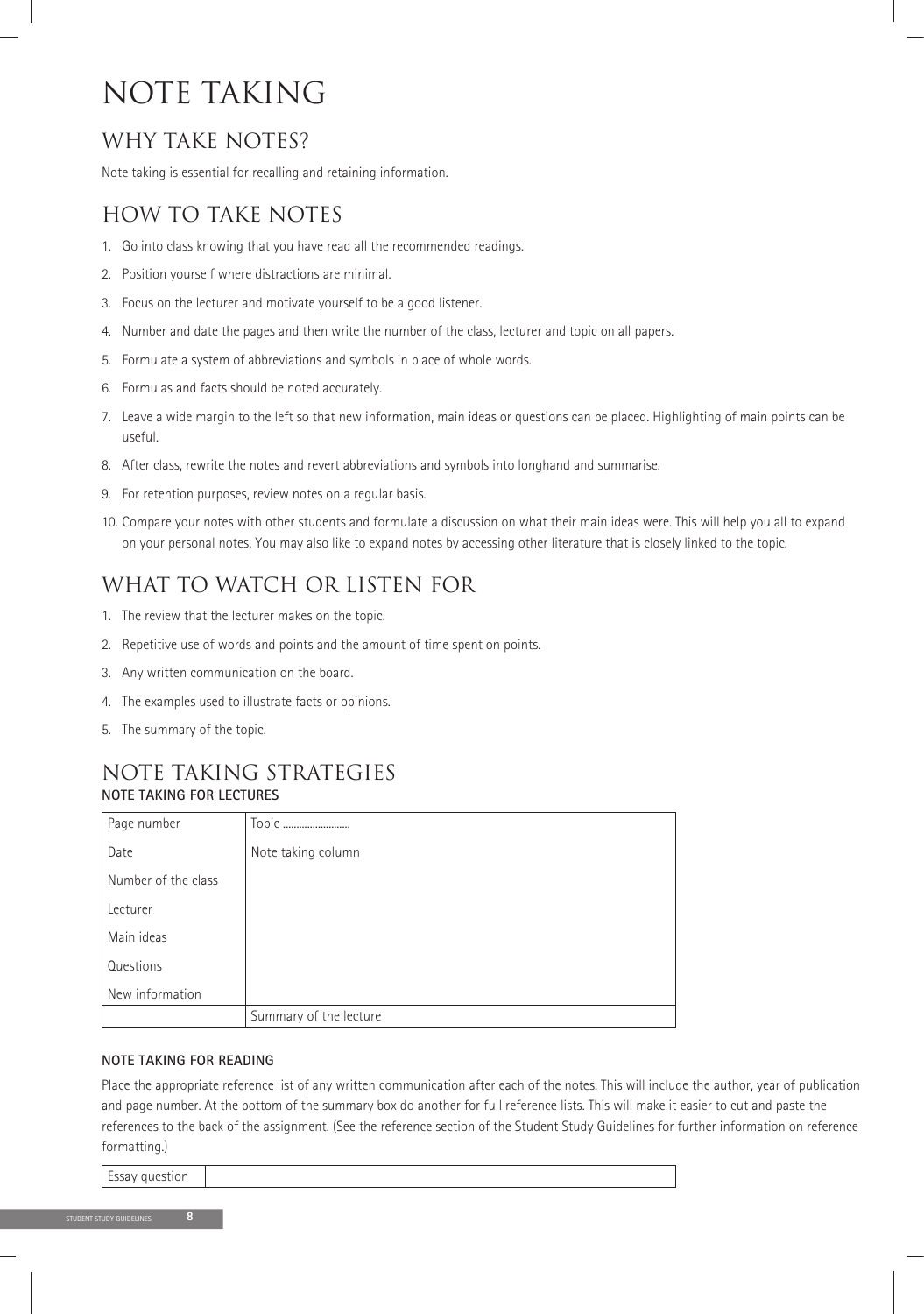| Who   | Note taking column                                                            |
|-------|-------------------------------------------------------------------------------|
| What  | Passage of copy noted during the lecture                                      |
|       | Source: (Williams, 1997, p. 58).                                              |
| Why   | Reference list to be transferred to the back of your assignment on completion |
| Where | Williams, H. W. (1997). Dictionary of the Māori language. Reed.               |
| When  |                                                                               |
| How   | Summary                                                                       |

## EFFECTIVE READING - IS READING FOR MEANING

'Some books are to be tasted, others to be swallowed, and some few to be chewed and digested…' – Francis Bacon, Essays, 1625.

Effective reading is active and purposeful, it needs to be focused, selective and follow objectives.

### THREE STAGES OF EFFECTIVE READING

The three stages of effective reading a text are:

- 1. previewing
- 2. reading for details
- 3. reviewing

#### **PREVIEWING**

You should preview the text before reading for details. This allows you to:

- Gain an overview. Use headings, sub-headings, introductions and conclusions, abstracts, editors' introductions and contents pages to find out what the reading is about.
- Clarify your purpose and jot down a brief reading plan. What do you want to achieve? What specific questions would you liked answered? Can some parts be ignored?
- Survey to decide how to approach the reading. Skip? Skim? Thoughtfully read? Study closely?

#### **READING FOR DETAIL**

You should engage actively with the text to get the most from your reading time. A suggested approach is:

- Decide how much to read in a sitting and make it an achievable amount. Always keep your purpose in mind. Look for answers or ideas related to your questions.
- Avoid being side-tracked by the interesting but irrelevant elements. When reading difficult material, focus on what you do understand. If necessary revisit later.
- When possible, photocopy relevant material so that you can underline key words and write notes in the margin. Analyse the reading as you go, writing down any thoughts or questions that go through your mind.

#### **REVIEWING**

You should review the material to remember what you have read. A suggested approach is:

- Record key points on the text. Keep notetaking to a minimum
- At the end of each reading session, write a review of what you have read
- If you are researching for an assignment or thesis, use your questions to organise your note taking. Head a fresh page with each question, rather than organising your notes by author.
- Do not copy out long quotes. Record the page number and paraphrase or summarise the main idea.
- Discuss the main points with fellow students. For every two hours of reading, spend 15 minutes reviewing.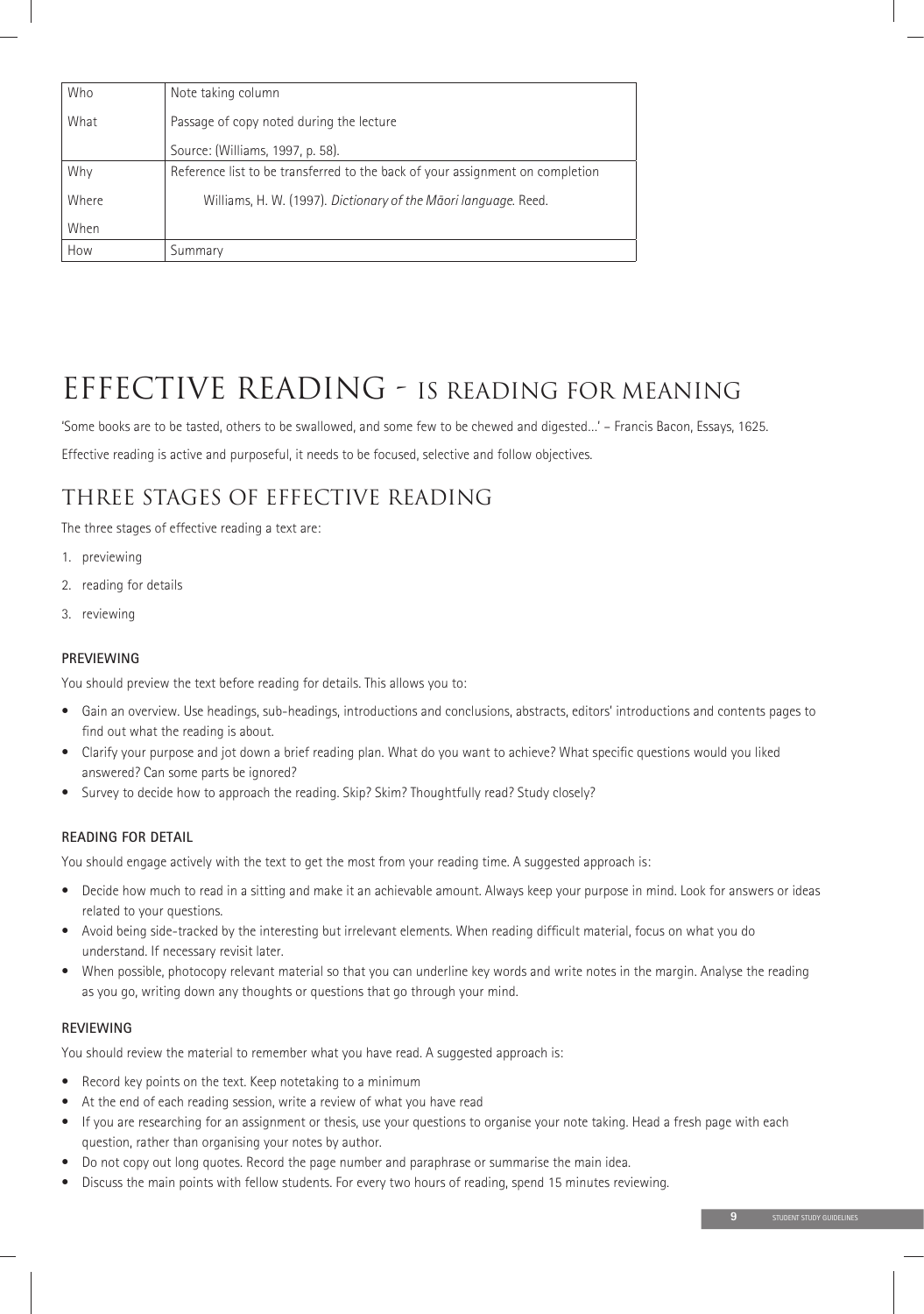### TEXTBOOK READING SYSTEMS

The following systems are useful tools to approach your reading. By following one reading system, always keep in mind that you only need to read for a purpose. Qualify where the text is worth reading, or you could save time by moving on to the next book or text. Over time you will learn to read a number of texts in one sitting.

#### SPEED READING

This technique is for learning to read and understand large amounts of text quickly

- What is your present average reading speed? (test yourself 250 words per minute is usual)
- Normal upper limit is
	- the speed you can articulate voicelessly as you read (maximum is 500 wpm), and
	- the speed your eyes move along the line and whether they move backwards as well as forwards
- Use a pointer to increase your reading speed. Run a pencil under the line as you read, or down the page as you get faster.
- With practice you can read up to 1000 wpm

#### **ALARM CLOCK READING**

Choose an easy, interesting, relatively familiar subject matter for this exercise. You do not want to be fighting your own boredom at the same time that you are trying to increase your reading speed. The simpler paperback novels, based on a theme in which you are intensely interested and written in a fast-moving style, lend themselves well to the development of rapid-reading skills.

- 1. Select a novel or book of easy non-fiction. Keep the book for this purpose only.
- 2. Set an alarm clock or timer to go off after 15 minutes of reading.
- 3. Read the book as rapidly as possible until the alarm rings. Try to get the same feeling of speed you have when under class-time pressure.
- 4. When the alarm rings, note the number of pages you have read. For example, 5 ¼, 7 ½, etc. Do not count the words. Now close the book.
- 5. Paraphrase out loud the material you have read. You will be much more conscious of the fact that you did not remember very well if you paraphrase out loud. Remember, speed without recall of what you read is useless.
- 6. At the next reading, strive for more rapid reading. In order to break the habit of slow, plodding reading on easy material, you must press yourself into reading at an "uncomfortable rate" at the outset. As long as comfortable rates are maintained, no gain in speed is achieved.
- 7. Allow your eyes to sweep rapidly along each line of print, but do not pause to reflect until a whole section has been completed.
- 8. Do this exercise everyday. Sporadic and infrequent exercises will have little value. Keep your record up to date so you can see your progress. Try to read a few more lines each time.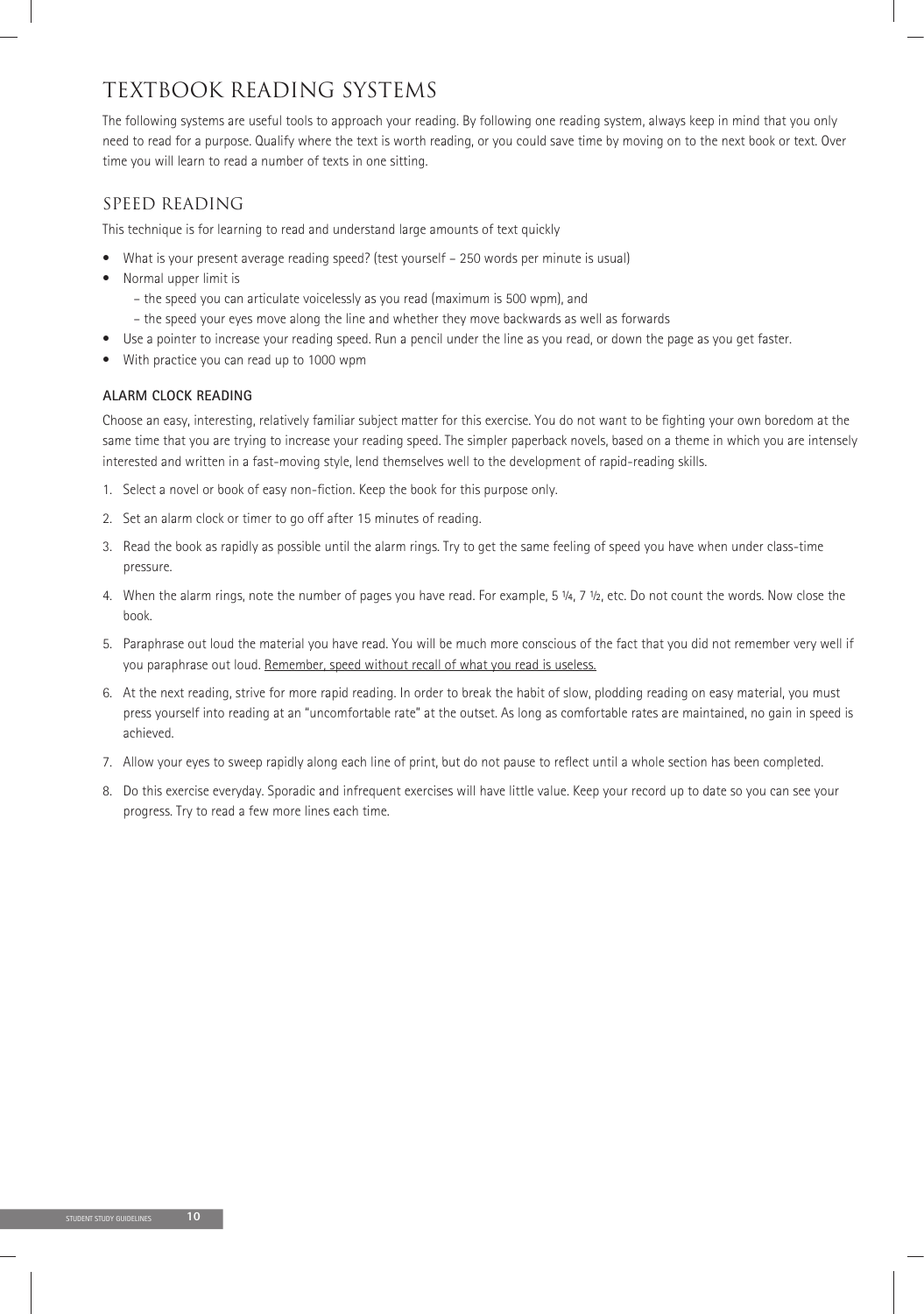# EXAM PREPARATION

Exams are often used as a form of assessment for many courses and are often allocated a significant proportion of the total marks for a course paper. As with other assessments, achieving successful results from exams can come from good preparation.

### PREPARING FOR EXAMS

- Try to familiarise yourself with the exam structure by looking at previous exams. Ask your lecturer or programme co-ordinator if the current exam is going to follow the same structure. Try to identify familiar themes or questions in old exams. They may provide an insight into what you can be expected to answer. Find out what types of questions may be used for example, essay questions, short answers or multi-choice.
- Prioritise! Time management is important in order to make the most effective use of what little time you may have left before the exam. Be strict – know how to say no to any distracting temptations (for example, going shopping, socialising, watching movies) unless you include them as a break activity within your set routine.
- Set up study groups with other students. This provides an opportunity to share ideas and course material.

### STUDYING FOR EXAMS

- If studying for more than one exam, try to divide your time accordingly. Do not spend too much time on one paper. It may be better to adopt a 'little and often' approach.
- Set aside a study area that has plenty of space, good lighting and ventilation. Also it should be an area that is quiet and where you are not likely to be disturbed. An ideal area might be a library, an unused classroom, a bedroom or on a table in a backyard or quiet park.
- Read and summarise your notes into the main points or issues and try to create mind maps that will help you remember and trigger further information during an exam. Double-check your information to ensure you have not made any mistakes or left out important information.
- Continually practise writing sample answers under simulated exam conditions and try practising with past exam papers
- Try not to cram in revision right up until you arrive or are ready to enter the exam

### TAKING EXAMS

- Ensure you have eaten prior to arrival. You will need the energy to sustain you through long exams.
- Know where the exam is going to take place and arrive early with any necessary identification documents. Ensure you have the necessary equipment for each exam, for example, pens, pencils, ruler, and calculator (if permitted).
- Know how much time is allowed and how many questions you are required to answer for the entire exam, then allocate accordingly to each question. For example, if your exam is three hours duration and you are required to answer six questions in total, then you should spend *thirty* minutes on each. Take into account the marks or percentage given to each question.
- During reading time, browse over all the questions and plan the order in which you are going to complete the questions.
- Read the question properly and make sure you understand what is required of you by identifying key words e.g. analyse, compare, contrast, describe, evaluate and explain. Brainstorm ideas or topics in your head during reading time. When you are allowed to begin writing, write down these ideas before you begin. This can help structure your essay – you can then write around the main points you have identified.
- Allocate sufficient time for various aspects of the exam and draw up a timeframe which can be checked off against a clock or watch. This will help you avoid spending too much time on one topic and failing to complete all of your chosen exam questions.
- If you have a mind block and cannot generate more ideas for a topic or question, do not panic. Continue with another question and return later. Further questions may help generate or trigger information for the previous question. If, by the end, you cannot remember anything, just write what comes to mind.

### GRADING SYSTEM

| -        |                              | ◡         | ~                      | ◡     | ∍.<br>◡ | ັ                                 | <sup>0+</sup>                   | $\overline{a}$ |       | $\overline{a}$<br>$\sqrt{1}$ |
|----------|------------------------------|-----------|------------------------|-------|---------|-----------------------------------|---------------------------------|----------------|-------|------------------------------|
| $0 - 39$ | 10-49<br>$\overline{1}$<br>୴ | $50 - 54$ | 55-59<br>- JJ<br>۔ ت ب | 60-64 | 65-69   | $70-$<br>$\overline{\phantom{a}}$ | .70<br>$- -$<br>/ h_<br>ں۔<br>◡ | 80-84          | 85-89 | 100<br>$90 -$                |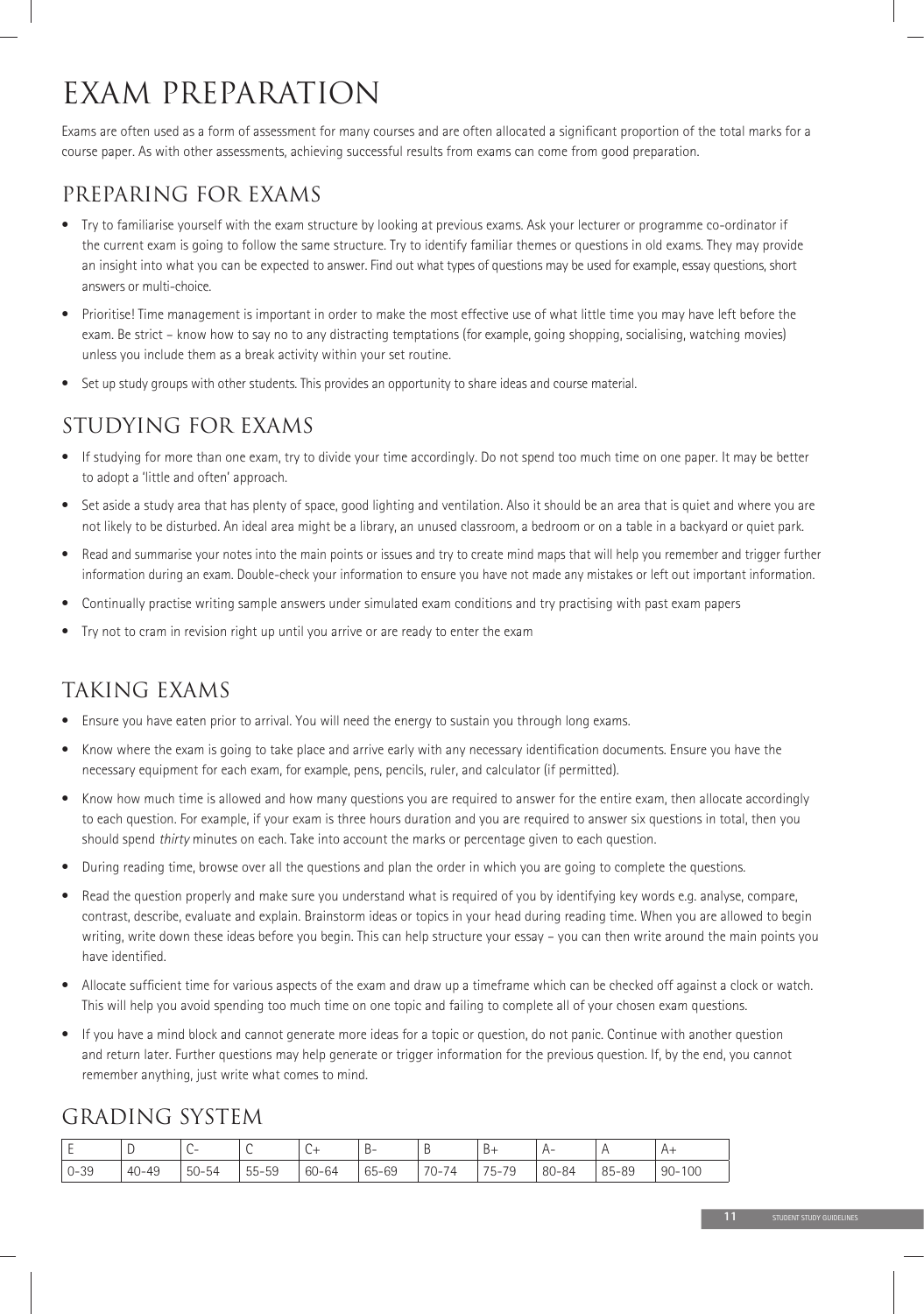# SHORTCUT KEYS

### FOR MICROSOFT WORD FOR COMPUTER

**Do you want to speed up your assignments?** Alt tab – flick between screens

| Ctrl a - select all                    |
|----------------------------------------|
| Ctrl b - bold                          |
| Ctrl $c$ - $copy$                      |
| Ctrl d - font box                      |
| Ctrl e - centre text                   |
| Ctrl f - find                          |
| Ctrl g – go to                         |
| Ctrl h - replace                       |
| Ctrl i - italicise                     |
| Ctrl j - justified text                |
| Ctrl k - insert hyperlink              |
| Ctrl n - new document                  |
| Ctrl o - open document                 |
| Ctrl $p$ – print                       |
| Ctrl r - right side of document        |
| Ctrl $s$ – save                        |
| Ctrl u - underline                     |
| Ctrl $v -$ paste                       |
| $Ctrl x - cut$                         |
| Ctrl y - repeat last action            |
| Ctrl z - undo                          |
| Ctrl shift $\lt$ - decreases font size |
| Ctrl shift $>$ - increases font size   |

**Use shortcut keys!** *Note: just tap the 'tab' button while holding down 'alt'.* \*Press all buttons together\* Ctrl roll (middle of mouse) – zoom in and out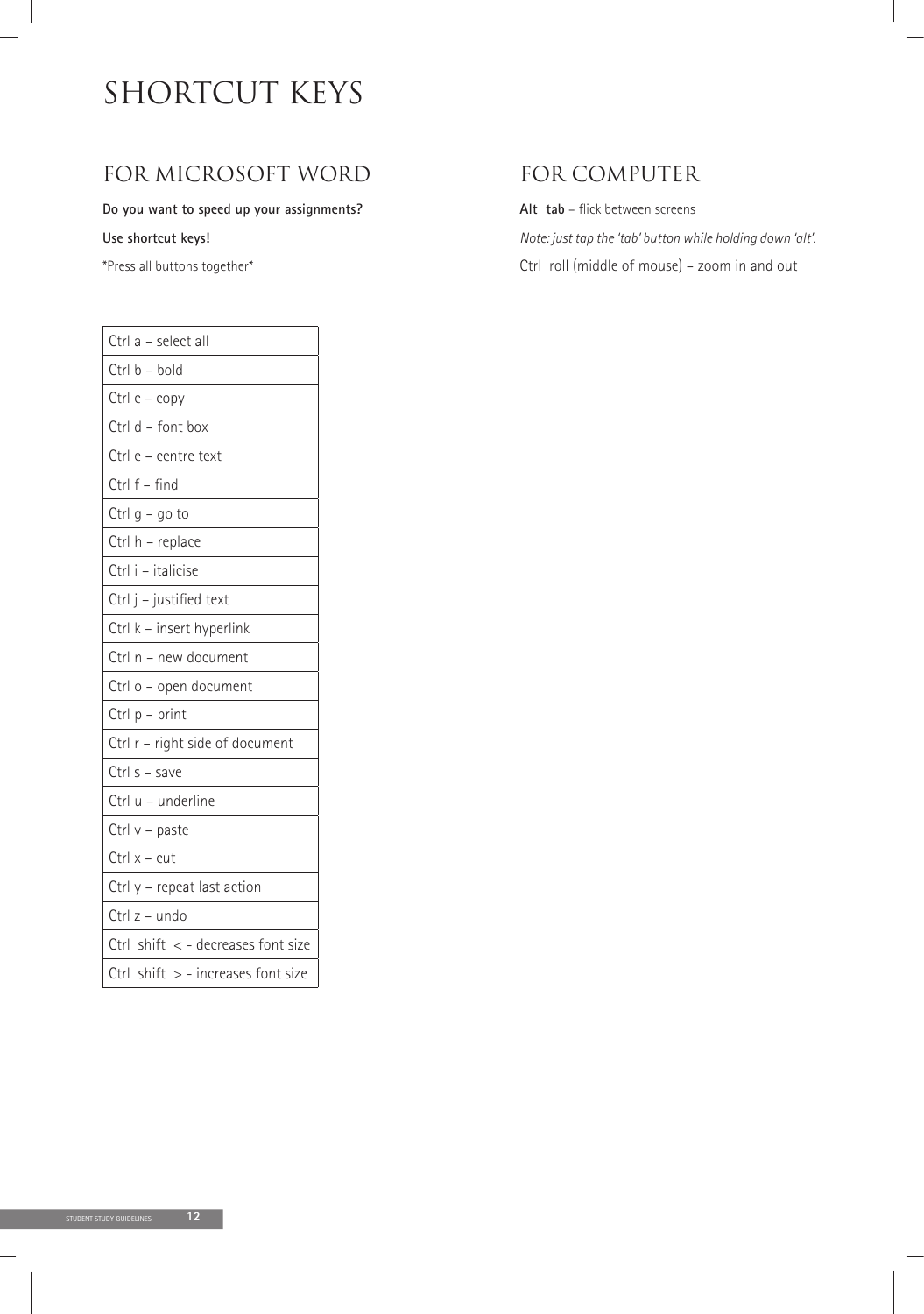# ASSIGNMENTS

### ESSAY WRITING

#### **Developing a Structure**

All essays share the same basic structure, although they may differ in content and style. The essence of an essay is an opinion, supported by academic literature which assists in providing evidence. It is important to include alternative views and interpretations.



5-10% of total paper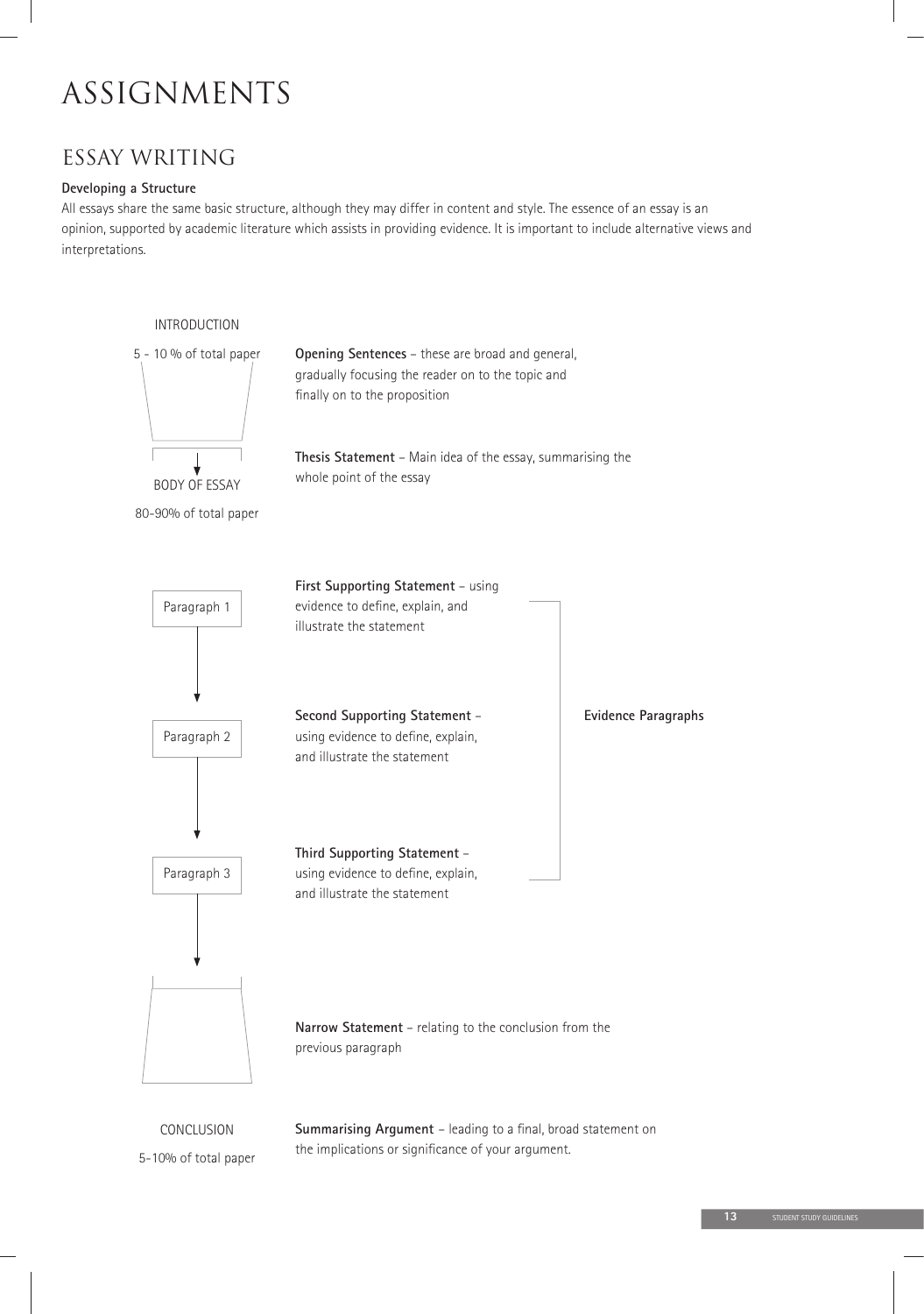#### **THE INTRODUCTION**

The Introduction enables you to:

- Introduce the topic and its importance
- State the main argument or issues discussed
- State how you intend to answer the question

For some assignments you may also need to:

- Clarify the topic
- Set the limits to the discussion or arguments
- Define key terms
- Outline research methods
- Briefly review relevant literature or research

**General Statement** – This includes general comments about subject, important background information or anything that will attract your reader's attention.

**Thesis Statement** – The Thesis statement forms the core of the essay. After you have interpreted the question you should have some idea on what your *proposition* will be and what point do you want to make, as this will be your conclusion. Therefore your lectures, readings, writings and research should be focused on the main point or conclusion you want to make.

In your thesis statement you will have identified key ideas to support your arguments. Each idea that you identify will be the foundation of every paragraph that you want to construct as part of your assignment.

#### *Example of Introduction*

This introduction is from Mikaere (1994). It is two paragraphs long and each has a different purpose.

"It is often assumed that, according to tikanga Māori, leadership was primarily the domain of men and that men in Māori society exercised power over women. However, evidence abounds which refutes the notion that traditional Māori Society attached greater significance to male roles."

#### **General Background Comments**

- Clarification
- State main argument

"This paper begins with a discussion of the position of women in Māori society before colonisation. It then considers the position of women under English law, and examines the effects that law has on Māori women as a result of colonisation."

**Thesis Statement**

Includes:

- Specific topic and scope
- Plan/outline the 'body of the essay'

#### **BODY OF ESSAY**

This is where you build an argument through a series of paragraphs. Each paragraph should start with a statement and the rest of the paragraph should contain evidence to define, explain and illustrate the statement. (Please see the Academic Writing section (Page 21) for more information)

#### **THE CONCLUSION**

The Conclusion is used to collate all the ideas represented in your essay to support the main idea of your argument with a strong final statement. The Conclusion performs three tasks:

- 1. It summarises the main points.
- 2. It restates your argument(s).

STUDENT STUDY GUIDELINES **14**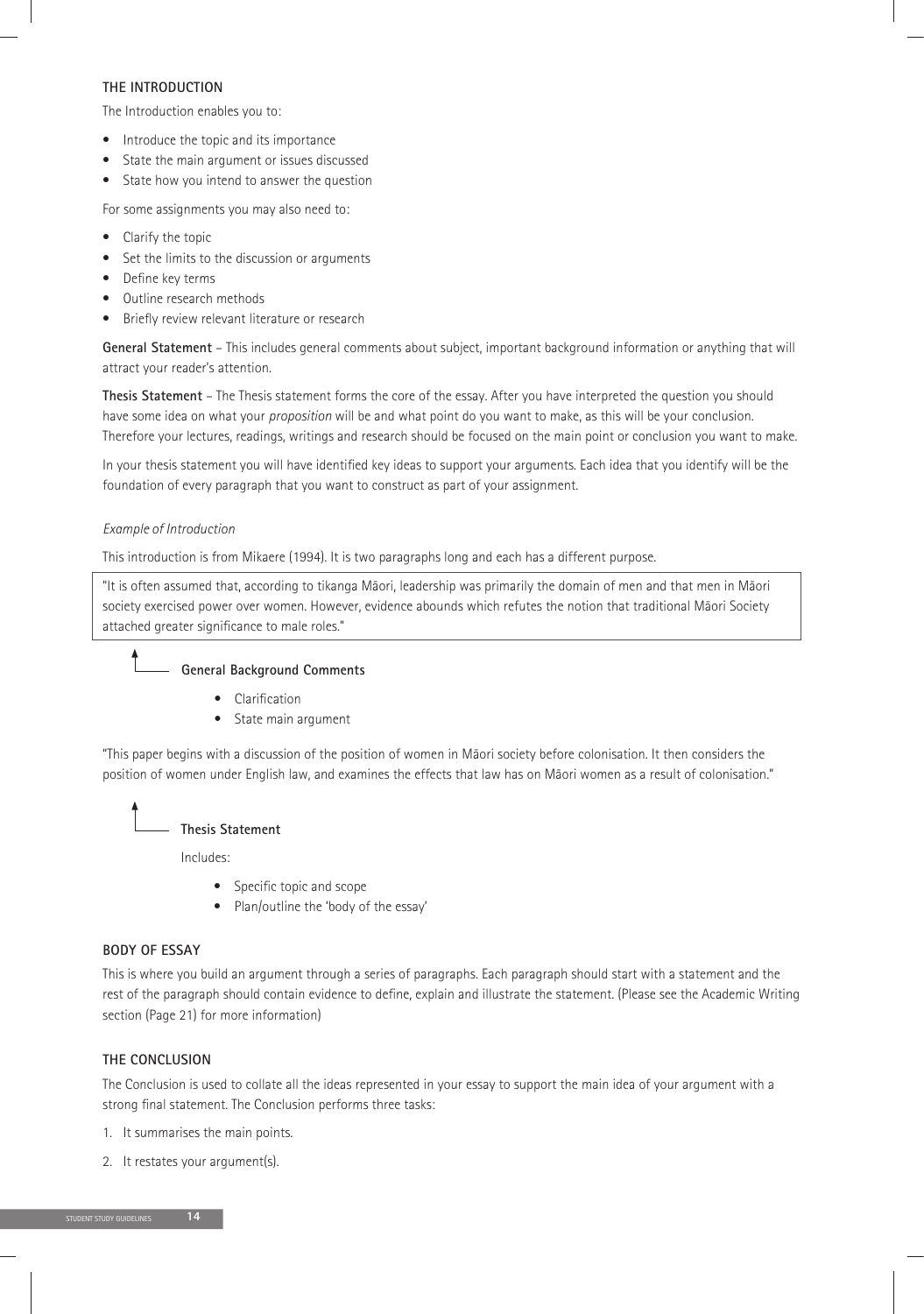3. It provides a final comment on the subject.

Please note the following:

- Avoid begining the Conclusion with "In conclusion…" A concluding signal may be used later in the paragraph, but the reader should be able to see that this is the last paragraph.
- Do not introduce any new material in the Conclusion. Finish strongly with an original and striking statement. Do not end on a cliché or just fade out.
- Avoid finishing with a quote you should make sure your voice is the last one the reader hears
- A very simple way to start writing a Conclusion is to reword the Introduction and vice versa (Note: this is just a starting point)
- A concluding sentence is especially useful for long paragraphs. It has the same functions and many of the same features as a concluding paragraph.

#### *Example of Conclusion*

"With the wealth of historical evidence showing clearly the leadership roles that Māori women have performed over time, why has it become so common for people to assume that leadership in Māori society is traditionally a male preserve and that female roles are considered to be of less value than male roles?

No matter how wide-ranging their iwi affiliations, for some reason the achievements of these women have been marginalised as being 'exceptions to the rule', the rule being that only men could be leaders. The facts give the lie to any such rule of male leadership, relegating it to the category of yet another stereotype. As with any stereotype, it is unfounded. And its potential to become a selfperpetuating truth, makes it extremely harmful.

The challenge for Māori, women and men, is to rediscover and reassert tikanga Māori within our own whānau, and to understand that an existence where men have power and authority over women and children is not in accordance with tikanga Māori.

Such an existence stems instead from an ancient common law tradition that has been imposed upon Māori. A tradition which we have no affinity with and which we have every reason to reject."



### LITERATURE REVIEW

A literature review is an extensive, detailed survey of relevant research and/or theory related to a specific topic. A good literature review does not just describe previous research, but is analytical and evaluative. It should:

- Demonstrate your understanding of current thinking and research, and any recent developments in your field of study
- Identify key authors and important theoretical, technical and/or methodological issues
- Show any relationships between previous studies and/or theories
- Identify gaps or limitations in previous research
- Show how previous research is related to your own topic (if the literature review is part of a research proposal or project) and provide a justification for your work

#### **STEPS FOR WRITING A LITERATURE REVIEW**

- 1. Define your topic and, more specifically, determine its focus and the parameters.
- 2. Gather relevant information from a variety of sources, such as books, journal articles, research studies, theses, reviews, interviews, case studies or statistics.
- 3. As you **read**, make brief notes in your own words. Writing short summaries for each chapter or article, as you finish reading, is useful. However, it is also important to interconnect between the different articles. Focus on understanding and evaluating what you read. Think about what you have learnt from the article; its strengths and weaknesses, and how it might be useful for future research.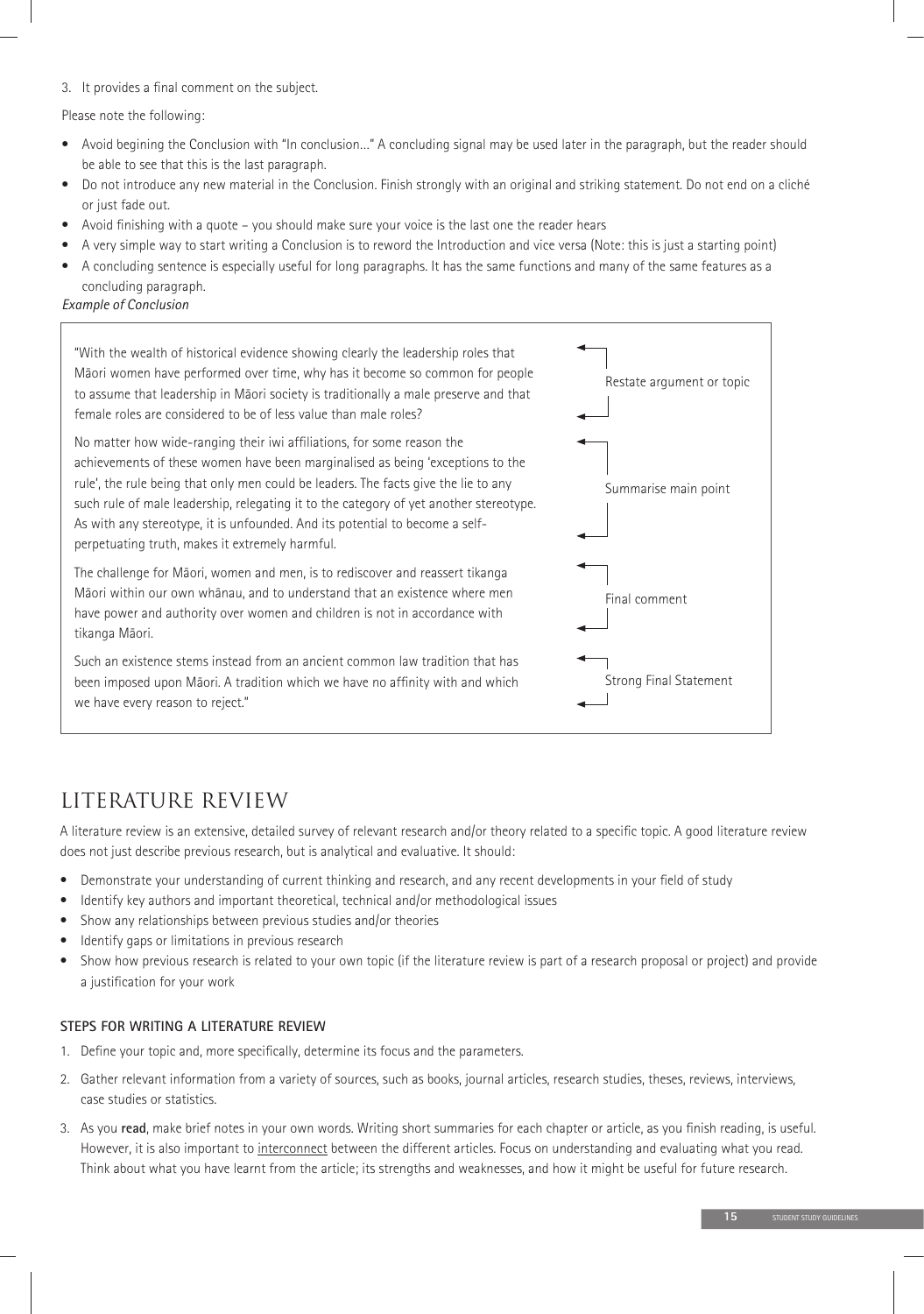Identify important key topic words/headings. Record your personal reflections, criticisms, and any points to follow up or clarify.

- 4. When writing your literature review, organise the material into key themes or concepts. Do not just present a series of abstracts! Group similar studies, with the most important ones described in detail. Mention less important studies by stating *the results are confirmed in similar studies* … without describing them in detail. Use examples or evidence, such as theories, studies, or statistics, to support the points you make.
- 5. Think about the wider significance of the material by:
- Discussing the implications of previous research e.g. *Much of the research suggests* …
- Relating this research to important theoretical concepts and to your own insights. For example, *these studies all support the idea that …*
- Pointing out gaps that exist in current knowledge on the topic. For example, *While there has been much research in the area of …, there is a need for more extensive study in ...*
- Indicating directions for further study. For example, *Further research must focus on … There is a need for … It is necessary to investigate ...*
- 6. Use internet search engines to find "literature review examples"

### GENERAL REPORT WRITING

A report is another accepted form of academic writing used to present information on a researched issue or topic. The basic structure for the body of a report generally follows that of an essay in that it has a beginning, middle and end. These components sometimes consist of numerous sections depending on the specific requirements of the audience or end-user. Reports are divided under headings and subheadings, and numbered using a decimal system. This helps the reader work through and find specific sections easily using the table of contents. You should check with your course coordinator or tutor for any specific structure requirements, prior to writing.

#### **REPORT STRUCTURE**

The basic structure is:

- 1. Title Page
- 2. Table of Contents
- 3. Introduction
- 4. Methodology
- 5. Findings
- 6. Discussion
- 7. Conclusions
- 8. Recommendations
- 9. References
- 10. Appendices
- 11. Glossaries (if applicable)

#### **REPORT COMPONENTS**

**Table of Contents** – Shows the breakdown of the report into its main headings and sub-headings, along with their corresponding page numbers. This allows the reader to have easy access or reference to information within the report. The font of headings and sub-headings should appear as they do throughout the report. The table of contents should include or be followed by a list of Figures/Tables/Photos etc. if any are used within the report.

**Introduction** – Provides information on the content of the report. It may include all or some of the following:

- State the purpose of the report
- General layout or format of the information
- A brief background, to distinguish the context of the report
- Provide scope or boundaries for the report i.e. what aspects of the initial question or main topic were researched and reported

STUDENT STUDY GUIDELINES **16**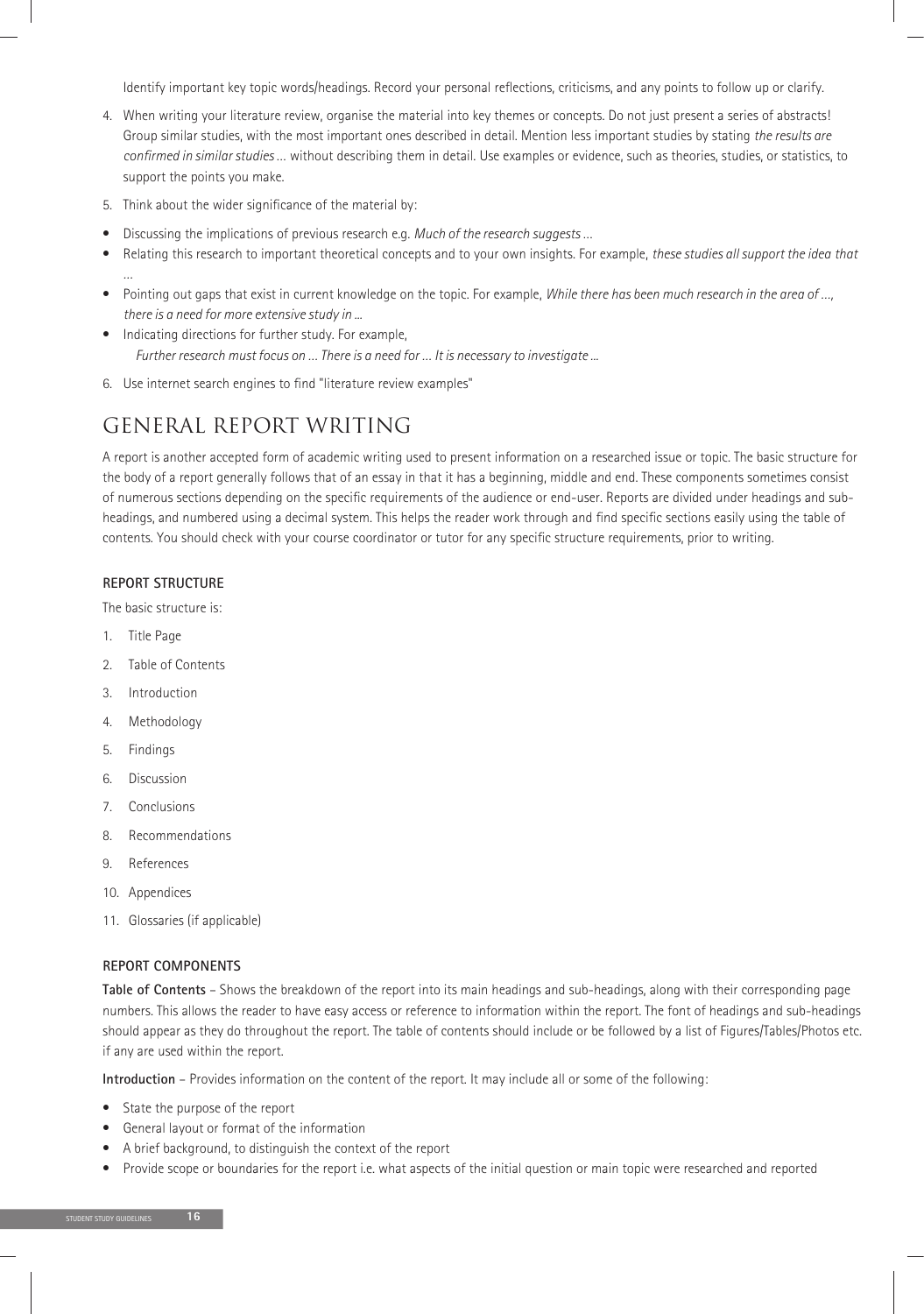- A timeframe of which specific components of the report were completed
- Highlight any constraints or difficulties experienced throughout the process
- Methodology used in the collection and collation of the report such as qualitative or quantitative research, who was interviewed, how or why they were chosen? how many questions were used? and were they open or closed? The methodology could also be included as a section of its own.

**Findings/Discussion (Body of Report)** – This is generally the greatest section of the report and consists of the facts and evidence relating to the primary topic from which conclusions and recommendations can be drawn and justified. The number of issues discussed will vary depending on certain aspects such as the word count limit or length of report, depth of discussion required, and information available. This main body should be divided under logical headings and sub-headings with the appropriate corresponding decimal number. The use of supporting evidence can be beneficial in conveying the information more clearly to the reader. Optional supplements include: tables, graphs, photos, pictures, maps, diagrams then lists. These visual aids not only help interpret the information but also add to the visual layout of the report. It is important to acknowledge and include all sources of information in the reference list.

**Summary/Conclusions** – The main points from the results, findings and discussion are summed up in a logical order, then conclusions are drawn in reference to the primary objective of the report. Any limitations or subsequent unresolved questions can be highlighted to the reader as possible areas for further research.

**Recommendations** – Suggested recommendations are given as possible solutions for solving a problem or situation. These are presented in order of importance and should be clear and concise. The recommendations may be expressed as statements or as specific bullet points.

**Reference List/Bibliography** – A reference list is not a bibliography. It includes only material that you have specifically referred to in the content of the writing. A bibliography is a list of sources you have viewed or consulted while researching your topic, but have not specifically referred to in content.

**Appendicies** – Contains supporting information which may not be ideal to add into the body of the report. These may include: tables, graphs, photos, pictures, lists, maps, diagrams, survey or questionnaire sheets. Each Appendix in the Appendicies should be mentioned or referred to in the report. Use internet search engines to find examples of reports.

### ANNOTATED BIBLIOGRAPHY

An annotated bibliography is a critical analysis of sources about a given topic. These sources can consist of books, journal articles, press releases, conference papers and other works. A brief description (usually 150 words) about that source follows that citation. The information contained within an annotated bibliography will look at a source's credibility. Its authors, publishers, date of publication and references in that source, will determine a source's credibility.

- Think about questions such as: How is the topic approached within the source?
- Is the source appropriate for the intended audience?
- Does any area need to be improved?
- Is the author qualified to make arguments within the source?
- Are the topics covered in depth?
- How recent is the source? Within 2 years?
- Do the arguments make sense?

#### Example:

Mead, H. M. (2003). *Tikanga Māori: Living by Māori values*. Huia.

Mead provides an excellent introduction to tikanga Māori as he contributes personal experiences when looking at a Māori perspective to the developing world order. Although tikanga Māori could be considered a relatively new subject for teaching institutions, it is a very old subject for Māori who wish to recover knowledge that over the years has been lost.

"Tikanga Māori might be described as Māori philosophy in practice and as the practical face of Māori knowledge" according to (Mead, 2003, p. 7).

Going forward into the future there are still many issues that need to be addressed …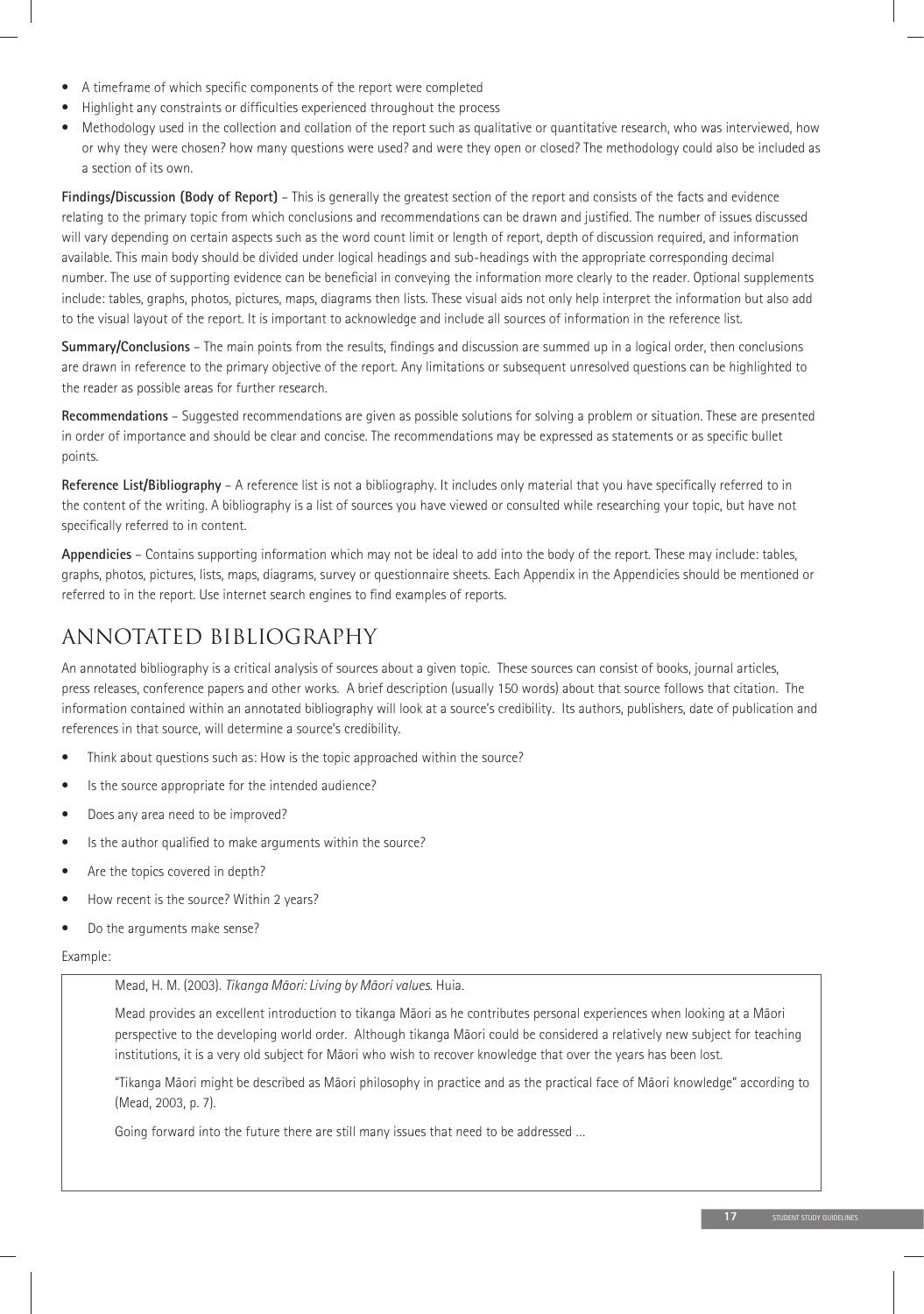# ORAL PRESENTATIONS

Seminars or oral presentations are another form of assessment used in many academic institutions.

A presentation generally involves an individual or a group delivering a subject orally to an audience and may employ the use of visual aids to supplement the oral delivery. There are several steps that can be followed to help ensure the delivery of an effective seminar or presentation.

### PLANNING

It is important to plan your presentation first. This may include addressing issues such as:

- What is the topic?
- What are the aims?
- Who is the audience?

#### **What is the Topic?**

This will generally require you to research your topic so that you have enough information and knowledge to confidently develop and deliver a well-thought out, thorough presentation.

#### **What are the Aims?**

It is essential there is a clear understanding of the aims or specific requirements wanted by the assessor or people marking the presentation. This understanding will provide some guidance in the preparation process, highlighting what aspects need to be covered or addressed in order to achieve maximum results. In some instances these aims and requirements may be included in the assessment question handout and/or marking criteria.

#### **Who is the Audience?**

Knowing who the target audience is will give some indication as to their level of knowledge on the subject, appropriate language, and information which may be of particular interest.

### PREPARATION

Your presentation should follow a similar structure to an essay, with a beginning, middle and an end, generally defined by an introduction, discussion and summary/conclusion.

#### **INTRODUCTION**

This may consist of information such as:

- Introducing yourself
- The topic of your presentation
- What angle or focus you will take on the topic
- What are the main issues that will be presented
- How long the presentation will take
- Instructions on if/when questions can be asked

#### **DISCUSSION**

This is where you actually discuss the topic, which should be broken down into the main issues emphasised in the introduction. The presentation should flow in a logical order with an ease of transition from one main point to another.

#### **SUMMARY/CONCLUSION**

The main points or issues of the presentation should be re-emphasised and a final sentence or statement given to summarise or conclude your position on the topic discussed.

### USE OF AUDIOVISUAL AIDS

Although some individuals are capable of giving an oral presentation without the need for supplementary tools, the use of visual aids can be very effective in conveying a presentation topic. Some of the various tools available for enhancing an oral presentation include: whiteboard, flipcharts, handouts, props, photographs, maps, audio and visual equipment. Visual and audio aids may be used entirely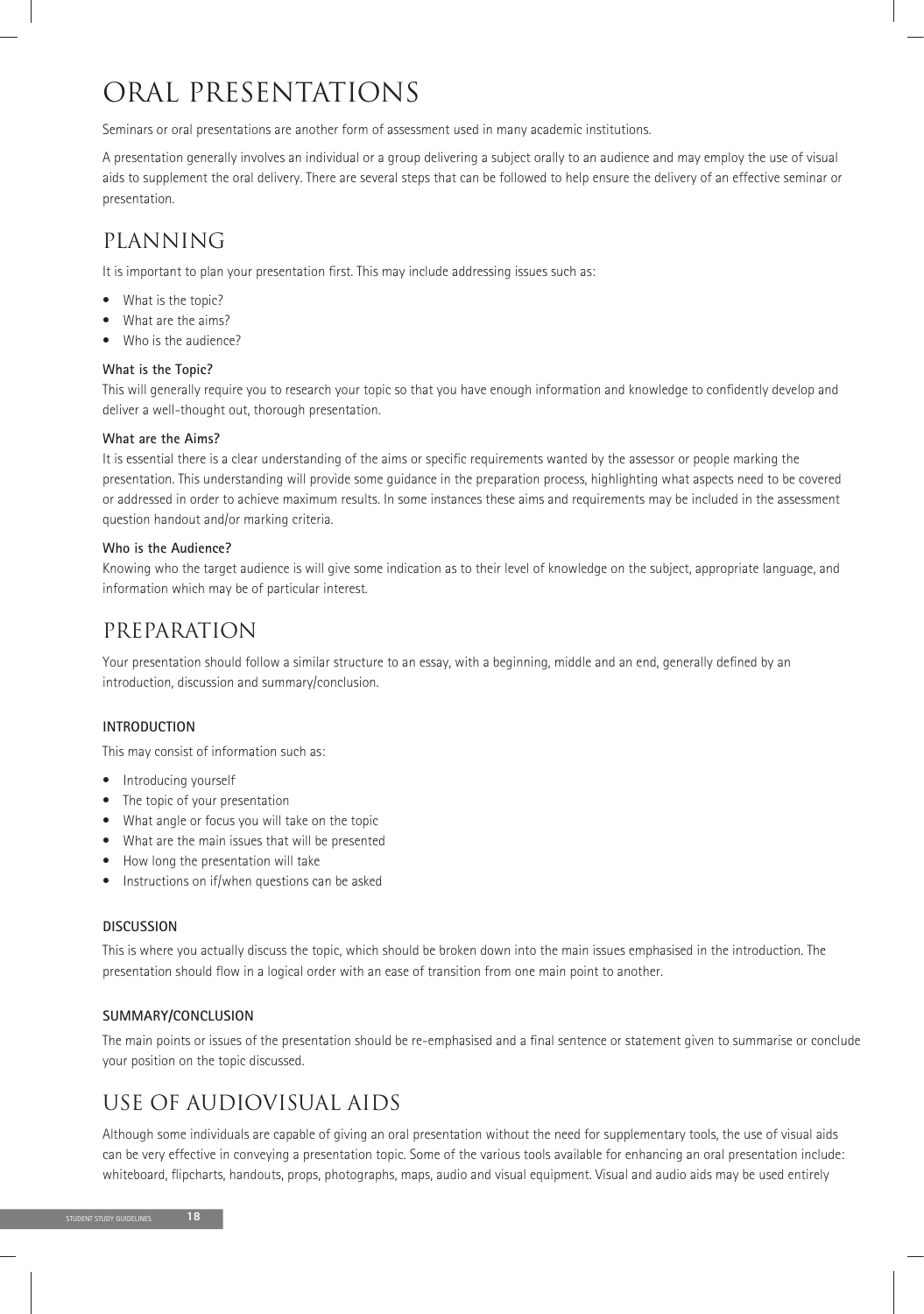throughout the presentation or at specific intervals where considered appropriate and effective. However, please remember:

- Do not over-use audiovisual aids they are merely supplements. The main focus should be on the presenter.
- Visual aids should not be complex or confusing as this may be too distracting for the audience.
- Do not spend too long on one slide

PowerPoint projector units are common equipment used by many people today. A PowerPoint presentation can be developed relatively easily, and with the ability to incorporate enhancing characteristics such as sound, pictures, photos, and colour.

### REHEARSAL

It is always good to rehearse your presentation several times before the actual seminar. This should be done in front of a suitable person or persons, who will be able to provide feedback as to what aspects of your presentation need improving. You should also become more familiar with any technical equipment (e.g. slides) to be used and fine-tune the delivery to the prescribed time limit. Run through the presentation as many times as you feel is sufficient to present confidently.

Even after all the necessary preparation, things may still turn out unexpectedly so you need to keep this in mind. Even just acknowledging this possibility could prevent you from becoming 'freaked out' – maybe unnecessarily – and freezing up. Therefore, have backup plans and alternative delivery options ready if needed.

### PRESENTATION DELIVERY

If you are well prepared, you will increase your chances of completing a successful presentation. Therefore, you need to ensure that you:

- Have all the information and equipment ready;
- fully understand your proposed topic;
- anticipate possible questions which may be asked; and
- are in suitable frame of mind.

Remember, most people feel uncomfortable giving public speeches and that it will get easier with time and practice.

Points to remember are:

- Arrive early with all required resources
- Ensure you are not lacking in food or water
- Try to remain calm, and remember, do not rush your presentation
- Maintain eye contact with your audience
- Try to interact with the audience
- Vary your tone of voice avoid a monotone
- Do not read your presentation, only use notes as prompts when needed

If using aids such as PowerPoint or projector slides, it may be beneficial to utilise another person to change the slides to help minimise distraction. It would be beneficial to obtain feedback following your presentation, in order to get some indication as to how it went. This may be in the form of audience response or assessment marks given. The feedback will provide a basis for improvement with future presentations.

### SUBMITTING ASSIGNMENTS

It may be a requirement to attach a cover sheet to your assignment, check with your lecturer. The cover sheet must accompany all assignments handed in to Awhi Tauira for reviewing. This document informs assessors, lecturers, support staff and moderators of your personal details. It highlights critical information like your name, student number and assignment details. Also, very important, is the student declaration text box at the bottom, which aligns with APA requirements around your awareness regarding plagiarism. Example follows: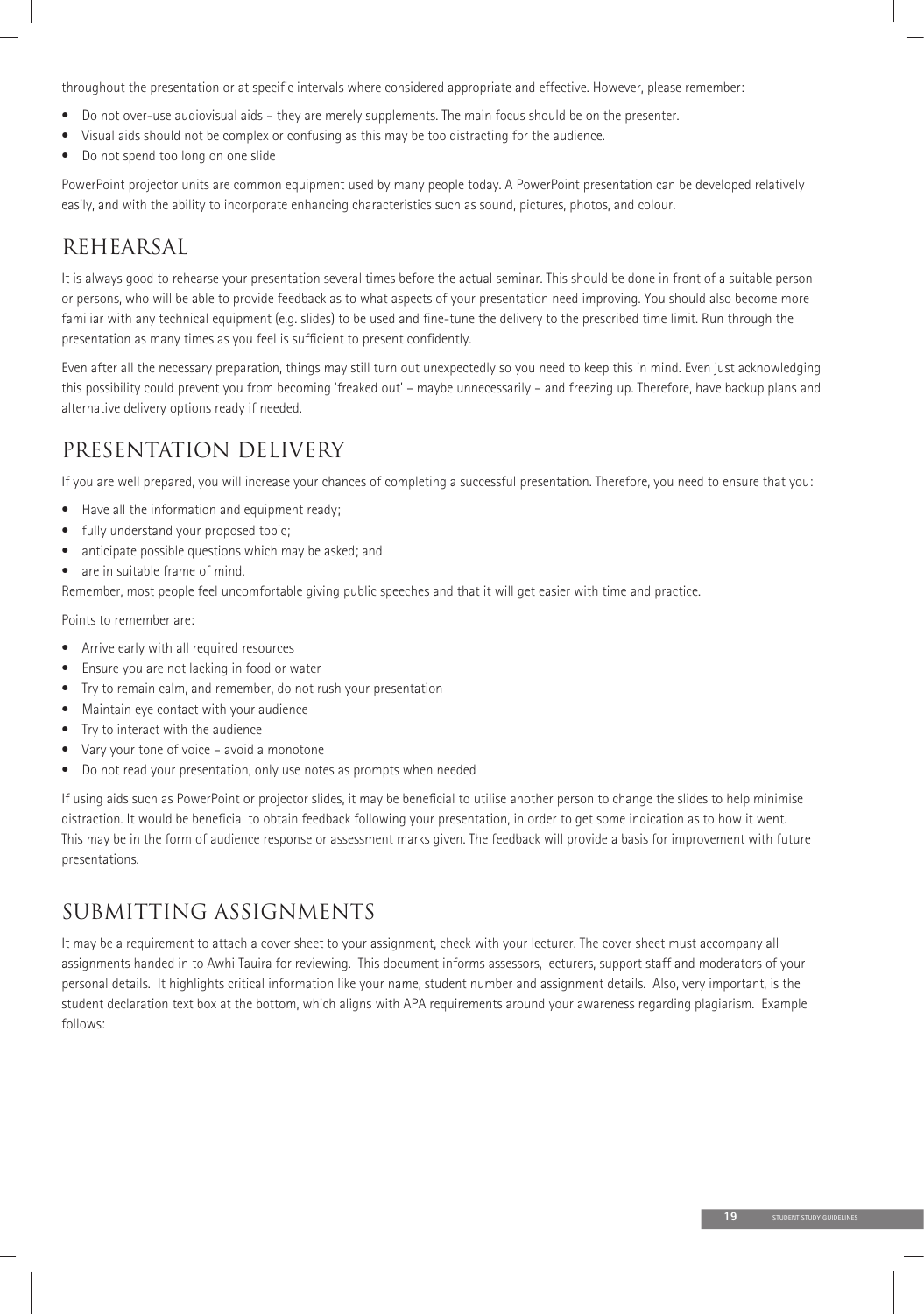



### **ASSIGNMENT COVER SHEET**

| <b>Student's Name</b>        | <b>Joe Bloggs</b>   |
|------------------------------|---------------------|
| <b>Student ID#</b>           | 007                 |
| <b>Course Code / Title</b>   | <b>MDA101</b>       |
| <b>Assignment</b> #          | <b>Essay</b>        |
| Lecturer                     | <b>Bart Simpson</b> |
| <b>Due Date</b>              | 28/04/2021          |
| <b>Assessment word count</b> | 2000                |
| <b>Actual word count</b>     | 1102                |

| <b>First Submission</b>  | <b>Resubmission</b>            |  |
|--------------------------|--------------------------------|--|
| <b>Extension Granted</b> | <b>Extension Form Attached</b> |  |

#### **STUDENT DECLARATION**

Te Whare Wānanga o Awanuiārangi views plagiarism as a serious matter. Plagiarism is a serious form of academic dishonesty and penalties will be incurred. I therefore declare that the attached assessment is my own work and that I have acknowledged and referenced the sources of information used in this assignment.

**Signed: Signature Date: 14/01/2021**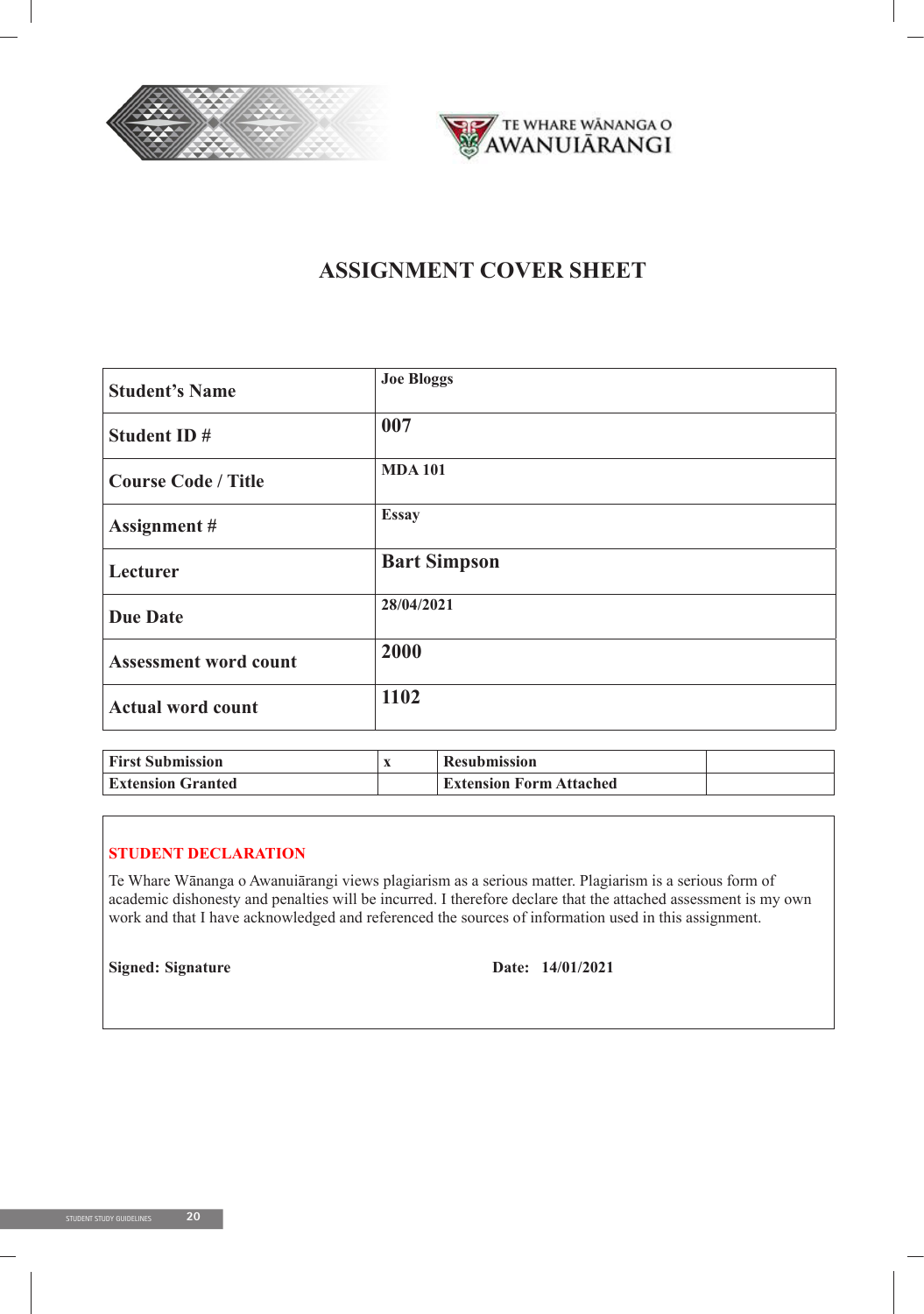# ACADEMIC WRITING

### PLANNING YOUR ASSIGNMENT

Before writing the first word of an essay or assignment topic, take time to plan and plot how you are going to construct your final draft. The need to plan for the writing of assignments is a vital tool for producing quality work. Writing an essay is a lengthy process so spend time on this. You may want to consider the following factors:

**Motivation** – Identify what are the positive and negative factors in completing your assignment. By starting early you may address some of those things that are holding you back from working on the project.

**Interpret the Question** – Understand what is being asked. Make a summary in your own words. Check key words and definitions. Define the boundaries in the question. Check the word count.

**Plan your Approach** – Brainstorm or discuss within a group how the topic should be answered. Create a skeleton outline for your assignment.

**Allocate Time** – The process of effective writing goes through four stages – preparation, drafting, editing and proofing. You should allocate the following percentage of time to each stage.

- Preparation: 30%
- Drafting: 15%
- Editing: 50%
- Proofing: 5%

**Research and Process** – Start reading and searching for information relevant to the topic. Make notes as you go and acknowledge sources. Explore other possibilities. Check back on your plan and review your notes from previous lectures and readings. Make sure the information or evidence you use is relevant to the question. Sift and select evidence that will support your arguments.

**First Draft** – Check for logic, style, clarity, tone, structure and accuracy. Is the question answered? Try to be critical of your work. Rework your first draft a number of times. Have someone else edit your draft. Read it out aloud to yourself. For additional help consult with Awhi Tauira Student Support Advisors.

**Final Draft** – Check for spelling, punctuation, grammar, the correct format, references and limits of the topic. Keep a soft and a hard copy for yourself when you hand in the final draft.

### INTERPRETING THE QUESTION

#### **1. READ THE QUESTION**

This sounds simple, but is very easy to get wrong. The following pieces of advice may help:

**Look for any key verbs** – e.g. discuss, explain, explore. If you are unsure of the definition of these words ask the lecturer or look them up in a dictionary or online thesaurus.

**Look out for the kind of assignment you are asked to do** – Are you asked to prepare a portfolio, write an essay, present a power point presentation, or paraphrase information? If in doubt, ask your lecturer.

**Break the assignment title down into key concepts or ideas** – If the assignment has listed bullet points, use these to help you. Keep it simple. Write the question in words you can understand.

**Be precise** – If you have a question about globalization, do not just write down everything you know about the topic. What aspect of globalization are you being asked about? Globalization as it affects who? From whose point of view?

#### **2. INTERPRET THE QUESTION**

In order to get good grades, you must be able to interpret an essay topic question accurately. When working out what the question really means, there are three things you need to look at:

**Command** – tells you what you do

**Topic** – the general area of discussion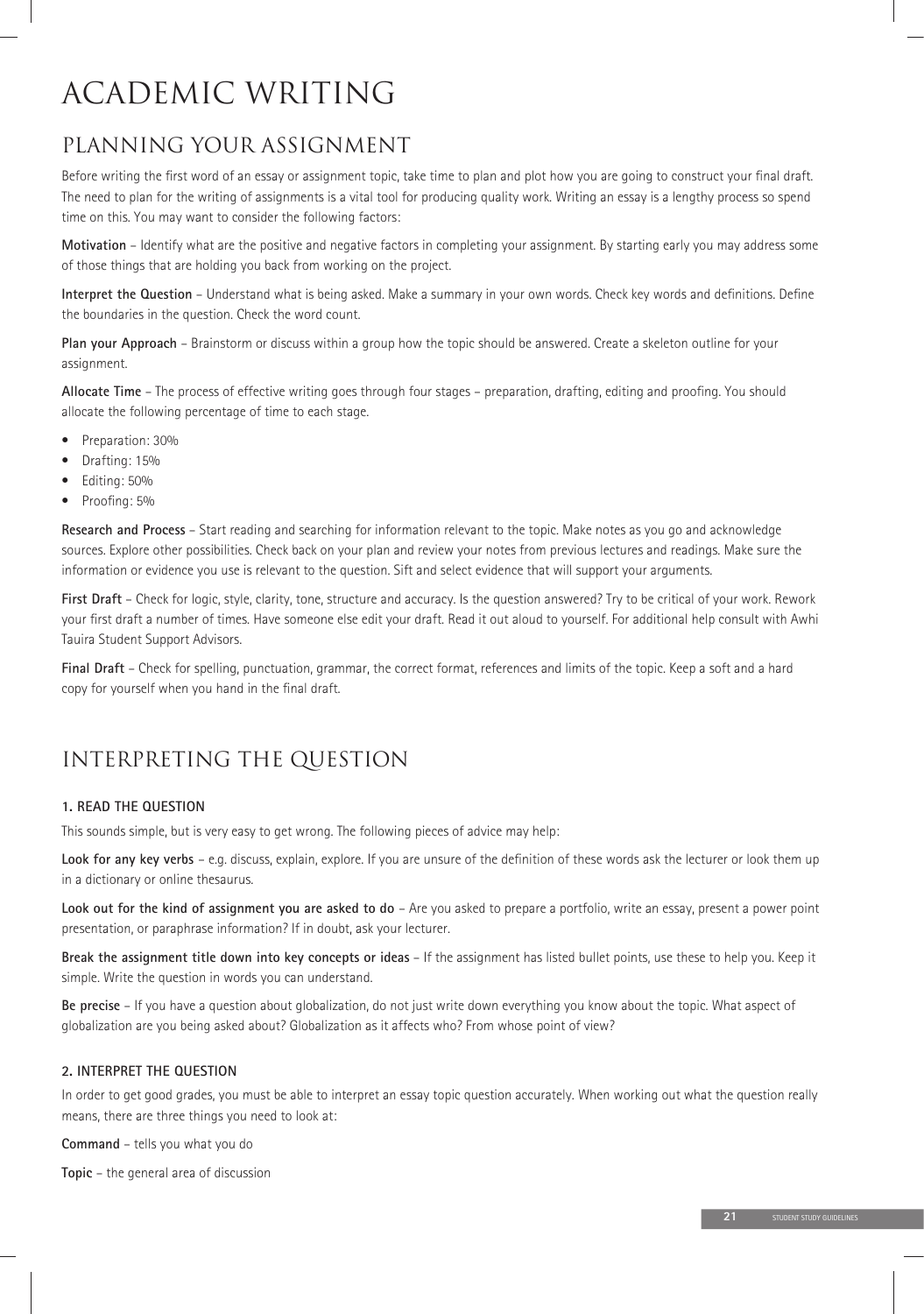#### **Focus** – the specific area of discussion

The following question highlights how the three rules can be applied:



Remember: Answer the question. All information included in your assignment must relate to the question being asked.

The **command** word "discuss" means that you are to investigate and present the different aspects of a problem or subject and come to some conclusion.

The **topic** or general area of discussion is:

Universities being run like businesses.

The **focus** or specific area of discussion is whether or not it is OK for universities to be run like businesses.

You can also re-write the question in order to better understand what is being asked.

Q. *Should* universities be run like businesses?

So remember, when writing your essay, you need to answer the essay question directly. Other points to note are:

- Essays involve you constructing a debate around the different arguments in favour of, or not in favor of, a particular issue.
- You have to be able to persuade and convince the lecturer (or the person marking your assignment) of your point of view, while also acknowledging the opposition's arguments, and highlighting its weakness.
- It is always good to be aware of alternative views surrounding an assignment topic and to acknowledge them in your assignment. You do not have to agree with these views but, by mentioning them, you show the marker that you have read widely, you are well informed on the issue, and you are not biased in your position.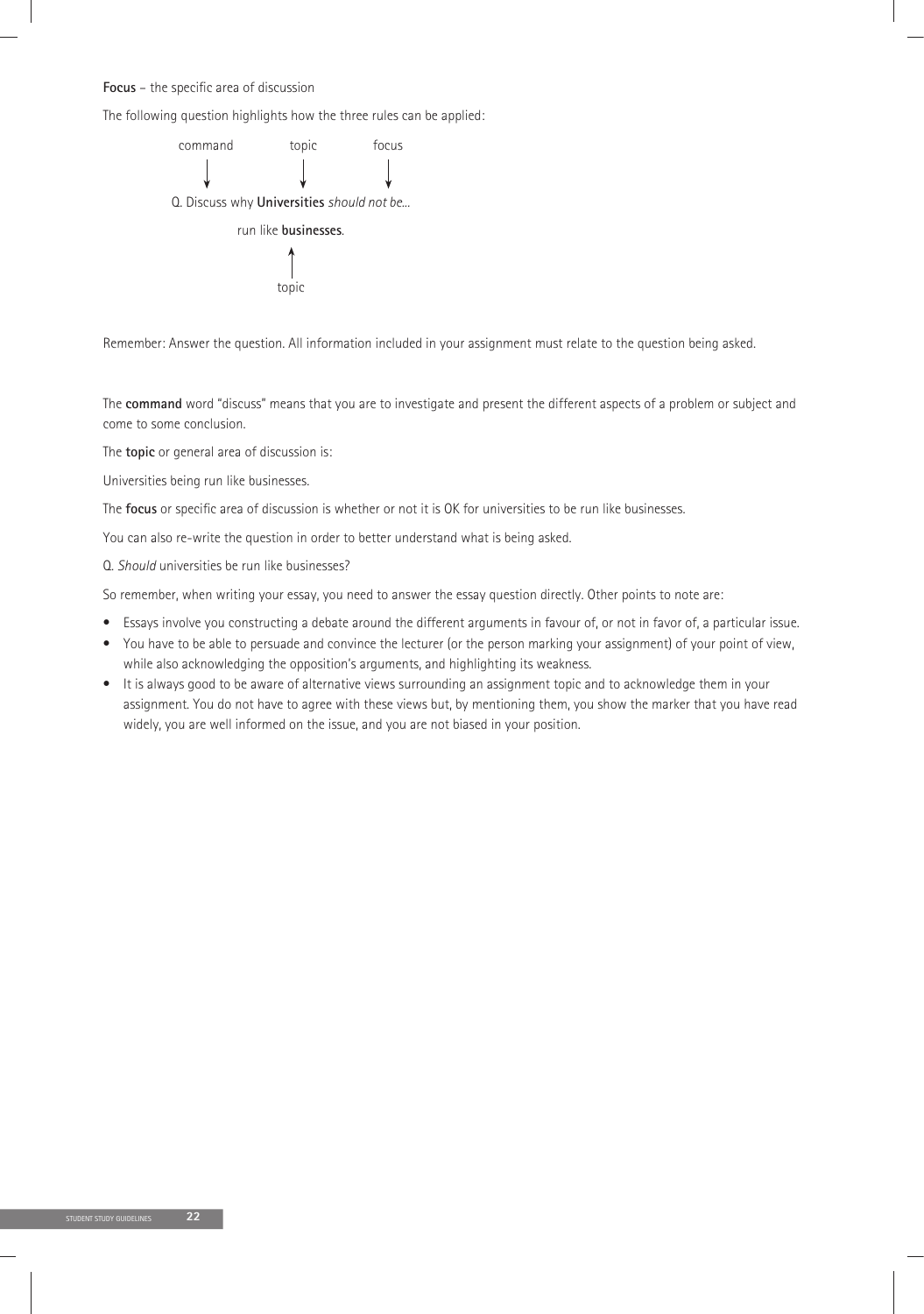### WORD COUNT

The word count of your essay will dictate how much space you have on paper to present your argument.

A general rule of thumb when allocating your word count is as follows:

Introduction = 5-10% of the word count

Body of essay = 80-90% of the word count

Conclusion  $= 5 - 10\%$  of the word count

#### *Example:*

If you were given the following 2000-word essay topic: "*Discuss the History of Te Whare Wānanga o Awanuiārangi* " your word count could be allocated as follows:

| <b>INTRODUCTION</b>                                                                   | Number   |
|---------------------------------------------------------------------------------------|----------|
| (thesis statement) Introduce the four main points                                     | of Words |
|                                                                                       | 200      |
| <b>BODY OF ESSAY</b>                                                                  |          |
| 1. Why was Awanuiarangi created?                                                      | 400      |
| 2. What are the aims of Awanuiarangi?                                                 | 400      |
| 3. When did Awanuiarangi begin?                                                       | 400      |
| 4. What is the difference between Awanuiarangi and main stream tertiary institutions? | 400      |
|                                                                                       | 1600     |
| <b>CONCLUSION</b>                                                                     |          |
| Summarise the four main points                                                        | 200      |
| <b>TOTAL</b>                                                                          | 2000     |

The same rule of thumb for delegating your word count to the entire essay should also apply to each argumentative paragraph that you use in your essay.

**Note:** Direct quotations of over forty words do not contribute to the word count. A penalty may be imposed for exceeding the word count by more than ten per cent.

Referenceslist/biblography and Appendices are not included in the word count. You are entitled to 10% +/- the word limit i.e. 2000 word essay means you can have between 1800 - 2200 words.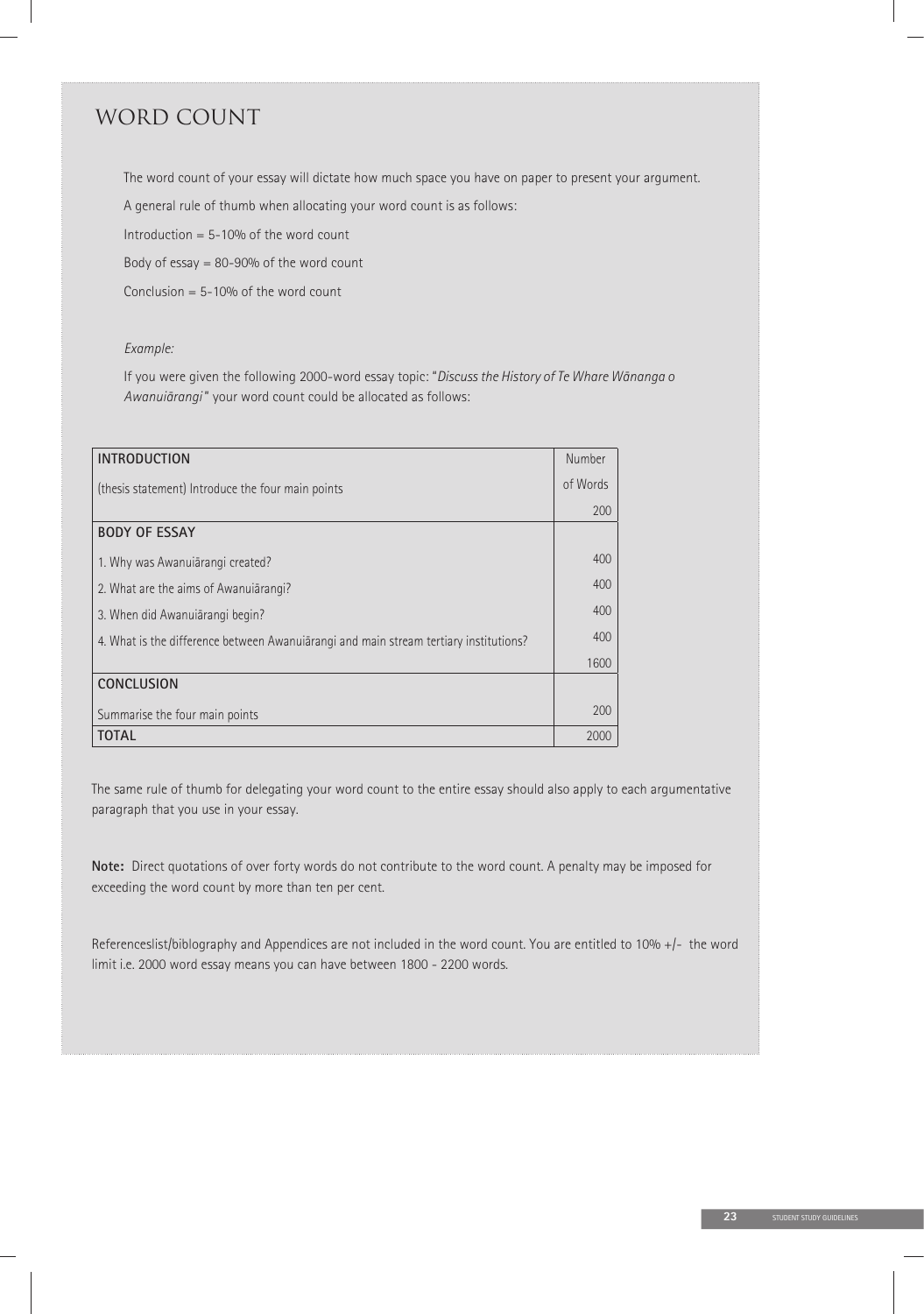### COMMAND WORDS

*When considering an assignment topic, be careful as definitions of command words can sometimes vary, so be sure to check with your lecturer the exact meaning if you are in any doubt. The following is a general list of key words which you will use to interpret an assignment topic/essay.*

Ngā whakamārama mō ngā kupu tohu kei roto i ngā whakatuanga

**Analyse** – *Tātari* Break down the subject at hand and talk about each point.

**Appraise** – *Wāriu* Evaluate, to identify the good points and the bad ones; to assess or weigh up.

**Comment** – *Whakataki*  Talk about the subject in an organised way.

**Compare** – *Whakatairite*

Show similarities. Examine qualities or characteristics in order to discover resemblance. The term implies that you are to emphasise similarities, although differences may be mentioned.

**Contrast** – *Rerekētanga*  Show differences. Dissimilarities or how associated things, events, or problems are not alike should be emphasised.

**Criteria** – *Whakaritenga* Standards of measurement or a standard with which something is defined.

**Criticise** – *Wetewhakaaro*

Express your judgment with respect to the correctness or merit of the factors under consideration. You are expected to present the results of your own analysis and to discuss the limitations and strengths of the plan or work in question.

#### **Define** – *Tautuhi*

Tell what this word or phrase means. Supply concise, clear, authoritative meanings. In such statements, details are not required but boundaries and limitations of the definition should be briefly cited. You must keep in mind the class to which a thing belongs and whatever differentiates the particular object from all others in the class.

**Demonstrate** – *Whakaatu*

Support an opinion with facts, experience, citations, or theories.

**Describe** – *Whakaatu*

Help the reader understand something, or 'see it' by 'showing'. Recount, characterise, sketch or relate in a narrative form.

#### **Discuss** – *Kōrerorero / Wānanga*

Examine, analyse carefully, and present considerations (for and against) regarding the topics involved. Provide a complete and detailed answer.

#### **Evaluate** – *Whakamātau (ria) / Arotake*

Make conclusions about the value of something. Present a careful appraisal of the problem, stressing both advantages and limitations. Evaluation implies authoritative and, to a lesser degree, personal appraisal of both contributions and limitations.

#### **Examine** – *Whakamātau*

Investigate and analyse in detail the various parts that make up the topic. Present findings with a clear description of the details.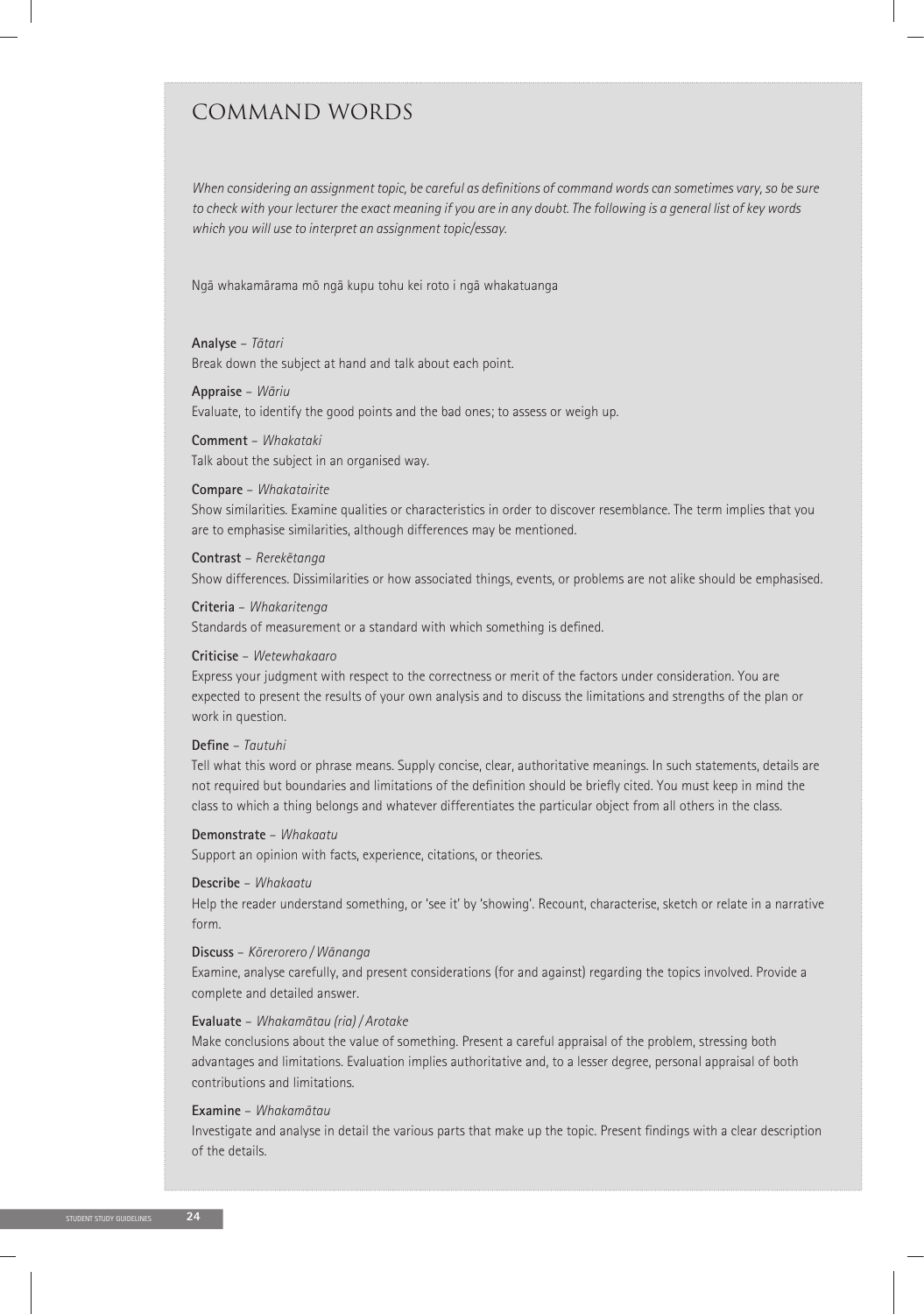#### **Explain** – *Whakamārama*

Talk about the issue and give reasons why it is the way it is. Clarify and interpret the material you present. State the "how" or "why". Reconcile any differences in opinion or experimental results, and, where possible, state causes.

#### **Identify** – *Tautohu*

Recognise and describe the required issues, features or qualities.

#### **Illustrate** – *Whakaatu*

Explain or clarify your answer to the problem by presenting a figure, picture, diagram, or concrete example.

#### **Interpret** – *Whakapākeha*

Translate, exemplify, solve, or comment upon the subject and usually give your judgment or reaction to the problem or topic.

#### **Justify** – *Whakamana*

Give strong, compelling reasons or evidence to explain and support an opinion. Prove or show grounds for decisions, opinions, or conclusions in a convincing form.

#### **Outline** – *Whakatakoto*

An organised description. Give the main points and essential supplementary materials and present the information in a systematic way.

#### **Relate** – *Whakarite*

Integrate or show the relationship between various features, facts, subjects or arguments.

#### **Review** – *Arotake*

Provide a critical examination. In an organised sequence, analyse and comment briefly upon the major points of the topic.

#### **Suggest** – *Whākina*

Present something as a possibility. Offer your views of the topic or present a sound hypothesis for consideration.

#### **Summarise** – *Whakarāpōpoto*

In condensed form, give the main points or facts. All details, illustrations, and elaboration are to be left out.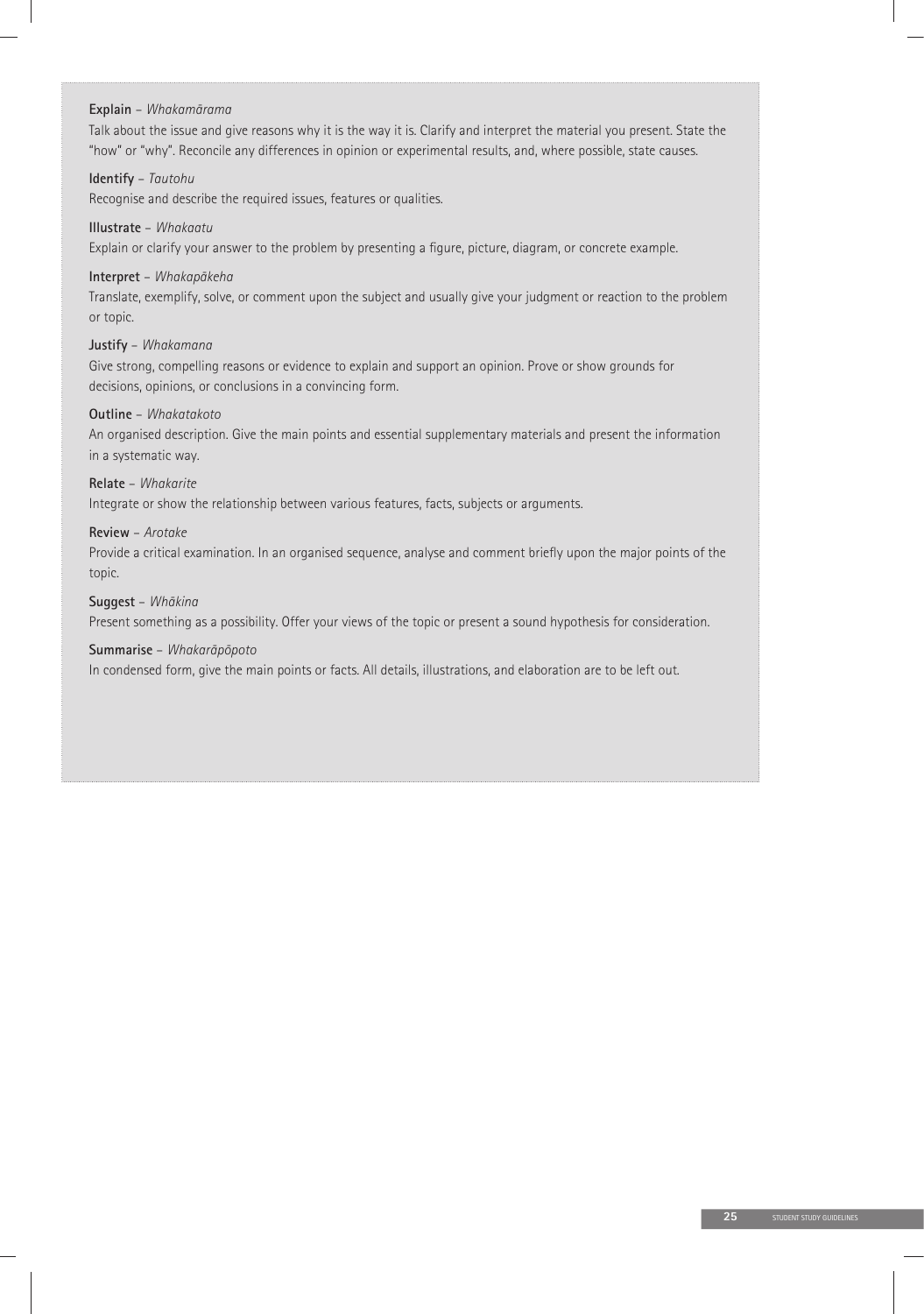### WRITING

#### **WHAT MAKES A GOOD PARAGRAPH?**

The paragraph is the basic unit of any written work. It is used to express one central thought or group of related ideas. Each paragraph in the body of your writing should include the following items:

- Statement of main point
- Exploration or expansion of the main point
- Examples, illustrations or some supporting evidence

#### **THE TOPIC SENTENCE**

Generally, each paragraph needs a topic sentence which summarises the controlling idea (one idea only) of the paragraph.



When writing a topic sentence, please note:

- The topic sentence is the most important sentence in a paragraph. It tells the reader what will be discussed.
- A topic sentence is usually, but not always, the first in any paragraph. It may be the last sentence.
- Topic sentences are the most general statements in the paragraph as they do not give specific details just the main idea.

But some sentences may be too general. For example: *American food is terrible.* A better way to write this sentence would be: *American food is tasteless and greasy.*

#### **SIGNPOSTS OR TRANSITIONAL WORDS**

Connections can be made between sentences and between paragraphs by using signposts to indicate change, comparison, or agreement. This link is called a transition which will introduce the next point or statement you want to introduce in each paragraph.

These signposts tell the reader:

- What is going to be said, what is being said, and what has been said
- How the main ideas support the thesis
- How each group of ideas follows from the one before

Signposts (transitions) make your writing flow more smoothly and make it easier to follow. Your essay should reflect a number of statements (paragraphs) that all link together to support your final conclusion.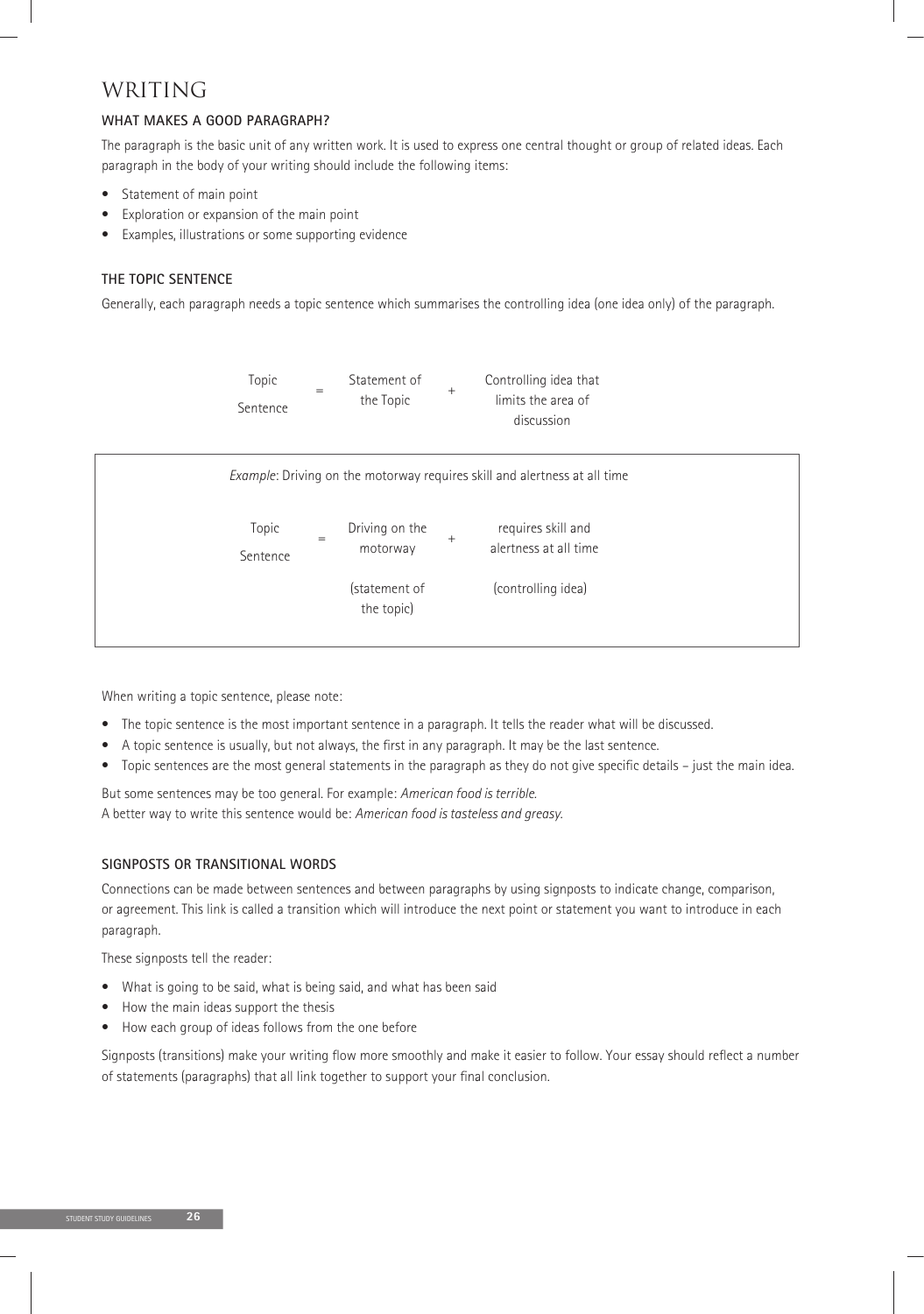The following example is how all the technical requirements of a paragraph can be used to develop one idea.

#### *Example of Signposts*

(*Topic Sentence*) Incorporation (*topic*) offers several advantages to business and their owners (*controlling idea*). For one thing (*signpost*), ownership is easy to transfer. The business is able to maintain a continuous existence even when the original owners are no longer involved. In addition, (*signpost*) the stockholders of a corporation are not held responsible for the business's debts (*explanation*). If XYZ Corporation defaults on a \$1 million loan, for example, (*signpost*) its investors will not be held responsible for paying that liability. Incorporations also enable a business to obtain professional managers with centralised authority and responsibility; (*example*) therefore, (*signpost*) the business can be run more efficiently. Finally, (*signpost*) incorporation gives a business certain legal rights. For example, (*signpost*) it can enter into contracts, own property, and borrowing money.

#### **SENTENCE CONNECTORS AND SENTENCE STARTERS**

**Introduction**

| The central theme is      | is included   | is identified |
|---------------------------|---------------|---------------|
| Emphasised are            | is defined    | is examined   |
| A view on  range from  to | is explained  | is analysed   |
| is explored               | is described  | is discussed  |
| is briefly outlined       | are presented | is critiqued  |

**Contrast**

| However         | Yet               | That aside,  |
|-----------------|-------------------|--------------|
| In contrast     | On the other hand | disputes     |
| Nevertheless    | By comparison     | Then again   |
| Nonetheless     | Comparatively     | All the same |
| On the contrary | Instead           | In any case  |

#### **Similarity**

| Likewise  | Correspondingly | $\mathsf{A}$ lso,     |
|-----------|-----------------|-----------------------|
| Similarly | In the same way | Complementary to this |

#### **To add ideas**

| First, firstly, first of all, in the first place | Besides     | To elaborate              |
|--------------------------------------------------|-------------|---------------------------|
| To begin with                                    | In addition | Subsequently              |
| For one thing                                    | Furthermore | Another essential point   |
| Second, secondly, in the second place            | Moreover    | Finally                   |
| Third, thirdly, in the third place               | Next        | Last, lastly, last of all |

#### **Order of importance**

| Most importantly | ' Above all        | Essentially            |
|------------------|--------------------|------------------------|
| Primarily        | Most significantly | <sup>1</sup> Basically |

### **Linking** With respect to  $|$  With regard to  $|$ Talking of Regarding  $\vert$  As regards  $\vert$  As regards  $\vert$  As far as ... concerned

#### **Conclusion**

| In brief,     | ' To review, | Hence.      |
|---------------|--------------|-------------|
| In summary,   | In short.    | All in all. |
| To summarise, | To sum up,   | In closing, |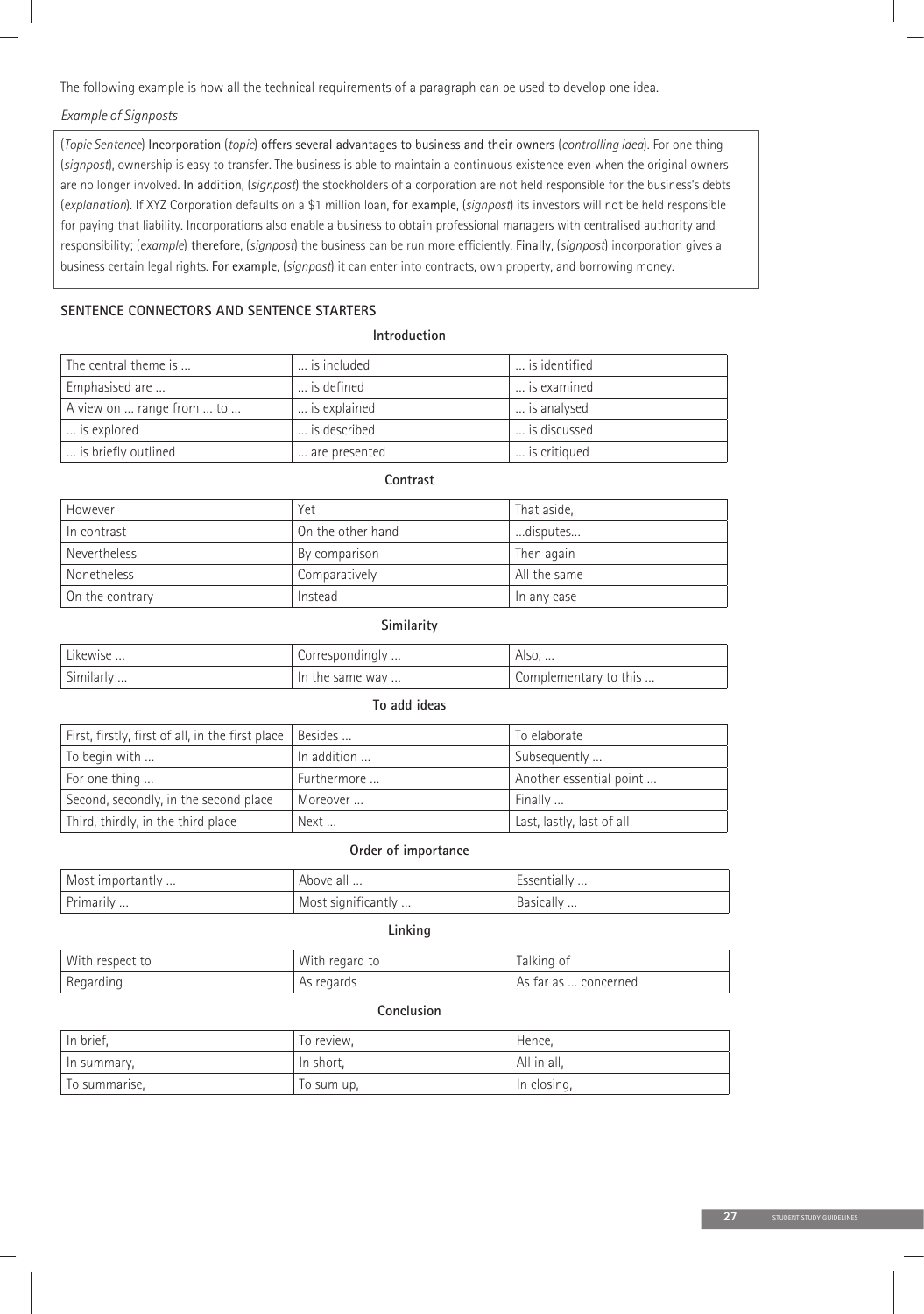#### **OTHER CONSIDERATIONS**

Other points to note for writing a good paragraph are:

- Paragraphs vary in length but are generally between three and ten sentences long
- Each sentence in a paragraph starts with a capital letter and finishes with a full stop
- Do not leave gaps between sentences
- Use clear visual signals so that the reader can see the beginning of a new paragraph indent if you are handwriting, or leave a gap of one line between paragraphs and line everything up on the left hand margin
- Paragraphs should be arranged in a logical sequence and should also be well linked.

### PLAGIARISM

Plagiarism refers to 'using someone else's work or ideas' without proper acknowledgement.

The following is classed as plagiarism:

- Submitting someone else's work and passing it off as your own
- Replicating words or ideas from another source without giving credit to the original creator
- Failing to use a quote in quotation marks
- Incorrectly giving information on the source of information

Use paraphrasing to help you avoid plagiarism.

# PARAPHRASING

Paraphrasing is probably the skill you will use the most when writing university assignments. You paraphrase when you use someone's ideas, but put them into your own words. Although you use your own words to paraphrase, you must still acknowledge the source of the information, which is the author. This is achieved by recording the author's last name and the year in which their work was published, e.g. (Jones, 1999).

When paraphrasing, be sure that you are not just rearranging the order or replacing a few words in the original text. Your words should be substantially different from the original version. Further, make sure that the idea you are paraphrasing is linked back to the assignment question.

#### **A PARAPHRASING CHECKLIST**

- 1. Mention the author and year at the beginning, middle, or end of the sentence e.g. *according to (Smith1990), this issue is about …, This issue, as identified by Smith (1990) focuses on…, This issue is about…, as pointed out by Smith (1990).*
- 2. Change the sentence order.
- 3. Consult with a word list for ideas on how to say things differently.
- 4. Can you expand and elaborate on what the author is saying? Alternatively, can you simplify and contract what they are saying?
- 5. Include your personal reflections as you paraphrase. For example, *Gibson's (1978) analysis about*…is useful as it takes into account external factors.
- 6. It is useful to summarize in one sentence the outcomes of research carried out by several authors. For example, based on the ideas of (Johnson1979), it can be concluded that …
- 7. After you have paraphrased information from different authors, you may want to explain links between issues raised. At the end of the paragraph, you could write something like … Based on what these authors have said, a connection can be made between … As you have already mentioned the authors' names in your paragraph, it is clear who the "authors" refer to.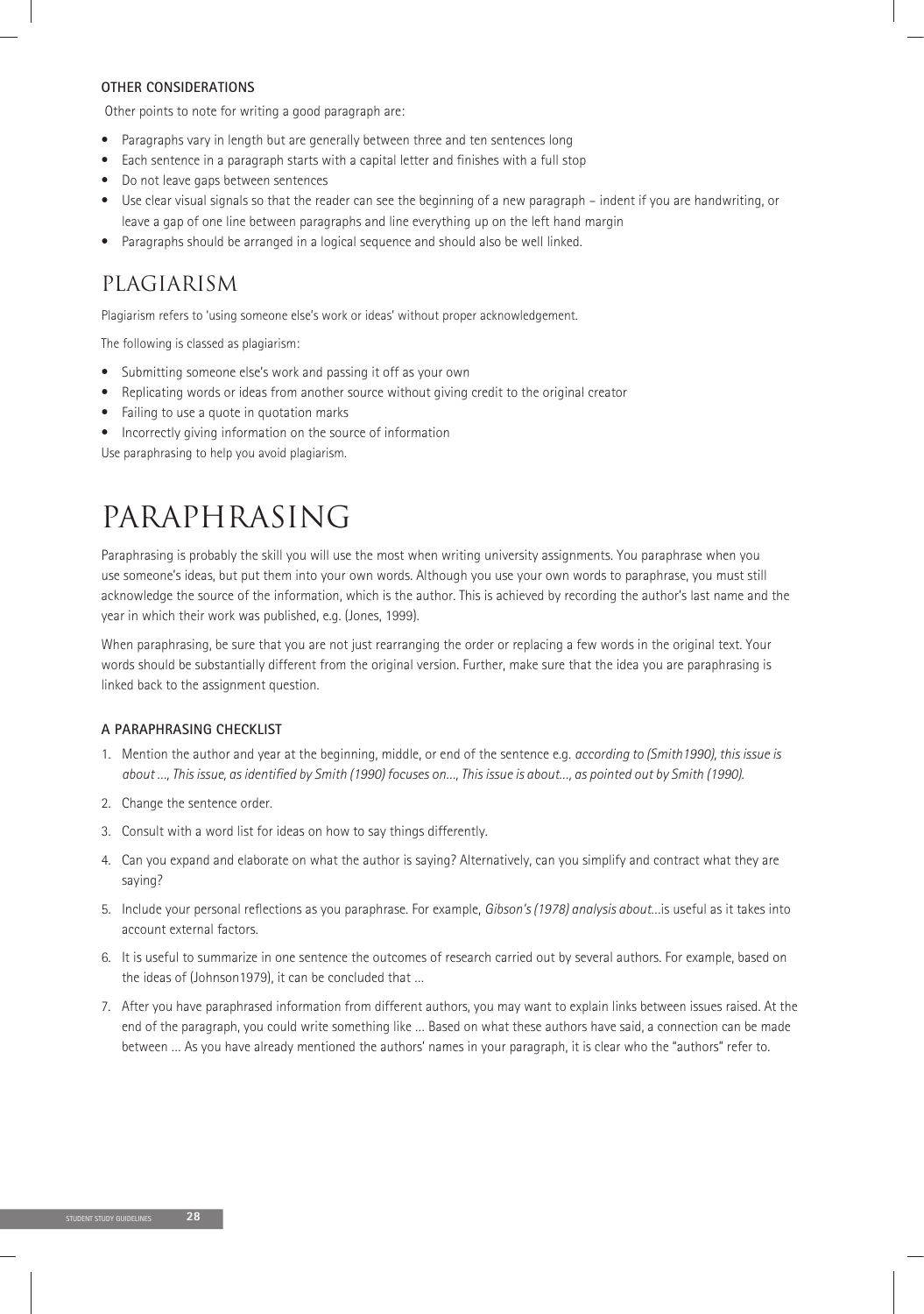#### **FIVE STEPS**

1. Write down the paragraph/sentence you wish to paraphrase. For example:

Park, J. (Ed.). (1991). *Ladies a plate.* Auckland University Press (p. 113). Marriage was a greater influence on the course of many of the women's lives than choice of job or career, or even family background. Yet few women talked about choosing to get married (although choice may be a misnomer) in the same way they talked about career choices. Relationships are generally believed to belong to the realm of emotion, and 'we fell in love' or 'then I got married' suffices. The decision to marry is not usually something to be analysed or explained, nor is the choice of a particular man. Indeed, both getting married and marrying a particular man often appeared to be inevitabilities rather than choices. Women did talk about how they met their future husbands, however.

2. Bold or highlight keywords, nouns or phrases. Note any alternative phrases or synonyms. For example:

**inevitable** – unavoidable, just accepted

**analysed** – discussed, considered

**choices** – options, opting, selection

**influence** – impact

**more than others** – significantly

- 3. Identify the author's main point(s): *Marriage influences life choice more than other factors. Few women talked about the decision to marry. Marriage was not something to be analysed or explained. It was inevitable.*
- 4. Can this be summarised further? For example: *Marriage was considered inevitable and impacted women's lives significantly. It was not a decision that was analysed.*
- 5. Now try rewriting the author's main point without looking at the original text.

*For example:*

Marriage was considered inevitable by many of the women participants. Although use of 'it' impacted on women's lives significantly, they did not consider their decision to marry, or whom they married, to be topics for analysis or discussion (Park, 1991, p. 113).

#### **THIS IS YOUR PARAPHRASED IDEA!**

### AVOIDING GENDER BIAS

"Biased language can cause your reader to focus on how you say something rather than what you say. If your language is free of bias, it should offend no one. Ideally, no one should even notice that you have made an effort to reduce sexually-biased words and phrases."

Achieving unbiased language, so that readers will concentrate on what you have to say rather than how you say it, is an admirable goal. It is also a necessity. For example, businesses and individuals have been sued because job descriptions used "he" and seemed to exclude women – whether or not the exclusion was intended. Therefore, gender-free language is a requirement of the workplace and the university.

It may be easy to avoid gender-biased nouns by replacing sexist nouns with more neutral ones: 'chairman' with *chair*, 'mailman' with *paper carrier*, and 'congressman' with *senator* or *representative*. But how can you avoid the pronouns *he*, *him*, and *his* when you refer to nouns meant to include both genders?

#### **FIVE WAYS TO REVISE YOUR WRITING**

The following five options will enable you to revise your writing so that your use of pronouns is both gender-free and correct.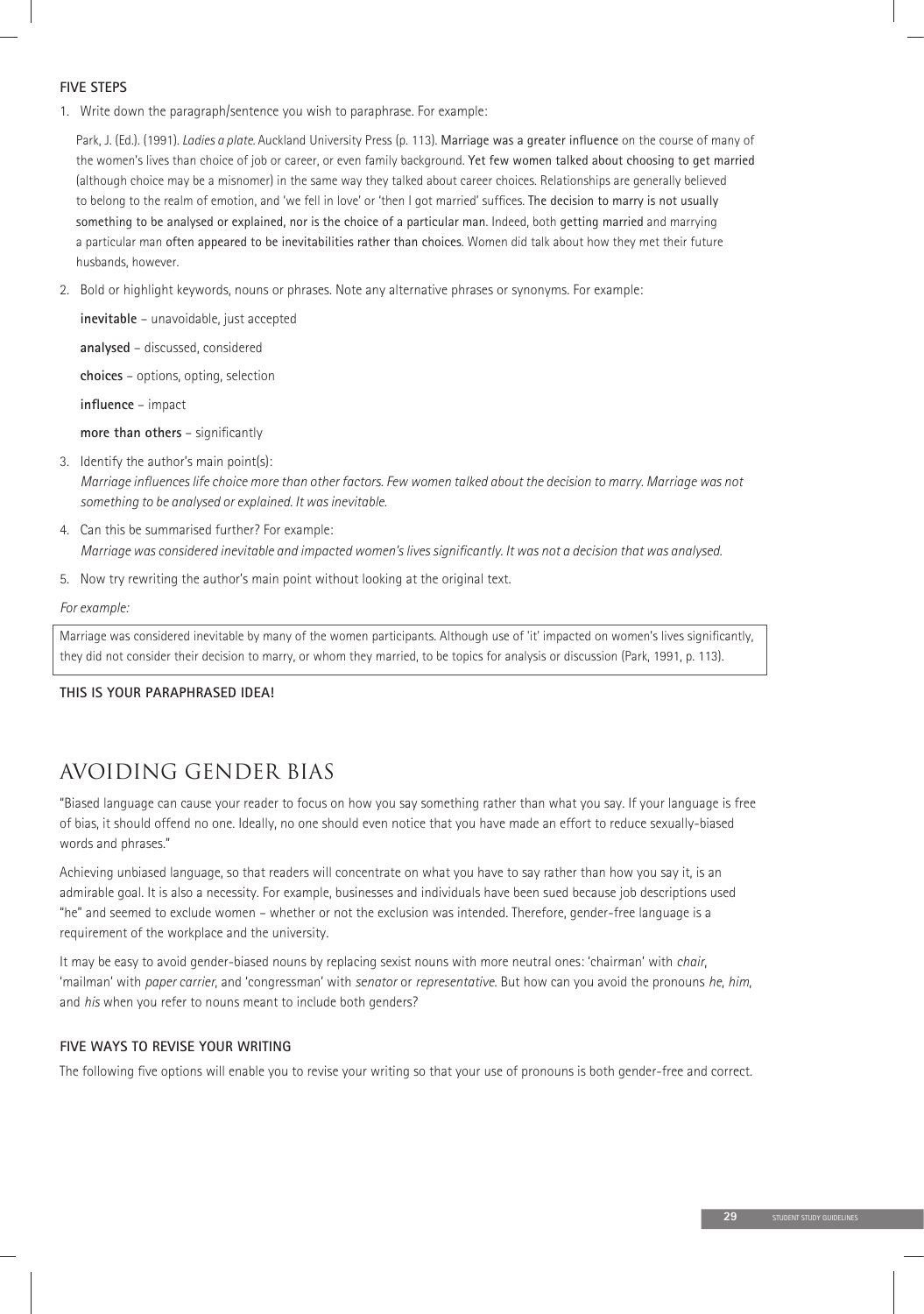As you review this list, compare the biased language of the original sentences with the gender-free phrasing of the revisions.

1. Use the plural form for both nouns and pronouns.

**Biased Language** – Studying the techniques by which a celebrated *writer* achieved *his* success can stimulate any writer faced with similar problems.

**Gender-free Language** – Studying the techniques by which celebrated *writers* achieved *their* success can stimulate any writer faced with similar problems.

2. Omit the pronoun altogether

**Biased Language** – Each *doctor* should send one of *his* nurses to the workshop.

**Gender-free Language** – Each *doctor* should send *a* nurse to the workshop.

3. Use *his or her, he/she*, or *s/he* when you occasionally need to stress the action of an individual. Such references will not be awkward unless they are frequent.

**Biased Language** – If you must use a technical term *he* may not understand, explain it.

**Gender-free Language** – If you must use a technical term *they* may not understand, explain it.

4. Vary pronoun choice when you want to give examples emphasising the action of an individual.

**Biased Language** – The kitchen can serve as a centre for new experiences, an interesting place where important things happen, and where *she* has a chance to learn about the way big-people things are done.

**Gender-free Language** – The kitchen can serve as a center for new experiences, an interesting place where important things happen, and where *people* have a chance to learn about the way big-people things are done.

5. Switch from the third-person 'he' to the second-person 'you' or a 'your' understood when this shift is appropriate for what you are writing.

**Biased Language** – Each manager should report his progress to the undersigned by May 1.

**Gender-free Language** – Each manager should report his or her progress to me by May 1.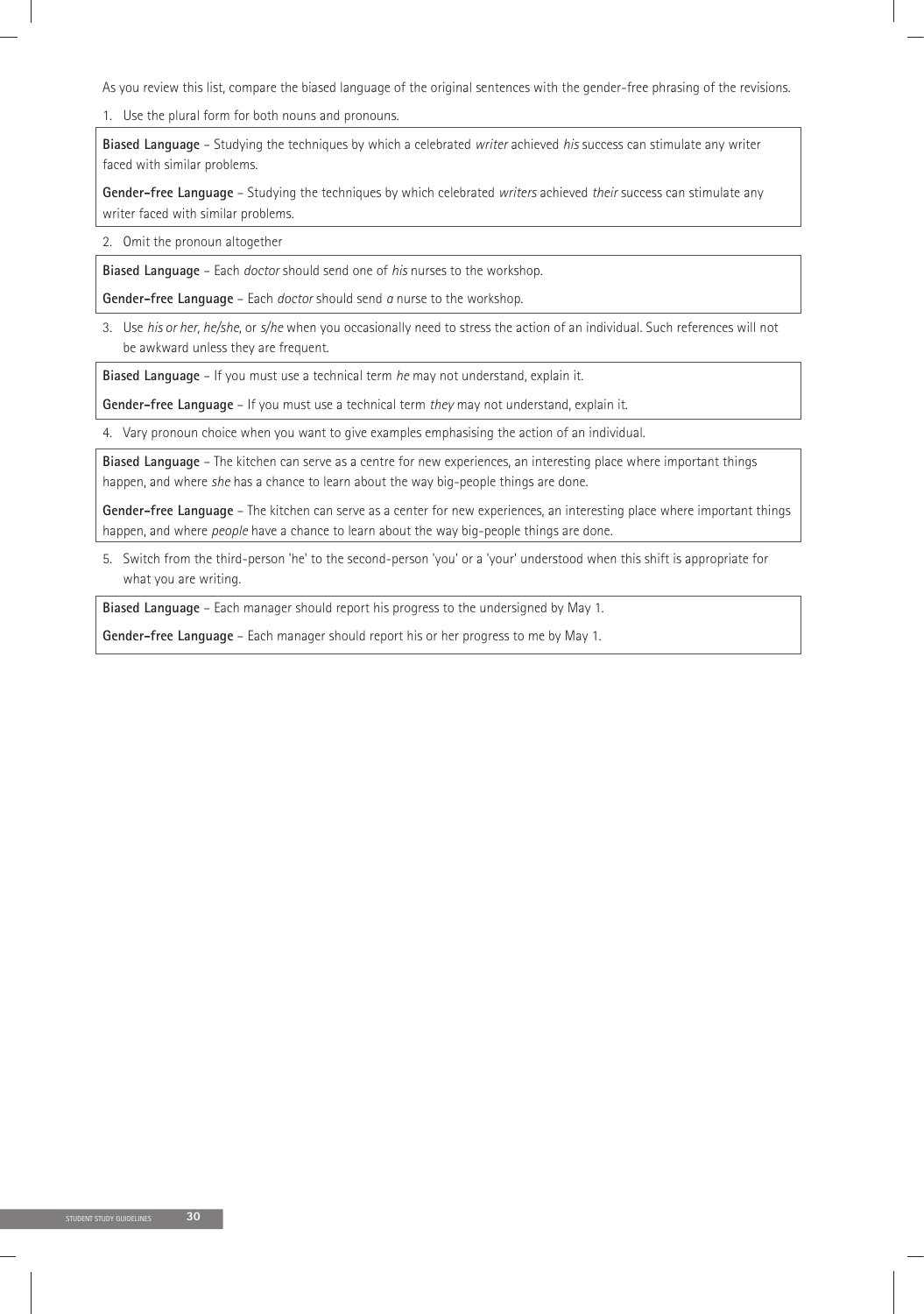### PUNCTUATION

#### **Apostrophe Use '**

- 1. To show possession use an apostrophe after:
- A person's name: John's bag
- The thing to which something belongs: Japan's network
- Indefinite pronouns which are used to identify a person to whom something belongs to: someone's bag, anybody's network, someone else's essay
- The thing to which something belongs: The book's heading
- The 's' of plural nouns: The businesses' output, the companies', three weeks' wages
- 2. To denote shortened words shouldn't

#### **Shortened words are not recommended for academic writing.**

#### **Colon Use :**

- 1. To introduce a list or series: An essay has five main parts: introduction, main body, conclusion, reference and bibliography
- 2. To give additional information that highlights or gives extra detail to the statement: Professional development of the workplace has proven effective: this has enhanced the quality within the departments
- 3. To introduce a quote: The concept of debate has spiritual links: "Wānanga as a verb means 'to debate or deliberate' and the first example to arise in the cosmos is the Wānanga of the gods" (Aranga, 2002, p. 31).
- 4. To separate the main title from the sub title of a book, article or play: *Kava in blood: A personal and political memoir from the heart of Fiji.*
- 5. On the outside of quotation marks: "Give me life and give me freedom": these are words of liberation.
- 6. To indicate the time: 8:30 pm.

#### **Comma Use ,**

- 1. These are used to show a pause in a sentence. They are used in the following circumstances:
- 2. To separate items in a series: John bought clothes, shoes, trinkets and jewellery.
- 3. To separate adjectives in a series: A brief, definite, clear, answer was given.
- 4. Before a coordinating conjunction that combines two independent statements: for, and, nor, but, or, yet, so: The essay was hard, but all the students passed.
- 5. To separate extra material from the main part of the sentence: The cat, although fluffy, is messy.

#### **Dash Use –**

Dashes are not recommended for academic writing. They can work in a similar way to a colon, brackets or comma.

#### **Brackets Use ( )**

- 1. Enclose dates, especially when doing referencing: Thomson, P. (1999). *Kava in blood: A personal and political memoir from the heart of Fiji.* Tandem Press.
- 2. Separate ideas that are inferior to the rest of the sentence: Before going to work, the car (it was second hand) would not start.

#### **Semi Colon Use ;**

- 1. Emphasise a close relationship between two sentences = Susan is going to camp; she is not going fishing.
- 2. Separate items in a series where commas are also in place.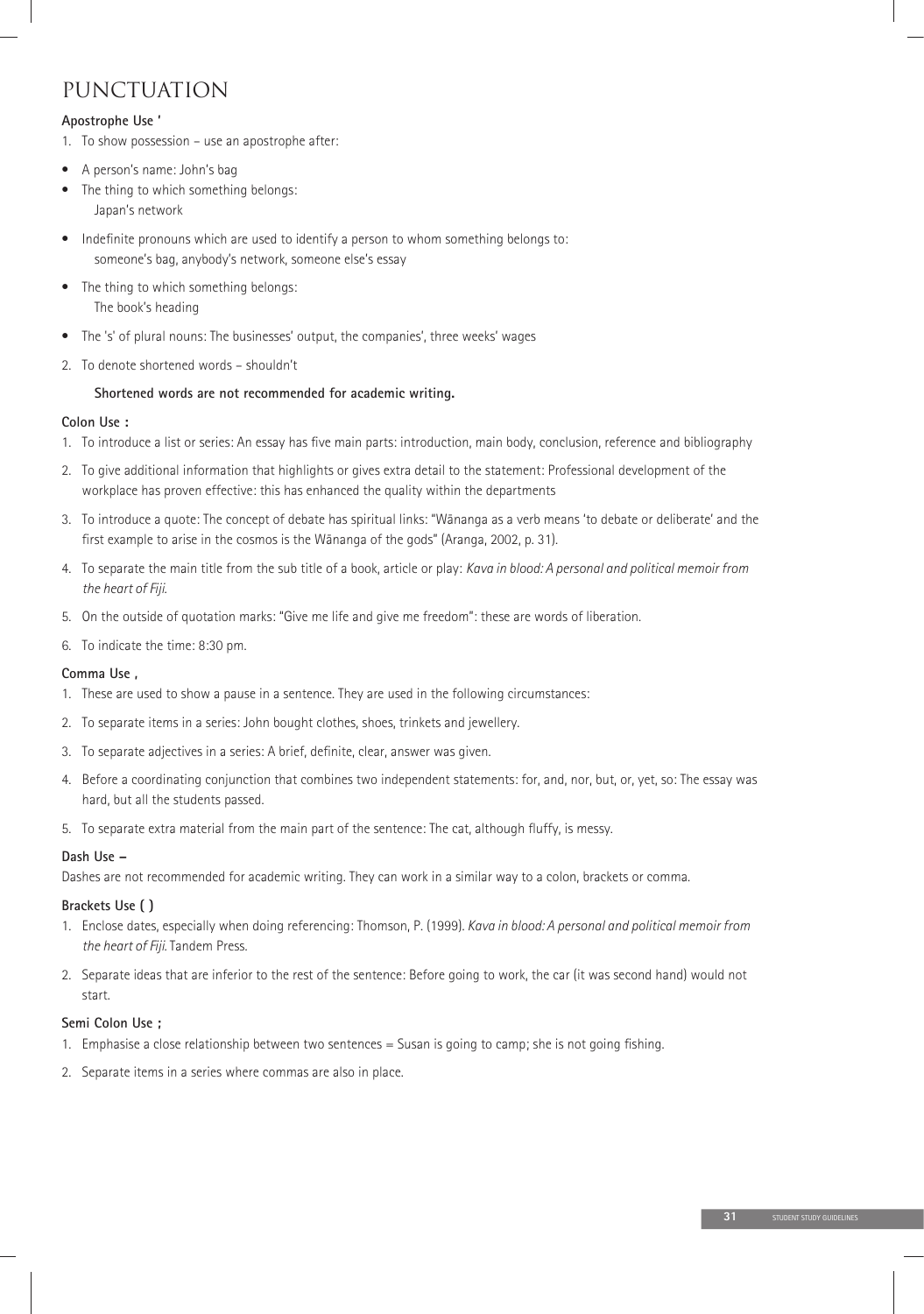#### **Quotation Marks Use " "**

- 1. Enclose direct quotations: She asked, "Will you be going?" "Yes," I answered, "I'll look for you in the foyer."
- 2. Highlight words that are used in an unusual way: The past and future is marked with the fairness promulgated in the articles of 'The Treaty'
- 3. Enclose titles (these should be underlined) of books, articles, magazines , chapters of books, poems and songs: In the book "The same worlds" are some interesting ideas.

Note: Commas and full stops go on the inside of the quotation and colons and semi colons go on the outside.

#### **Square Bracket Use [ ]**

Where words are cited in context use the [] to show that the spelling is not an error on your part: The Māori [sic] are a unique race.

### EDITING

The secret to good editing is time. Editing (and proofing) take up a lot of time, because these are the stages when you transform your rough draft from a collection of loosely-arranged parts into a strong, cohesive piece of work.

When editing an assignment:

- You will need time to read each draft of your assignment critically, to think about it and to decide on how to improve it. Content is the thing to work on. Then, look more in detail at your writing.
- Leave a substantial break between your first draft and coming back to edit your work
- You need to edit at least twice once for structure, and once for expression. Ideally, edit several times, looking for something specific each time. Editing does not mean re-writing. Add to what you have written, rather than being tempted to start again.

#### **EDITING FOR STRUCTURE**

#### *Review Content*

- 1. Does your draft follow your plan?
- 2. Is everything relevant to the topic?
- 3. Check that your work complies with the marking criteria and question
- 4. Is the structure of your work logical? Is it in the right order?
- 5. Write a one-sentence summary of each paragraph, so you can see what the point of each one is. This will tell you what you have actually said, rather than what you intend to say.
- 6. Is every quote correctly referenced in the text and in your reference list and bibliography?

#### **WORD LIMIT**

Assignments usually state the number of words required for an essay answer. Take note of this. You may be allowed to go over or under the word limit by ten per cent, but not more. If you do, the marker may penalise you, so always check this point with your lecturer. If you are well under the word limit, you probably have not done justice to the topic or research. Block quotes of more than forty words do not contribute to the word count.

#### *Paragraph Checklist*

Paragraphs are an important part of the structure of your writing as they are the framework on which your ideas are built. If you can write a good paragraph you are on the way to writing a well-structured essay. Use the following checklist, to assess their success:

#### **Are your ideas in a logical order?**

Jot down a two or three word summary of each of your paragraphs in the margin. This will help you to determine if your material is presented in a logical order. If your summary for several paragraphs is similar, it is likely that you are repeating ideas or information.

STUDENT STUDY GUIDELINES **32**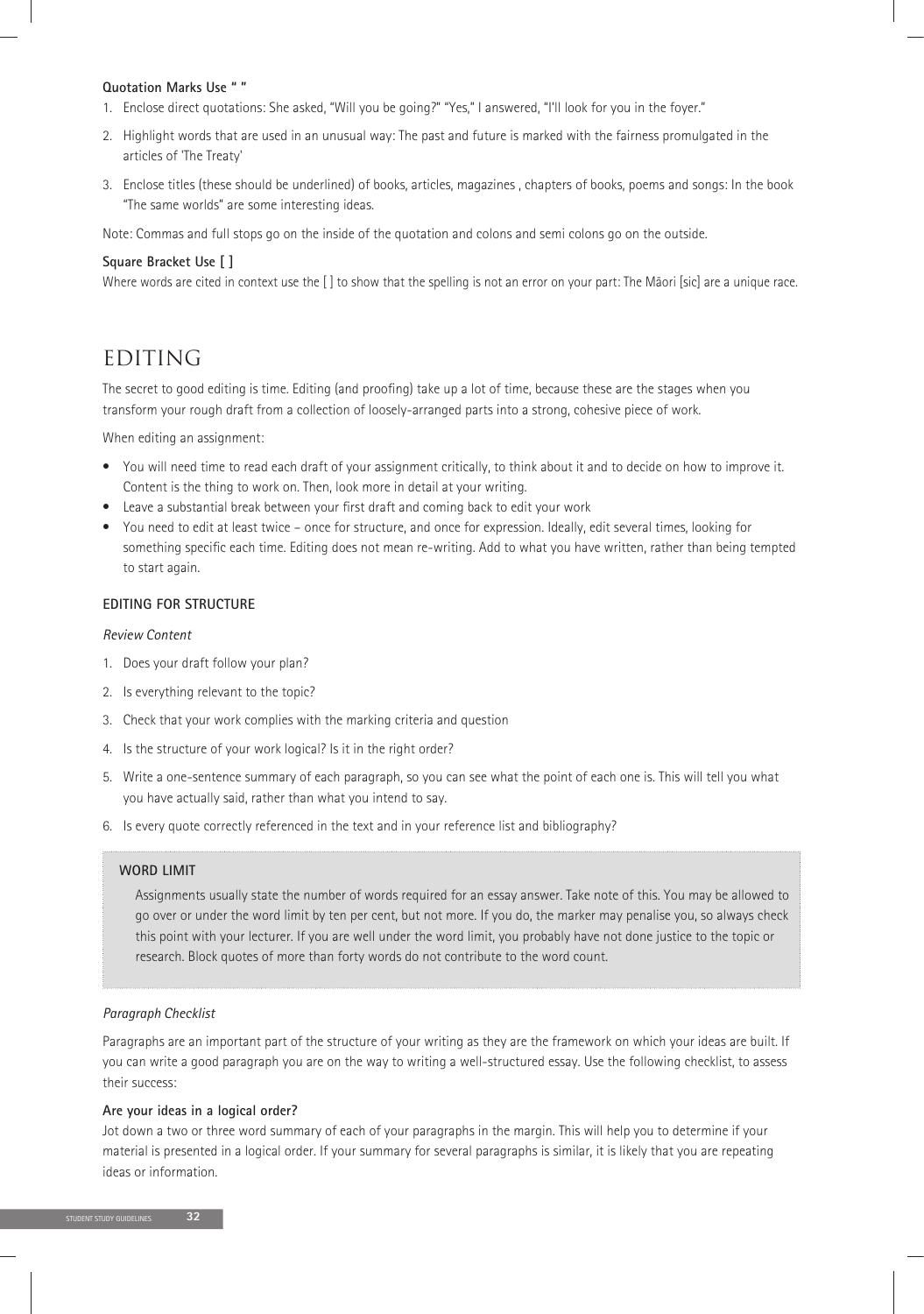#### **Is the connection between each section clear?**

Paragraphs dealing with separate aspects of a main topic should be connected so that they do not look like completely independent pieces of writing. Each should be linked with the paragraph before and after, so that there is a clearly defined line of argument running through the entire piece of writing. It should also be clear to your reader how each point relates to the topic or question you are answering.

#### **Linking can be achieved in several ways:**

- Use a "link" word to indicate a connection with the previous paragraph. e.g. consequently
- Repeat some words or phrases from the last few lines of the preceding paragraph. For example, from the end of a paragraph: … *something unique in his style and technique that appealed to British audiences. At the beginning of next paragraph: British audiences were first introduced to Delaroche's work at the annual exhibition of Ancient Masters' in 1938 …*
- Carry on an idea from the end of one paragraph into the opening lines of the next paragraph. For example, from the end of a paragraph: *leading to a serious level of social dissatisfaction and instability within the community*, to the beginning of next paragraph:

*The first reforms after the 1978 uprising generated imbalances …*

#### **Does each paragraph have one idea and is it expressed clearly in a topic sentence?**

A good topic sentence states both the topic and the central idea of the paragraph. It is neither too general nor too specific; it states the main idea clearly, but does not give the specific details. The topic sentence is usually, but not always, the first sentence in the paragraph. The topic sentence acts as a signpost to your reader, letting him/her know the direction the essay is now taking. For example: *As grave goods commonly contain symbols of status and wealth, burials are one of the most important sources of discerning social rank.*

#### **Are all sentences in the paragraph relevant to the main idea?**

Check that all of your sentences support the topic sentence and are relevant to the development of your point. Cut out any sentences which may be relevant to the general topic, but not strictly relevant to the idea you are developing.

#### **Is there variety in the types of paragraph used?**

Not all topic sentences have equal need for development. Varying the length of your paragraphs adds interest to your writing. Is the length of the paragraph consistent with the relative importance of the idea? The paragraph is a unit of ideas, not a unit of length. The relative length of a paragraph is determined by the complexity and importance of the paragraph's main point.

However, a series of short paragraphs may give the impression that you have not adequately developed or substantiated the topic. Short paragraphs are best used to announce a change of subject or approach, or to explain how the following part of the essay is organized. While there is no strict answer to this question, most paragraphs should be between 6 – 12 sentences long (100 – 200 words).

#### **Have you used examples in your paragraph?**

Is your discussion of theory and concepts balanced by the use of examples? It is good practice to demonstrate that you understand theoretical principles by linking them to examples or practical applications.

#### **EDITING FOR EXPRESSION**

#### **Are the sentences complete; do they make complete sense?**

It can be helpful to get someone else to read your work. Reading it aloud to yourself can also help to identify passages which are not well written. Try also cutting and pasting your writing into the Google translator to check the flow of your essay.

#### **Is there variety in your sentence construction?**

A variety of sentences adds interest to your work. Avoid using too many long, complex sentences. It is better to write simply and clearly. Use the active rather than the passive voice. For example, *this paper will argue* …rather than *it will be argued that*…

#### **Are your pronouns straying too far from the noun they are replacing?**

Check that every time you use a personal or relative pronoun (it is, they, them, this or that) in your work that it is clear to what they refer.

#### **Mind your punctuation.**

Keep in mind that punctuation provides the 'intonation' of writing. It also indicates separate ideas in a sentence.

#### **Check your spelling.**

Do not rely totally on a computer spell check; computers do not help with similarly spelled words in different contexts.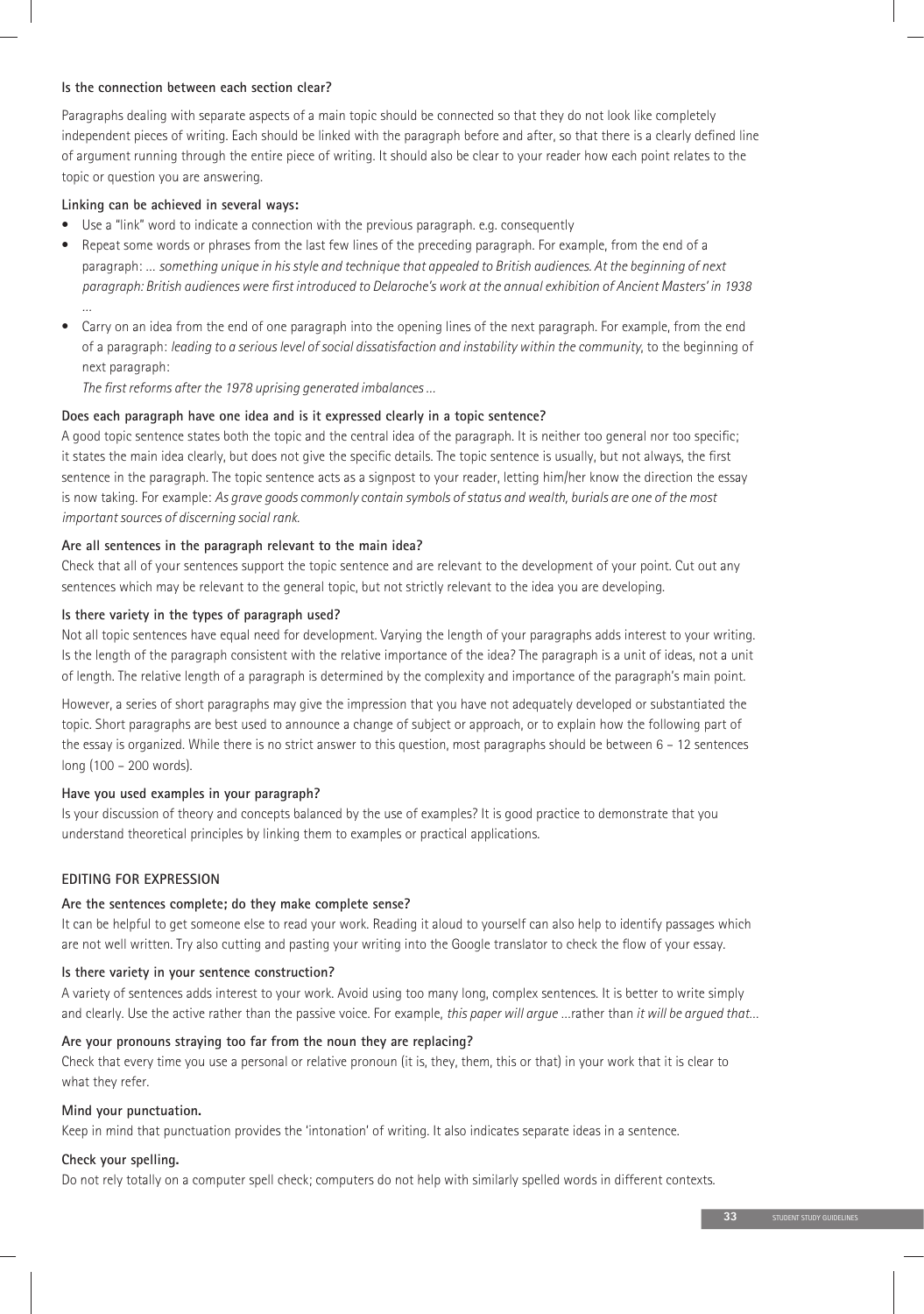#### **Check your referencing.**

Have you been careful to paraphrase and acknowledge the ideas of other authors in your work? Are your citations appropriate? Adhere to departmental guidelines as to how references should be presented.

#### **EDITING FOR STYLE**

What you say should not be obscured by how you say it. Academic prose should not be pompous and difficult to read. Some people mistakenly believe they should use complicated language – in fact you use the most appropriate word, which may not necessarily be the longest. Do not use three words if you can say it in one word. It is worth remembering that simplicity in writing is generally a sign of clarity of thought. Good academic prose is clear, concise, unambiguous and accurate.

Unless you are directed otherwise, it should also be as objective as possible, avoiding slang and emotionally-charged words. Check your vocabulary choice for accuracy and appropriateness, and avoid making generalisations.

Academic writing is quite formal and your writing should reflect the style of the discourse adopted in your subject area. For example, the writing style common in psychology is objective, the passive voice is used and it is inappropriate to use personal pronouns. However the writing style in Art History is more subjective and it is appropriate to use personal pronouns or to incorporate personal reflections in your work.

#### *Style Checks*

- 1. Is your writing precise and accurate? Cut out repetition or waffle.
- 2. Does your introduction state the purpose of the assignment clearly? Does it "hook" the reader in?
- 3. Are the main points clear and easy to follow? Try reading the draft aloud to someone else and see if they can follow your essay easily.
- 4. Does your writing flow? Is the language and tone consistent and appropriate?
- 5. Have you used your own words?
- 6. Is the conclusion an effective summary of the main line of argument? Does it leave the reader with a strong, memorable final statement?

### PROOFING

Proofing is the final polish stage. It should only take about 5% of the time you spend on your assignment, but it is still important. If your work contains spelling, punctuation or grammatical errors, the marker will think you are careless. First impressions count, so make sure your assignment is and looks thorough and professional.

Proofing is more than a quick read-through. It requires:

- Intense concentration
- Attention to detail
- The ability to remain focused
- Good knowledge of spelling, punctuation and grammar

Before you proofread, prepare yourself by making notes of your own weakness in language use. Note words you frequently misspell, bad habits like sprinkling commas around instead of full stops, and any points of grammar you are unsure of such as writing "affect" when you mean "effect".

#### **A Step-By-Step Approach to Proofing**

- 1. Read your work slowly, once, to get a feel for the sense of it.
- 2. Read the assignment silently again, ignoring the sense and looking carefully at spelling, punctuation and grammar. Correct any errors.
- 3. Read it again, this time aloud. This is a good way to pick up areas where your writing is clumsy or repetitious. Smooth out any rough patches.
- 4. Ask someone else to read your work aloud to you.

If the reader hesitates or stumbles, your writing may be awkward or not make sense. Rework it until another person can read it aloud confidently and with reasonable understanding.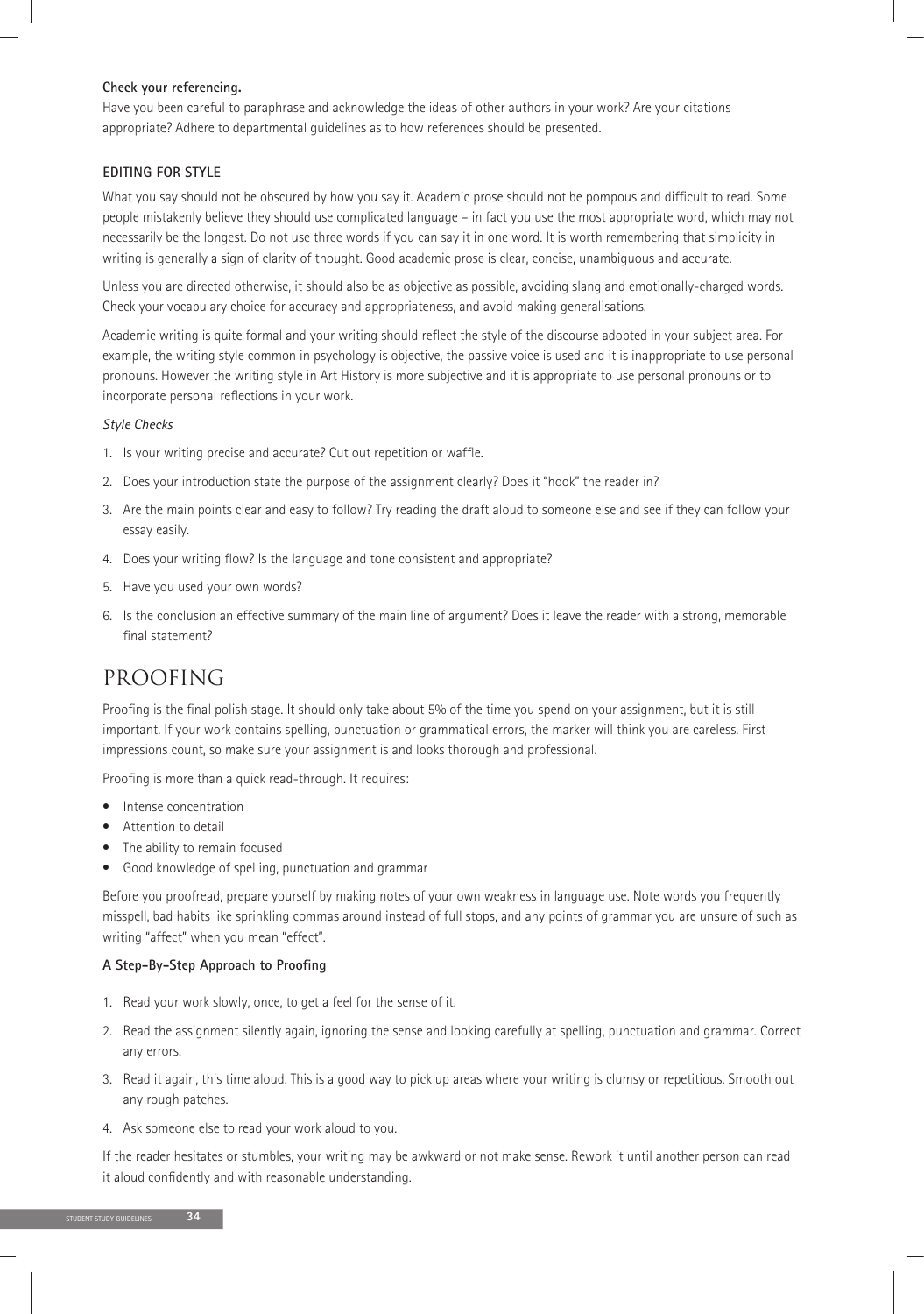### FORMATTING

Consider the way your assignment is presented. You will be judged on the standard of your work. While this is mainly the quality of the content, general appearance is important too. Remember, the first impression the reader gets of your work is visual and first impressions can be very influential. Care taken in presentation indicates a serious approach and gives your work credibility.

#### **TEXT FORMAT**

- Space once after a comma, colon, semi-colon, space single after a fullstop
- Space once after the full stop which follow the initials of an author's name
- A hyphen is a single dash (i.e. "-"). There should be no space before or after the hyphen
- Do not break up a word with a hyphen (-) at the end of a line. Place the word at the beginning of the next line. If you are using a word processor, ensure that the hyphenation function has been turned "off".
- Texts in Māori must include macrons
- Type numerals under 10 (1-9) as words. For example, one nine
- Do not begin a sentence with a numeral. For example, Three people were present

#### **PAGE FORMAT**

*(Note: an already formatted assignment template can be found on the Awhi Tauira eWānanga page)*

- Use black type: it is expected that all assignments will be word-processed or typed. This means they will be clear and easy to read and mark. You will need permission from your lecturer if you are not able to produce your assignments in this way.
- Font options include: Times New Roman 12-point, Arial 11-point, Georgia 11-point, and Lucida Sans Unicode 10-point
- Margins use a 2.54 cm margin on all sides of the page.
- Line up the left hand of your text (left justified). The right margin should appear "ragged" Indent the first line of every paragraph to 1.27cm.
- Use double line spacing for the entire document. Note: This includes the reference list.
- Use plain white A4 paper and print only on one side of the page.
- Number each page at the bottom centre.
- Please note that no marks will be given for colourful decorations or attractive borders unless the lecturer specifically asks for them.
- Written assessments can be submitted in te reo Māori.
- Blank space inserted above and below direct quotations of more than forty words see example below.

We all begin life as motivated learners, not as passive beings. Children learn by interacting and experimenting. They use play to internalise the meaning of words and experience.

But year by year their dynamic learning erodes in passive classrooms not organized around their cultural background, conditions or interest. Their curiosity and social instincts decline, until many become non-participants. It is not the fault of students if their learning habits wither inside the passive syllabus dominant in education (Smith, 1992, p. 17).

How in New Zealand did we end up with a two-tier system? We need to dip back into history starting with the Education Act of 1867.

#### **FINAL PRESENTATION FORMAT**

*(Note: an already formatted assignment template can be found on the Awhi Tauira eWānanga page)*

- 1. The Official Cover Sheet Your name, student ID, the course number, course title, assignment title, lecturer's name and the due date should be on an Awanuiārangi cover sheet and attached to the front of your assignment.
- 2. Title Page Your name, course code and course title, assignment number, lecturer's name and due date of the assignment should appear in a header at the upper right of the page. The assigned question should be written in bold and must be word for word as it appears in your course outline. Centre the assignment question in the middle of the page.
- 3. Contents Page (if applicable)
- 4. Essay Structure should include: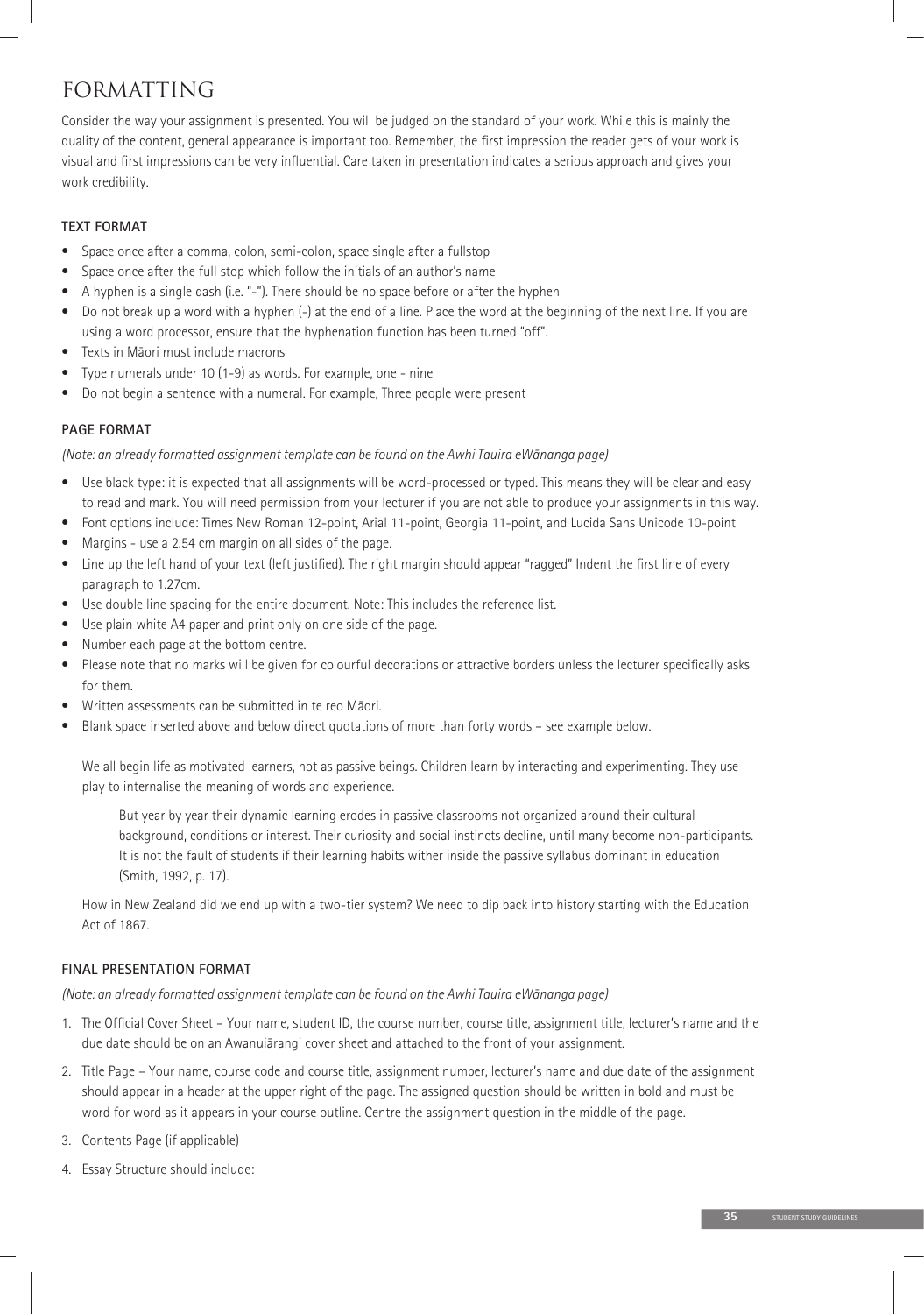- Introduction
- Body of text
- Conclusion
- A reference list (centre the heading 'References' at the top of the page.)
- Bibliography list of background reading if requested.
- Appendices / Notes / Tables / Figures /Statistics (if applicable)

Note – You should then make an additional hard copy (paper copy) of the final version of your assignment. Do not rely solely on the computer hard drive or data memory sticks. In respect of students work, there is a chance that an assignment may be misplaced or lost, resulting in no marks regardless of who is responsible for the loss. In the case of handwritten work, photocopy the full assignment before submitting.

#### **FINAL CHECK LIST**

- 1. Official cover sheet
- 2. Title page
- 3. Karakia, mihi, pepeha (if applicable)
- 4. Contents (if applicable)
- 5. Assignment Introduction
	- Body of text
	- Conclusion
- 6. Reference list (on a separate page) only material used in the body of the text
- 7. Bibliography (on a separate page) background reading
- 8. Glossary (if applicable)
- 9. Appendices (if applicable)
- 10. Notes (if applicable)
- 11. Tables (if applicable)
- 12. Figures (if applicable)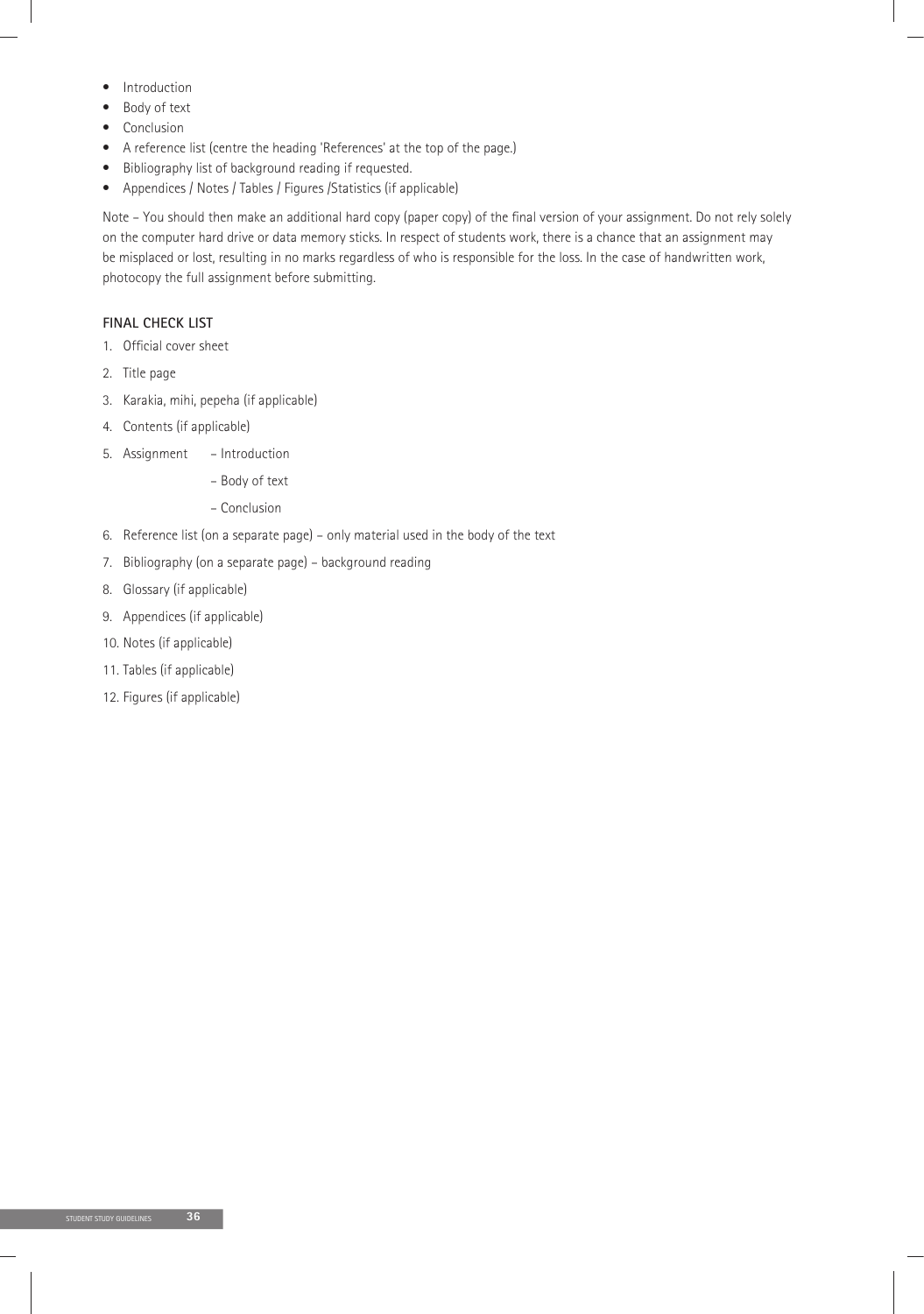# REFERENCING

Part of the process of completing assignments requires that you utilise other people's ideas, writings, and work within your assignments. It is crucial that you acknowledge all sources of information. If this is not done, you could present the work of someone else as your own, therefore opening yourself to the act of plagiarism. Plagiarism is a serious form of academic dishonesty.

To prevent plagiarism, you must acknowledge anything that comes from another source.

The academic method for acknowledging sources of information is referencing. Referencing is the method for:

- Acknowledging sources of information
- Meeting an academic requirement
- Supporting your views with concrete evidence
- Adding to academic credibility
- Preventing plagiarism

There are different types of referencing, these include:

- In-text Referencing
- Reference Lists
- Bibliographies

There are various formatting styles for referencing such as APA, Harvard, and MLA. Te Whare Wānanga o Awanuiārangi follow the American Psychological Association's (APA) Manual, Seventh Edition.

### IN-TEXT CITATIONS

Any sources that you refer to within the body of your assignment must be acknowledged both in-text (when you are referring to other people's work) and in your reference list. In-text citations includes paraphrasing and direct quotes. In-text citations support your discussion, are a record of where you found the information and acknowledge other writers' data, ideas and theories.

#### **PARAPHRASING**

Paraphrasing is using your own words to describe the ideas of others. All paraphrases require an author and year of publication. You could paraphrase a paragraph or sentence. Here is an example of paraphrasing a sentence. *Original:* When analysing Indigenous research there has been a significant rise in both the quantity and quality. *Paraphrase:* There has been an upsurge in Indigenous research (Smith, 2012).

#### **DIRECT QUOTES**

A direct quote is a passage from an original text which you are including in your assignment and must be the exact words. All quotes require: an author, year of publication and page number.

When analysing Indigenous research there "has been a significant rise in both the quantity and quality" (Smith, 2012, p. 249).

#### **IN-TEXT CITATION FORMATS**

In-text citations can be presented in two different formats, either as a parenthetical citation or a narrative citation.

#### **PARENTHETICAL CITATION**

Parenthetical is another work for brackets, therefore give the authors surname and the year of publication in brackets. In a parenthetical citation the emphasis is on your discussion.

For example: There has been an upsurge in Indigenous research (Smith, 2012).

#### **NARRATIVE CITATION**

In a narrative citation the authors surname is weaved into the sentence and the year of publication appears in brackets immediately after. A narrative citation emphasises the author. For example:

According to Smith (2012) there has been an upsurge in Indigenous research.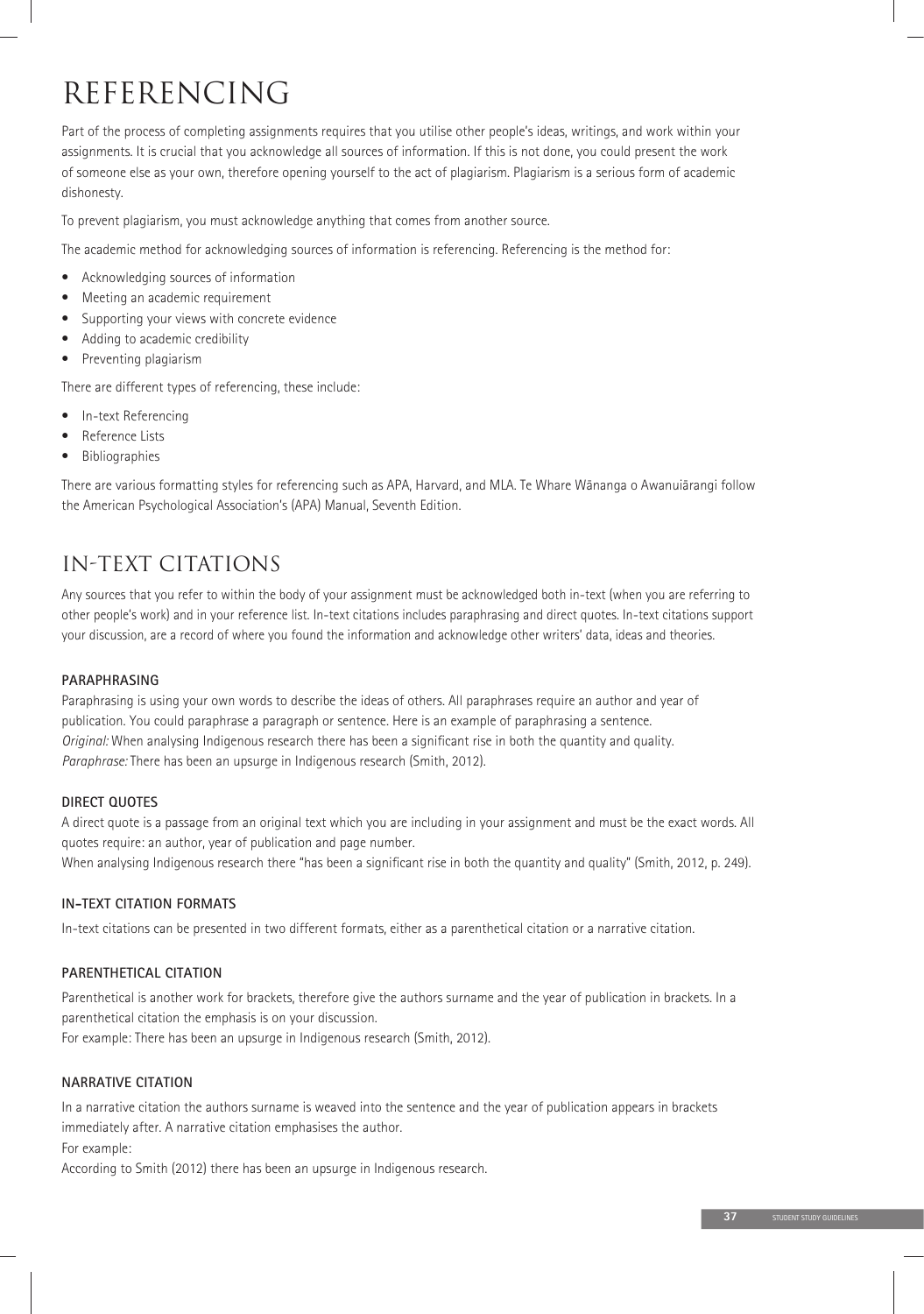#### **CITATIONS FROM SECONDARY SOURCES**

Used when you need to cite an author who was mentioned in another author's work. For example:

Smith and Nikora (2003, as cited in Gardner & Jones, 2008, p. 40) argue that the Mātaatua Canoe landed in Ngā Puhi originally.

Or

Research indicates that there is more than one story relating to the landing of the Mātaatua Canoe (Smith & Nikora, 2003, as cited in Gardner & Jones, 2008, p. 40).

This ensures that you are referencing the source correctly. However, if possible, find the original source, in this case Gardner & Jones (2008), and reference that source directly.

#### **MULTIPLE AUTHORS**

When quoting from publications with one to twenty authors – list all authors in the reference page. If there are more authors – list the first TWENTY authors followed by an ellipsis and then the last author in the reference citation for example

Miller, T. C., Brown, M. J., Wilson, G. L., Evans, B. B., Kelly, R. S., Turner, S. T., Lewis, F., Lee, L. H., Cox, G., Harris, H. L., Martin, P., Gonzalez, W. L., Hughes, W., Carter, D., Campbell, C., Baker, A. B., Flores, T., Gray, W. E., Green, G., … Nelson, T. P. (2018).

To reference a multi-author source: Miller et al. (2018) found . . .

or (Miller et al., 2018)

Two authors: (Dancey & Reidy, 2004). or Dancey and Reidy (2004) said...

#### **CITING FROM THE INTERNET**

Be aware that citing material can be difficult because citation information can be difficult to locate. Include the same elements as for a book except exclude the publication information and add a retrieval statement. Use retrieval dates **only** when sources are likely to change.

#### **DIRECT QUOTING**

A quotation is a passage from an original text which you are including in your assignment. All quotes require: an author, year of publication and page number. The quote must be exact.

#### **BRIEF QUOTATIONS**

Quotations of fewer than 40 words should be incorporated into the text of the document and enclosed by double quotation marks. A page reference must be supplied at the end of the sentence. The page reference is in brackets and is preceded by the abbreviation "p."

For example: It was said that "Goldie took the trouble to learn the Māori language and speak it fluently" however, there was hardly any Māori language material found among his papers (Blackley, 1997, p. 55).

#### **LONGER QUOTATIONS**

• Quotations of 40 words or more should be presented in block quote form. The block quote is indented 5 spaces from the left margin and the text is not enclosed within quotation marks. Line spacing follows the same format as the rest of the assignment.

For example:

To the New Zealand Māori, the art of moko was not only for chiefs and ariki of each tribal area. Women of rank in New Zealand were tattooed on their lips, and a special tanga ngutu was marked by ceremonial procedure and feasts. There were also some women who, because of genealogical connections, outranked any male of their generation. These women were usually regarded as men, with the rights and privileges of male chiefs, and their position was often marked by part of a male moko (Simmons, 1986, p. 127).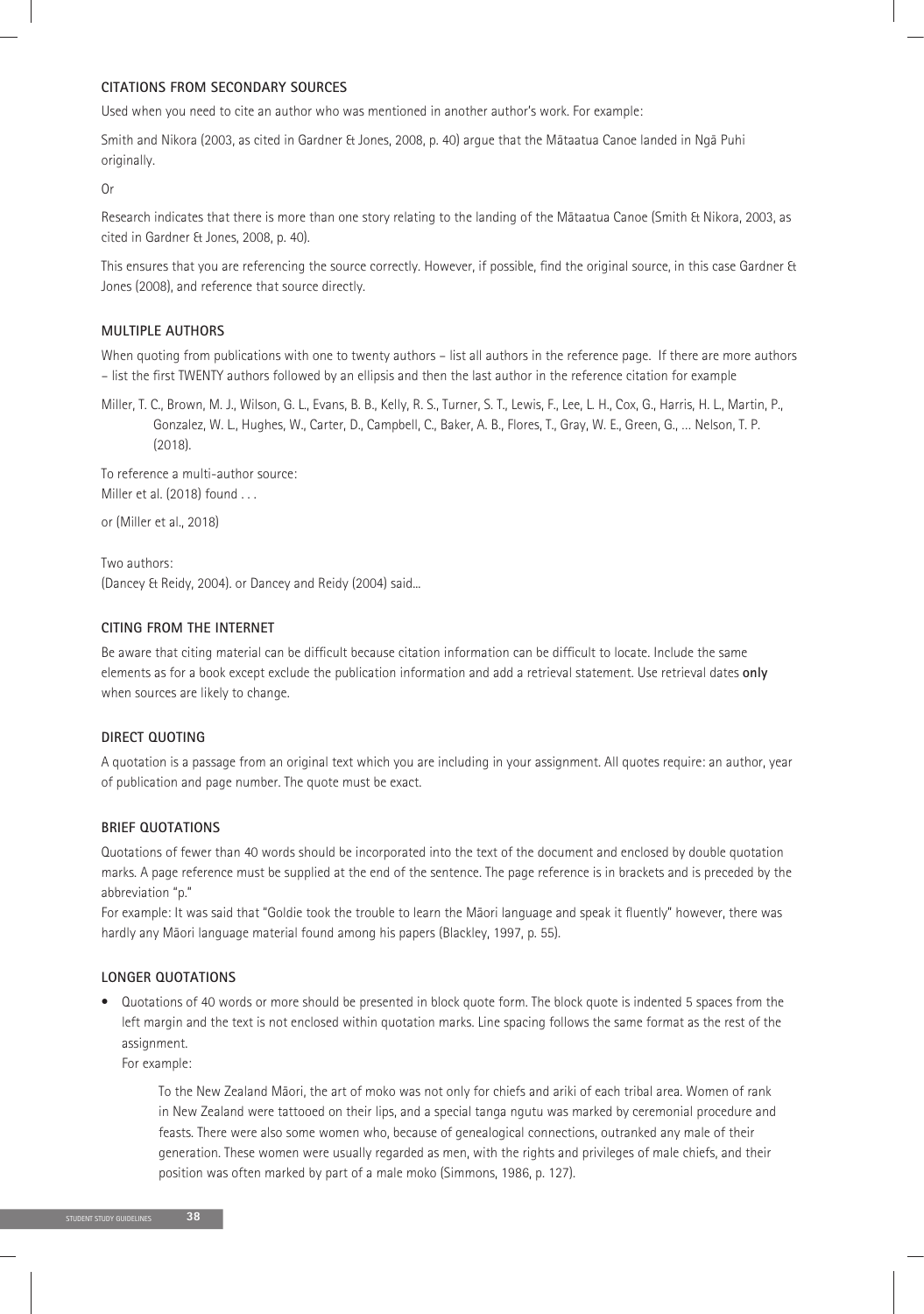• If you want to leave out words from the original quote you must use three dots (the ellipsis) to show you have. Note: use one space before and after the ellipsis.

For example:

- Original quote: "The cow jumped over the moon and then the spoon ran after the cat."
- Use of ellipsis: "The cow jumped over the moon . . . the spoon ran after the cat."
- If you are adding material to a quote use square brackets [ ]. This is done to make sure your quote makes sense within your text.
- When using a quote, introduce it with discussion and follow a quote with your own comment to justify its significance to your argument.
- Make sure your quote is relevant to your discussion.

### REFERENCE LISTS AND BIBLIOGRAPHIES

A reference list contains all the references cited in the assignment. Points to note are:

- Use double line spacing, within and between references
- The reference list should appear after the conclusion of the paper, and before the appendices
- The reference list must begin on a new page
- The reference list precedes the bibliography
- All references within your assignment must appear in the reference list, and all references must be cited in the text. Personal communications, which other scholars cannot access, do not appear in the reference list.
- It is not required to use "Retrieved from" before a DOI or URL
- Where an item has no author, it is cited by its title and ordered in the reference list or bibliography, in sequence, by the first significant word of the title
- The reference and bibliography list is arranged in **strict alphabetical order** by author's surname or title if no author.
- Author's surnames are followed by their initials. The reference list entry must list all authors and their initials.
- If the reference list contains two or more studies authored by the same individual(s), the earlier study precedes the later
- If the same author has produced more than one study within the same year, then 'a','b' etc is added after the year, for example Smith, J. (2000a) ... and Smith, J. (2000b).
- The second and following lines of the reference should be indented five to seven spaces from the left hand margin, to highlight the alphabetical order.

### EXAMPLES OF REFERENCING

#### **BOOKS**

Bibliographical details are arranged in the sequence:

Author/editor(s) Year of publication **Title** Edition (if not the first edition) Volume number Publisher (Not all of these details will necessarily be applicable)

#### **PUBLICATION INFORMATION**

The "Place of Publication: Country of Publication" fields are no longer required. Do not include words like Publishers, Co., Ltd.,

#### or Inc. **However, keep words like Books or Press.**

If there are multiple publishers list them all and separated using a semi-colon.

#### **Example**

Liu, J. H. (2005). History and identity: A system of checks and balances for Aotearoa/New Zealand. In J. H. Liu, T. McCreanor,

T. McIntosh & T. Teaiwa (Eds.), *New Zealand identities: Departures and destinations* (pp. 69—87). Victoria University Press.

**In-text citation** (Liu, 2005, p. 10).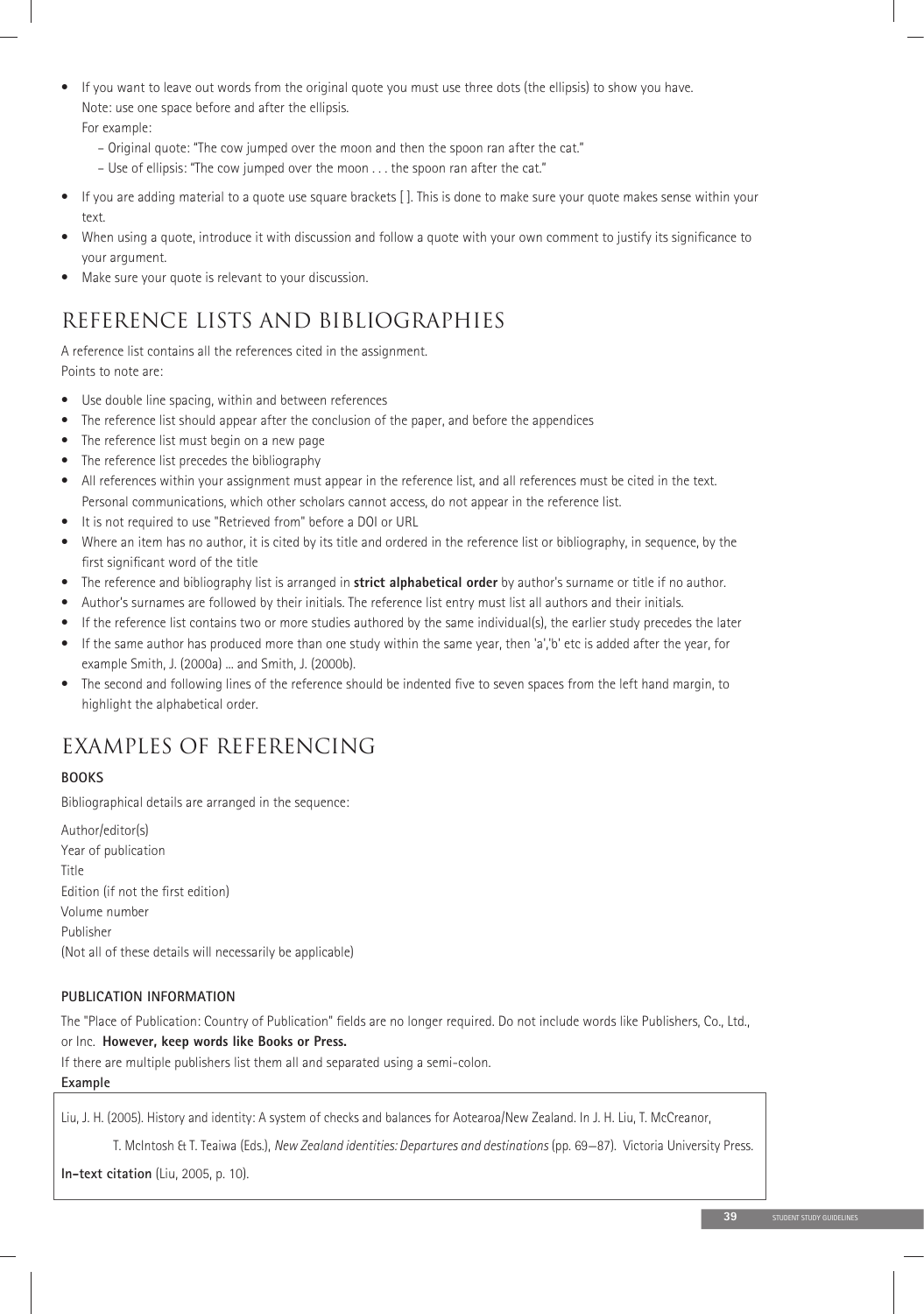#### **One Author**

Jennings, F. (1984). *The covenant chain of confederation of Indian tribes with English colonies: The ambiguous Iroquouis empire.*

W. W. Norton.

**In-text citation** (Jennings, 1984, p. 10).

Thomson, P. (1999). *Kava in the blood: A personal and political memoir from the heart of Fiji*. Tandem Press.

**In-text citation** (Thomson, 1999, p. 41).

#### **Book by three or more Authors**

Books and articles with three or more authors. Momona, M., Tuna, T., Inu, R., & Paraowa, A. (1999). *Te hii ika* (2nd ed.). Grossman.

#### **In-text citation**

(Momona, et al., 1999, p. 100).

#### **Multiple Authors note**

Surnames and initials for up to 20 authors (instead of 7) should be provided in the reference list.

#### **In-text citation used**

Miller, T. C., Brown, M. J., Wilson, G. L., Evans, B. B., Kelly, R. S., Turner, S. T., Lewis, F., Lee, L. H., Cox, G., Harris, H. L., Martin, P.,

Gonzalez, W. L., Hughes, W., Carter, D., Campbell, C., Baker, A. B., Flores, T., Gray, W. E., Green, G., … Nelson, T. P. (2018).

#### **First and subsequent times in-text citation used** (Miller et al., 2018, p. 324).

#### **No Author**

When there is no author or editor, list the book by title first.

*Medical and health encyclopedia.* (1985). Good Books.

**In-text citation** (Good Books, 1985, p. 101).

#### **Edited Book**

Write the editor/s name/s (followed by the abbreviation Ed., or Eds. in brackets).

Winiata, M., & Fraenkel, M. (Eds.). (1967). *The changing role of the leader in Māori society: A study in social change and race*

*relations*. Blackwood & Janet Paul.

**In-text citation** (Winiata & Fraenkel, 1967, p. 30).

#### **Chapter or Selection in an Edited Book:**

This type of entry has five parts:

- 1. the author of the selection;
- 2. the year in brackets;
- 3. the title of the selection;
- 4. identification of the edited volume, beginning with the word In, the name of the editor, and the abbreviation Ed. (or Eds.) followed by the book's title and the page numbers of the selection in brackets; and
- 5. the book's publication information.

Raureti, M. (1992). The origins of the Ratana movement. In M. King (Ed.), *Te ao hurihuri: Aspects of Māoritanga* (pp. 144—161). Reed.

**In-text citation** (Raureti, 1992, p. 9).

#### **Book by a Corporate Author or Institution:**

Te Puni Kokiri. (1994). *Ma te Māori e puri te maimoatanga Māori: Managed care by Māori*. Te Puni Kokiri.

**In-text citation** (Te Puni Kokiri, 1994, p. 24).

40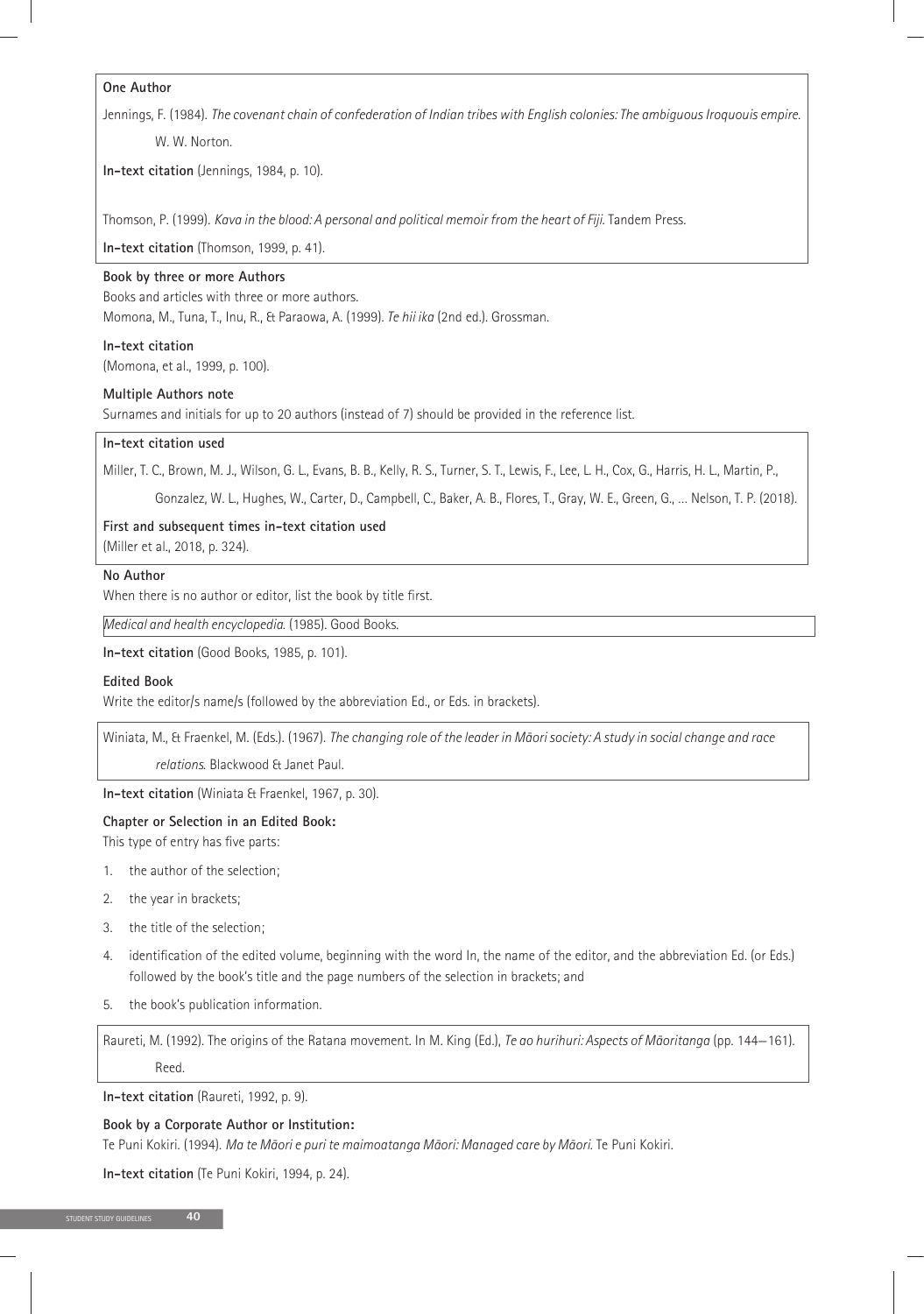#### **JOURNAL ARTICLES**

Bibliographical details are arranged in the sequence that follows:

Author of journal article Year of publication Article title Title of journal Volume of journal Issue number of journal Page numbers on which the article appears

Write out the full name of the journal. Capitalise all words except prepositions and articles that do not begin the title or follow a colon. Italicise both the periodical title and the volume number.

#### **One Author:**

Hargreaves, R. P. (1963). Changing Māori agriculture in pre-Waitangi New Zealand. *Journal of the Polynesian Society, 72*(2),

101—117.

**In-text citation** (Hargreaves, 1963, p.102).

#### **No Author:**

Anorexia nervosa. (1969). *British Medical Journal, 1,* 529—530. Note: Article title comes first.

**In-text citatio**n (Anorexia nervosa, 1969, p. 530).

#### **Newspaper Article:**

Melville, K. (2002, March 8). Wānanga expansion fuels Manor Inn deal. *Whakatāne Beacon*, p. 1.

**In-text citation** (Melville, 2002, p. 1).

#### **Magazine Article:**

Revington, M. (2002, March 16-22). True colours. *New Zealand Listener*, pp. 26—27.

**In-text citation** (Revington, 2002, p. 22).

#### **THESES AND DISSERTATIONS**

#### **Print Version**

Jones, L. J. (2011). *I am Pākehā: An exploration of Pākehā identity in an ethnically determined education environment.*

[Unpublished master's thesis]. Te Whare Wānanga o Awanuiārangi.

**In-text citation** (Jones, 2011, p. 100).

#### **Electronic version**

Jones, C. D. (2007). *Rocks can turn to sand and be washed away but words last forever: A policy recommendation for New Zealand's vilification legislation*. [Master's thesis, University of Waikato]. Research Commons Waikato University. http://researchcommons.waikato.ac.nz/bitstream/handle/10289/2350/thesis.pdf?sequence=1

**In-text citation** (Jones, 2007).

#### **ELECTRONIC BOOKS**

With no **DOI (Digital Object Identifier)**

Jackson, S. T. (2005). *Exploring identity in Aotearoa*. Ebrary database.

Note: If you are submitting work to a publisher and there is no **DOI** you are required to give the URL of the Ebook's homepage (eg. http://www.ebrary.com/corp/).

**In-text citation** (Jackson, 2005).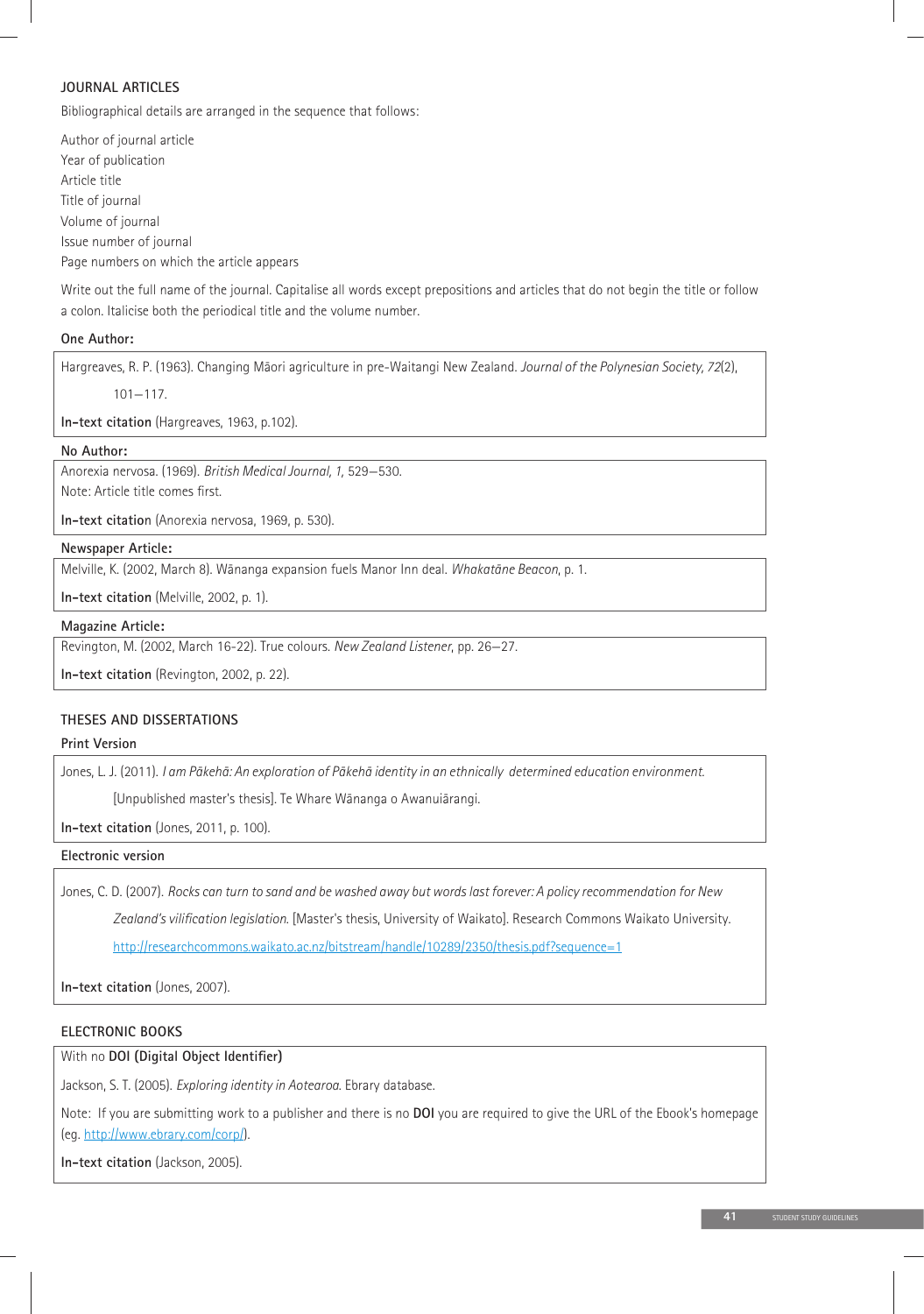#### With **DOI (Digital Object Identifier)**

Jackson, L., Beardman, S., & Cunningham, J. (2011). *Exploring sport in New Zealand*. http:// doi:11.1118/CB08876587658654

**In-text citation** (Jackson et al., 2011). Or Jackson et al. (2011) states....

#### **Music Recording – a song in an album**

Howard Morrison Quartet. (1975). Hoki mai. On *Māori songs.* Sony Records.

**In-text citation** (Howard Morrison Quartet, 1975, track 5).

Note: Include side and band or track numbers

#### **PODCAST**

Dingman, S. (Producer). (2010, January 18). *On the scene in Haiti* [Audio podcast]. New Zealand National Radio.

http://www.nationalradio/post.com

#### **TELEVISION SERIES**

Papa, P. (2016 - present). Ōpaki [TV series]. Māori Television.

**In-text citation** (Papa, 2016) or Papa (2016) states...

#### **PERSONAL COMMUNICATION**

Personal communication includes letters, memos, lecture notes, conversations, electronic mail, or private interviews that you conducted with another person. An entry is not added to your reference list because the information, text messages, online chats, is not recoverable, but an in-text citation is still required. See example below:

**In-text citation** (W. Nikora, personal communication, 19 January, 2008).

#### **TRADITIONAL KNOWLEDGE OR ORAL TRADITIONS**

For information that has not been recorded, provide readers with detail to describe the content and its context regarding the origin of the information:

Full name Nation of specific Indigenous group Location Other relevant details followed by the words "personal communication" Date of communication

#### **In-text citation**

We spoke with a local Rangatira, Te Kei Merito (Māori, Ngāti Pūkeko, Poroporo, Aotearoa, personal communication, November 2017) about the traditional understandings of Ngāti Rangataua. He described...

Note: It is imperative the person agrees to their name appearing in your paper and confirms the mātauranga you presented is both accurate and appropriate.

An entry is not required in your reference list because the information is not retrievable.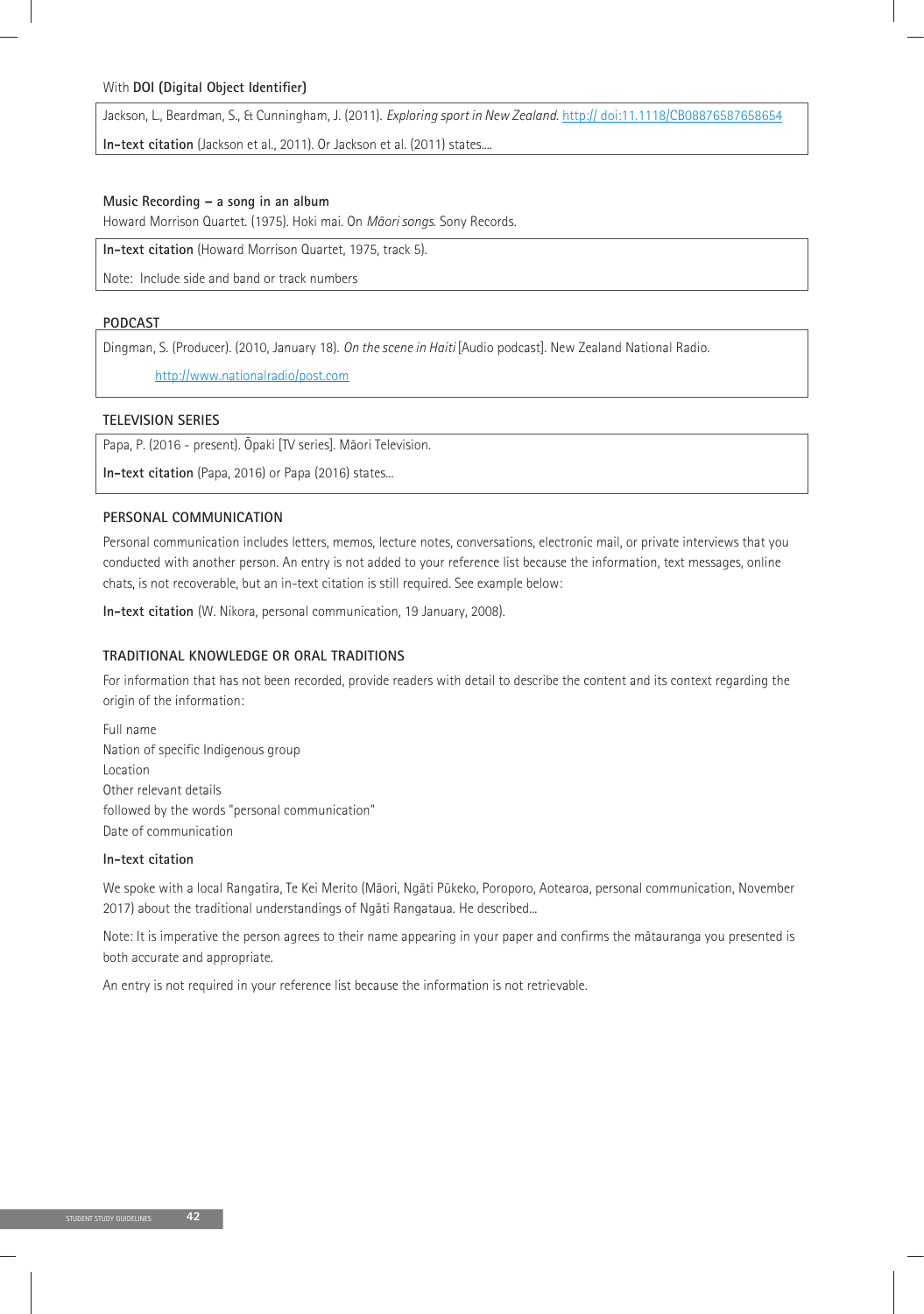#### **FILM OR VIDEO**

You will need to provide the names of principle contributors, with their function in round brackets; indicate the medium in square brackets after the title; and write the location and name of the distributor. The title of the item is italicised and followed by [Motion picture] for a film or hard copy video, and [video file] for an online video.

Young, T. (Director), & McClory, K. (Producer). (1965). *Thunderball*. [Motion picture]. Warner Home Video.

Jackson, P. (Director). (2001). *The lord of the rings: The fellowship of the ring* [Film; four-disc special extended ed. on DVD WingNut Films; The Saul Zaentz Company.

**In-text citation** (Jackson, 2001) or Jackson (2001) ...

#### **YOU TUBE OR OTHER STREAMING VIDEO**

The person of group who uploaded the video is credited as the author for retrievability, even if they did not create the work. SunFM 106.5. (2013, March 19). *Te Manuka Tutahi opening* [Video]. You Tube. http//youtube.com/watch?v=EkfBPiEkiek **In-text citation** (SunFM 106.5, 2013).

#### **WEBPAGES AND WEBSITES**

The variety of material available on the Web, and the variety of ways in which it is structured and presented, can present challenges for creating useable and useful references. Several types of works can be retrieved online, this includes books, articles, reports and journals. To cite these examples use the relevant reference category where possible. For example to cite a report from a government website follow the report category conventions. If the type of work does not fall into the reference categories then cite using the following three guidelines:

- 1. The core principle of citing electronic sources is to follow the rules for print sources and to include enough information to allow the reader to find the cited item if it still exists.
- 2. Direct readers as closely as possible to the information being cited; whenever possible, reference specific documents rather than home or menu pages.
- 3. Provide addresses that work.
- 4. It is no longer required to included the retrieval date unless web content is likely to change over time.
- 5. Documents available via the Internet include articles from periodicals (for example, newspaper, newsletter, or journal); they may stand on their own (for example, research paper, government report, online book or brochure); or they may have a quintessentially web-based format (for example, web page, newsgroup). At a minimum, a reference of an Internet source should provide a document title or description, a date (either the date of publication or update or the date of retrieval), and an address (in Internet terms, a uniform resource locator, or URL). Whenever possible, identify the authors of a document.

#### **Internet Article based on a Print Source**

Frideres, J. S. (1996). The Royal Commission on Aboriginal peoples: The route to self government? [Electronic version].

*Canadian Journal of Native Studies,16*(2), http://www3.brandonu.ca/cjns/16.2/frideres.pdf

#### **World Wide Web Homepage**

*Te Whare Wānanga o Awanuiārangi.* (2001). http://www.wananga.ac.nz/

#### **World Wide Web Page**

Marieb. E. (2000). *Essentials of human anatomy and physiology: AWL companion web site*.

http:/occ.00awlonline.com/bookbindpubbooks/marieb-00essentials/

#### **World Wide Web (no author)**

If the author of a document is not identified, begin the reference with the title of the document.

*Educating America for the 21st century: Developing a strategic plan for educational leadership for Columbia* 

*University -1993-2000* (Initial workshop draft. (1994). http://www.ilt.columbia.edu/CONF/EdPlan.html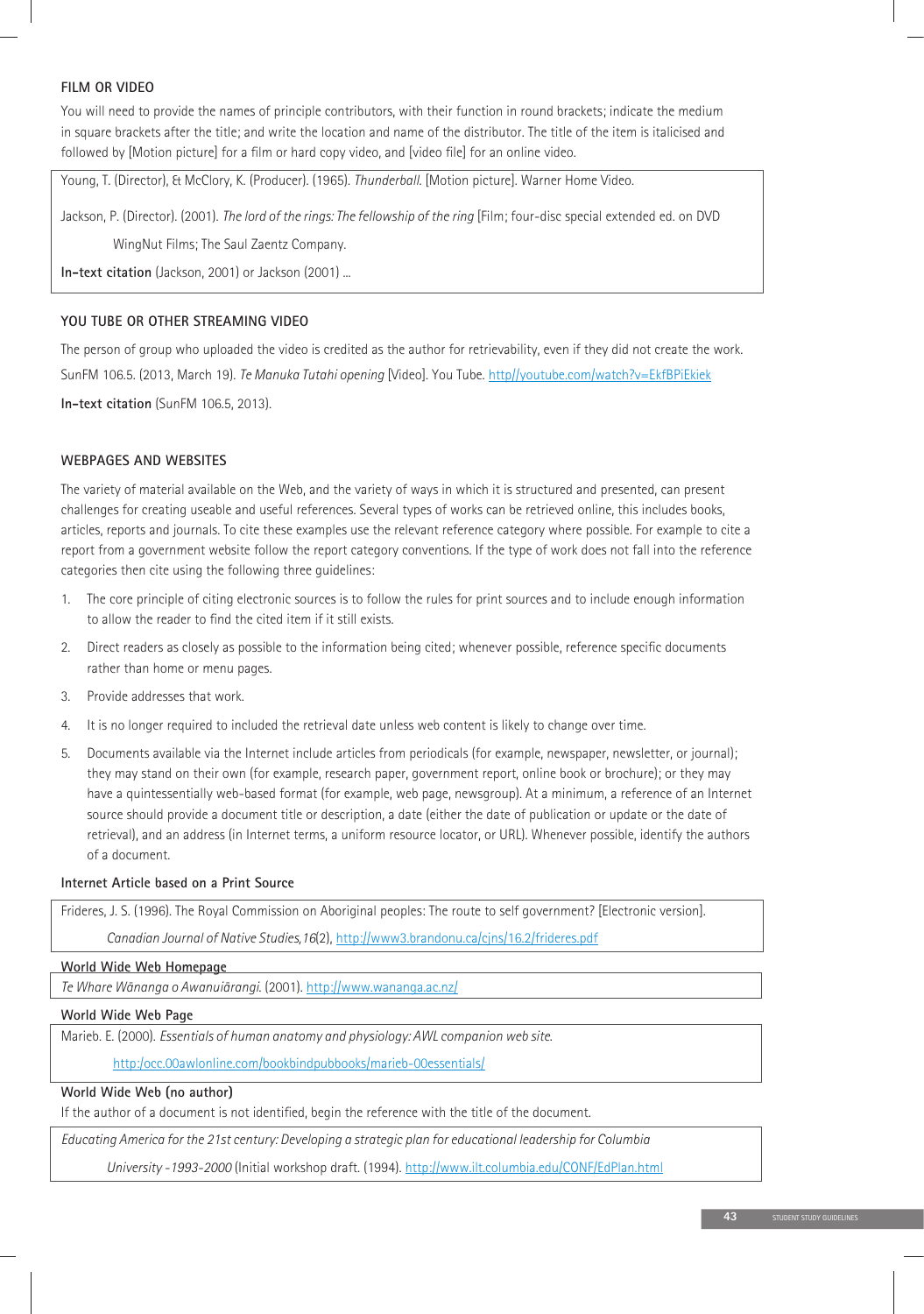#### **World Wide Web (no publication date)**

*An early fragment from Central Nepal*. (n.d.). http://www.ingress.com/~astanart/pritker/pritzker/html

#### **Online Discussion**

Davidson, L. (2008, June 10). Jumping ahead [Online forum comment]. http://groups.google.com/education/future **In-text citation** (Davidson, 2008).

#### **NOTE: DO NOT ITALICISE TITLES OF UNPUBLISHED WORKS.**

#### **SOCIAL MEDIA**

#### **Facebook post**

Te Whare Wānanga o Awanuiārangi. (2019, November 21). Are you interested in a military and historical inquest of the 28th Māori Battalion in Monte Cassino? He Rau Aroha. Facebook.

https://www.facebook.com/366593136805670posts/1710682015730102/

**In-text citation** (Te Whare Wānanga o Awanuiārangi, 2019).

#### **Facebook page**

Te Papa. (n.d.). Home [Facebook page]. Facebook. Retrieved January 16, 2020, from https://www.facebook.com/TePapa/

**In-text citation** (Te Papa, n.d.).

#### **Blog Post**

Note: Use the screen name if you do not know the poster's real name.

Thrupp, Hattie, Crooks & Flockton. (2009, November 23). Open letter to the Minister of Education, Hon. Anne Tolley: Warning

about the new National Standards system [Blog message].

http://www.natinalstandards.org.nz/profiles/blogs/academic-join-the-fray

**In-text citation** (Thrupp et al., 2009) or Thrupp et al. (2009) describes...

#### **Images and Figures**

Figures include drawings, graphs, photographs and maps that cannot be printed by traditional typing. When using images ensure maximum clarity. The source must be acknowledged in full *beneath* the figure as a figure caption (*"Figure 1 ..."*).

#### **Tables**

Tables are a useful addition to academic writing especially in material of a technical nature. Readers can be directed to a table using numerals to respond to the table ("See Table 1").

#### **Further examples of referencing:**

For additional referencing examples refer to: http://ewa.wananga.ac.nz, All courses, Awhi Tauira Student Support, APA 7th Edition Book.

#### **REFERENCE LIST VS BIBLIOGRAPHY**

A **reference list** refers to a list of sources that have been referred to directly in your assignment/document. Any source that you used or quoted from within your work will appear in the reference list.

A **bibliography** refers to a list of all sources used to compile your assignment/document. Within a bibliography, even sources that you used, but did not physically appear in your assignment/document, will be seen in the bibliography. A bibliography gives recognition for all sources you used to formulate your ideas and opinions within your assignment/document. Reference lists and bibliographies are formatted exactly the same, the only difference being the information contained within them.

#### *Acknowledgement*

The Student Study Guidelines is based on contributions from all staff. Material is updated each year by Awhi Tauira Student Support. Please email any suggested updates/amendments to:

Awhi Tauira Student Support. awhitauira@wananga.ac.nz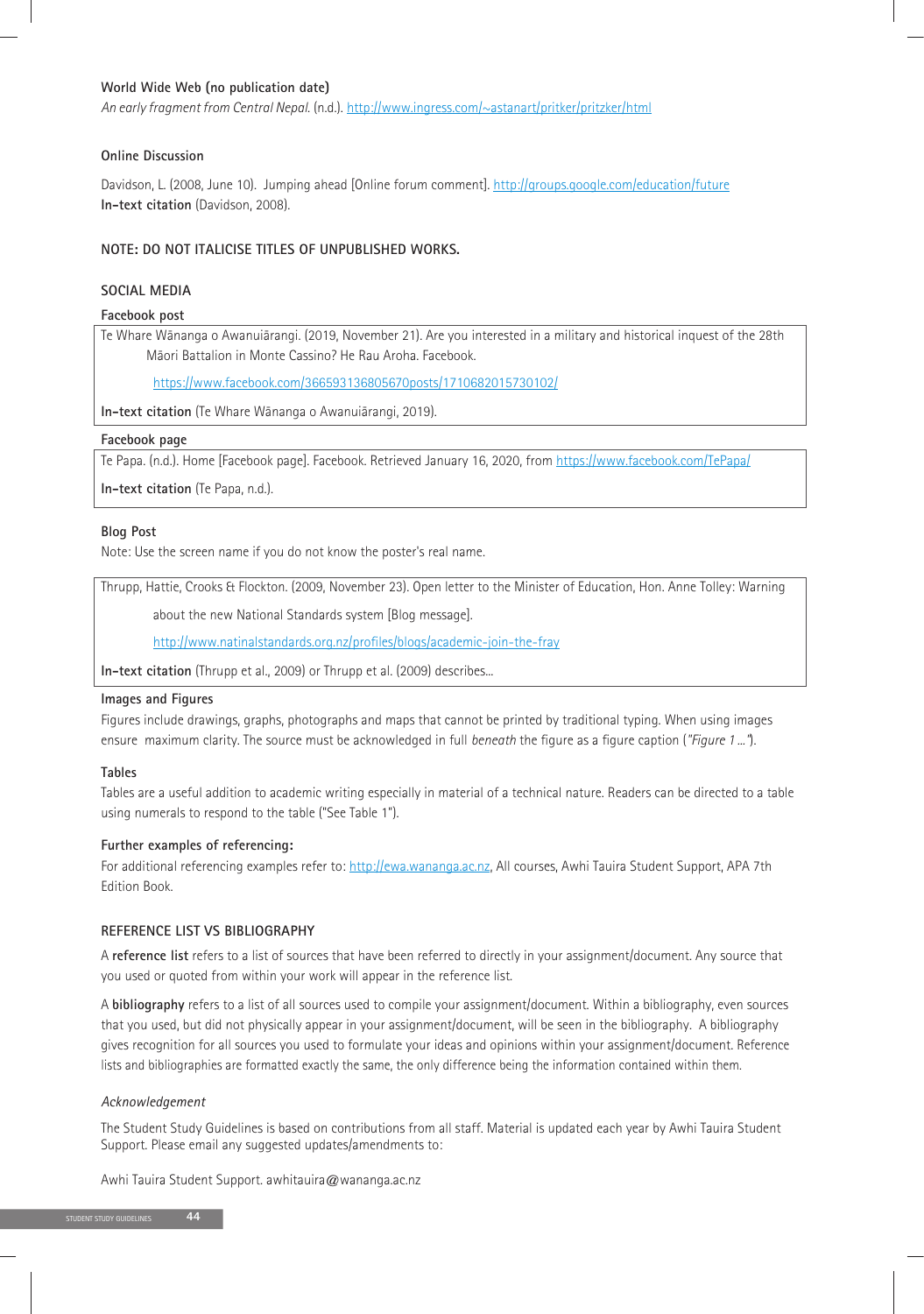|  | $\sim$ |
|--|--------|
|  |        |
|  |        |
|  |        |

NOTES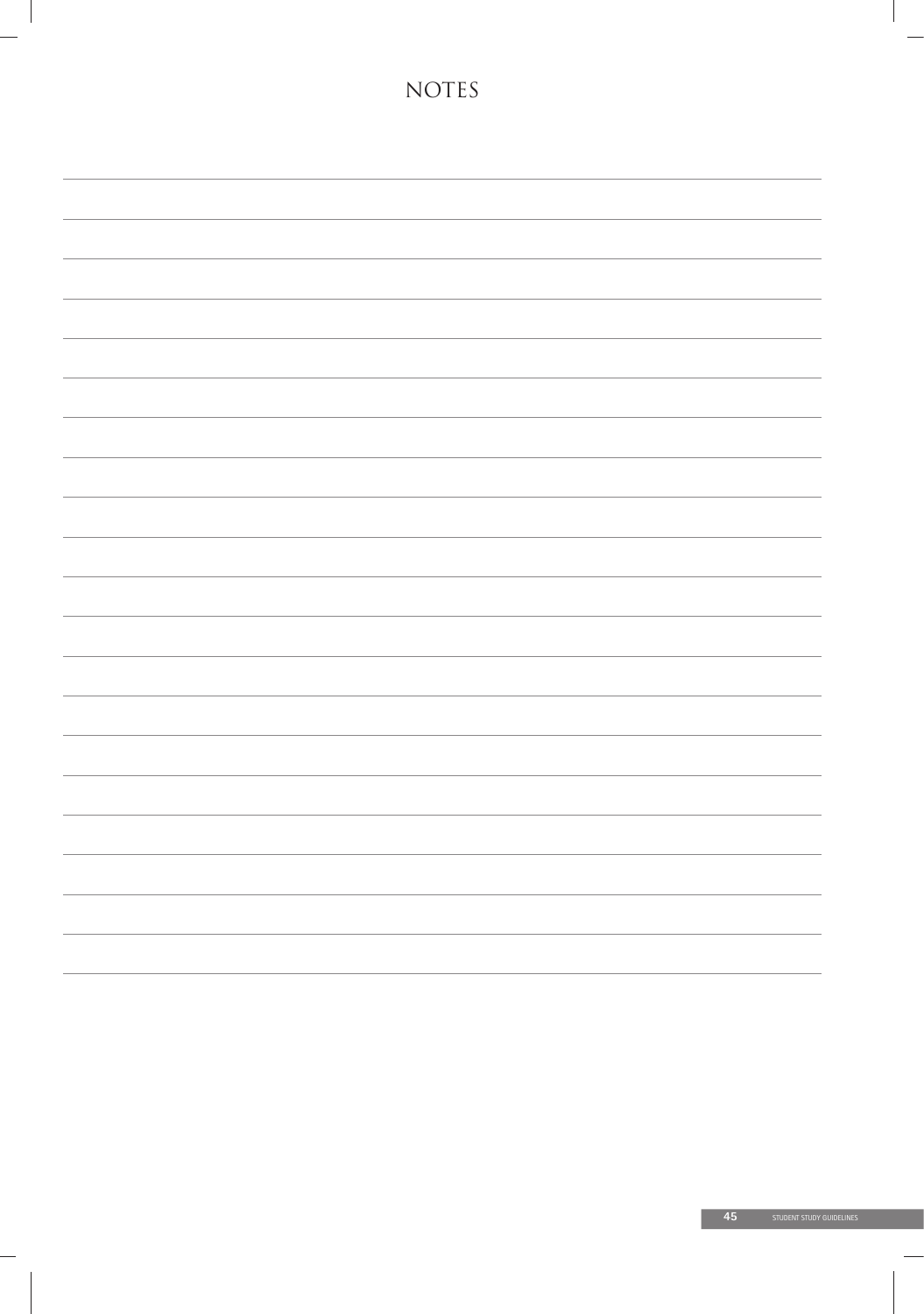| $\overline{\phantom{a}}$                                                                                                                                                                                                             |
|--------------------------------------------------------------------------------------------------------------------------------------------------------------------------------------------------------------------------------------|
| $\mathcal{L}_{\mathcal{A}}$ and $\mathcal{L}_{\mathcal{A}}$                                                                                                                                                                          |
|                                                                                                                                                                                                                                      |
|                                                                                                                                                                                                                                      |
| —                                                                                                                                                                                                                                    |
|                                                                                                                                                                                                                                      |
| <u> The Communication of the Communication of the Communication of the Communication of the Communication of the Communication of the Communication of the Communication of the Communication of the Communication of the Commun</u> |

NOTES